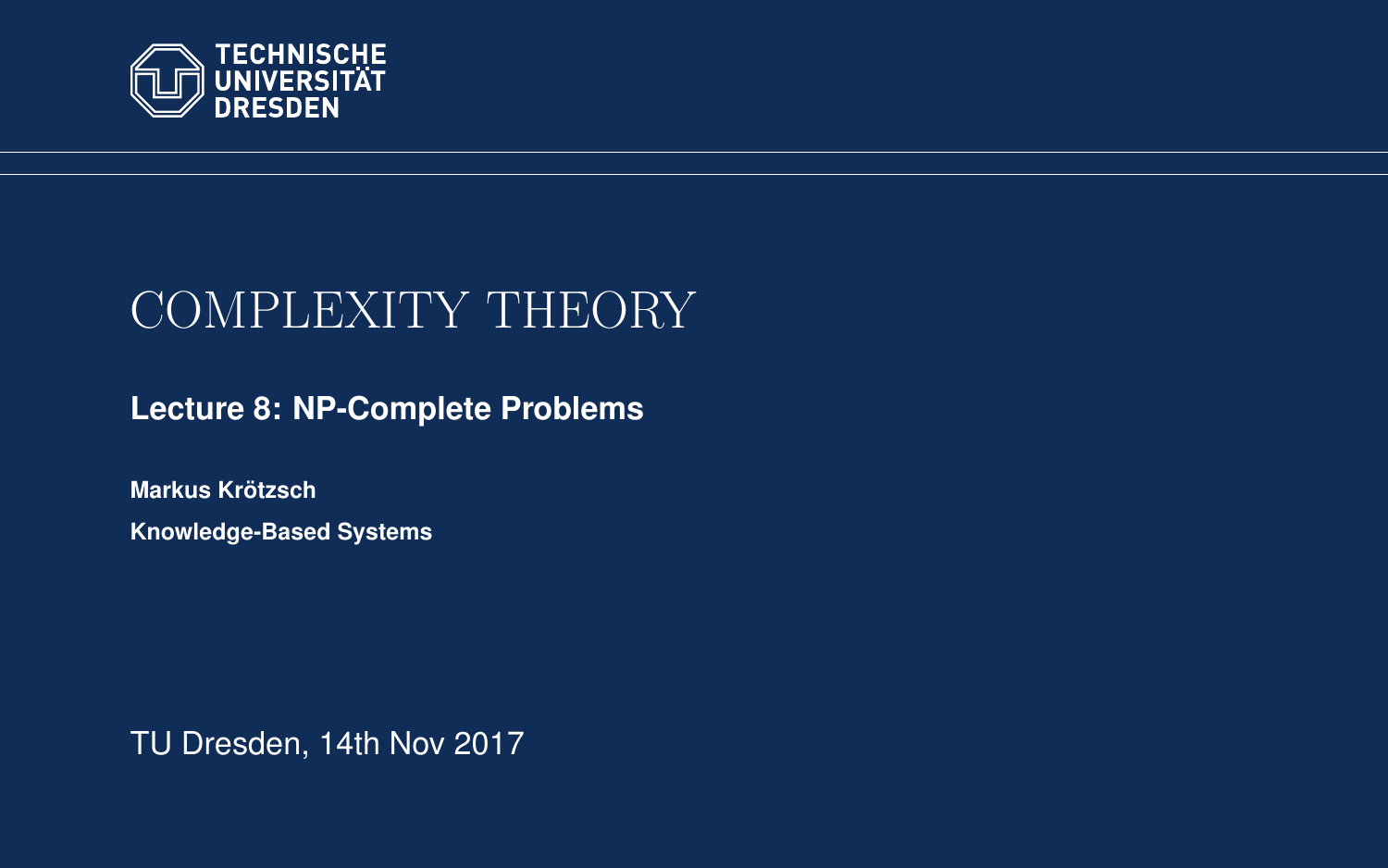### Towards More NP-Complete Problems

Starting with **S**at, one can readily show more problems **P** to be NP-complete, each time performing two steps:

- (1) Show that  $P \in NP$
- (2) Find a known NP-complete problem  $P'$  and reduce  $P' \leq_{p} P$

Thousands of problem have now been shown to be NP-complete. (See Garey and Johnson for an early survey)

In this course:

 $\mathsf{SAT} \leq_n \mathsf{3}\text{-}\mathsf{SAT}$  $\leq_p$  **CLIQUE**  $\leq_p$  **INDEPENDENT SET** ≤*<sup>p</sup>* **3-S**at ≤*<sup>p</sup>* **D**ir**. H**amiltonian **P**ath ≤*<sup>p</sup>* **S**ubset **S**um ≤*<sup>p</sup>* **K**napsack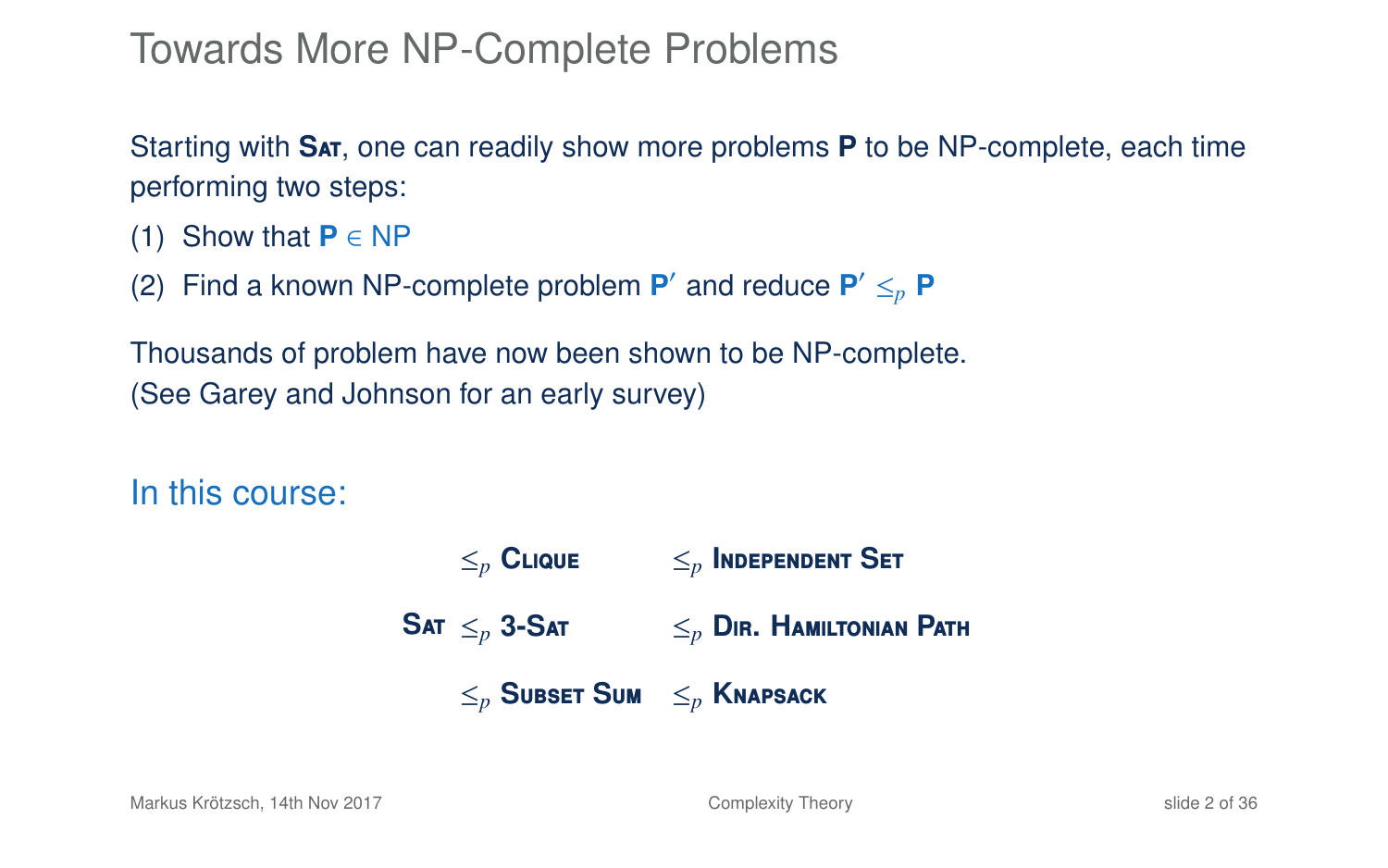## 3-Sat, Hamiltonian Path, and Subset Sum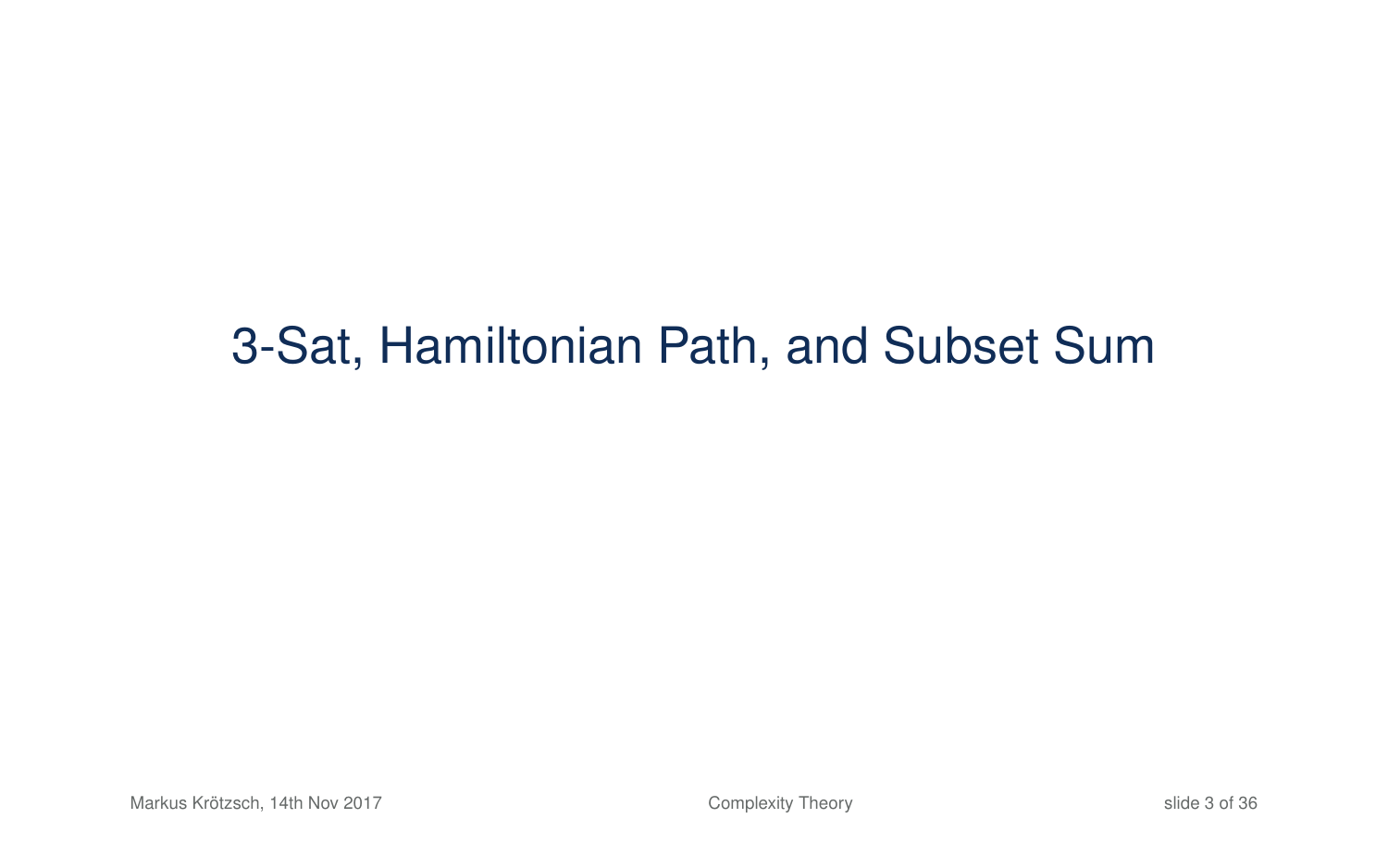#### NP-Completeness of **3-S**at

**3-S<sub>AT</sub>**: Satisfiability of formulae in CNF with ≤ 3 literals per clause

**Theorem 8.1: 3-S**at is NP-complete.

**Proof:** Hardness by reduction **S**at ≤*<sup>p</sup>* **3-S**at:

- Given:  $\varphi$  in CNF
- Construct  $\varphi'$  by replacing clauses  $C_i = (L_1 \vee \cdots \vee L_k)$  with  $k > 3$  by

*C*<sup>'</sup><sub>*i*</sub></sub> := (*L*<sub>1</sub> ∨ *Y*<sub>1</sub>) ∧ (¬*Y*<sub>1</sub> ∨ *L*<sub>2</sub> ∨ *Y*<sub>2</sub>) ∧ ... ∧ (¬*Y*<sub>*k*-1</sub> ∨ *L*<sub>*k*</sub>)

Here, the  $Y_i$  are fresh variables for each clause.

• Claim:  $\varphi$  is satisfiable iff  $\varphi'$  is satisfiable.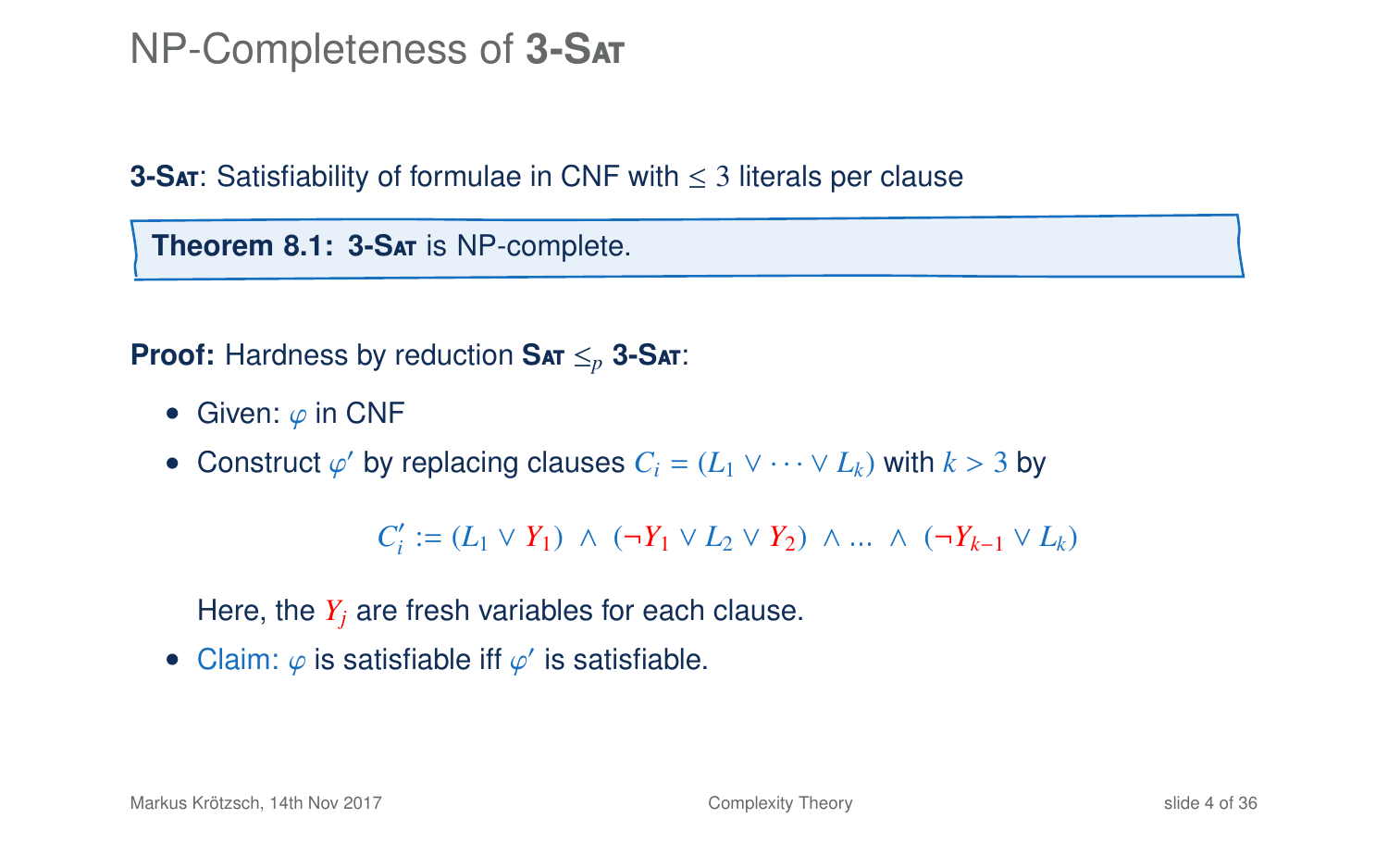Let  $\varphi := (X_1 \vee X_2 \vee \neg X_3 \vee X_4) \wedge (\neg X_4 \vee \neg X_2 \vee X_5 \vee \neg X_1)$ Then  $\varphi' := (X_1 \vee Y_1) \wedge$  $(¬Y_1 ∨ X_2 ∨ Y_2) ∧$  $(¬Y_2 ∨ ¬X_3 ∨ Y_3) ∧$  $(¬Y_3 ∨ X_4) ∧$  $(\neg X_4 \lor Z_1) \land$  $(\neg Z_1 \lor \neg X_2 \lor Z_2) \land$  $(\neg Z_2 \lor X_5 \lor Z_3) \land$  $(¬Z_3 ∨ ¬X_1)$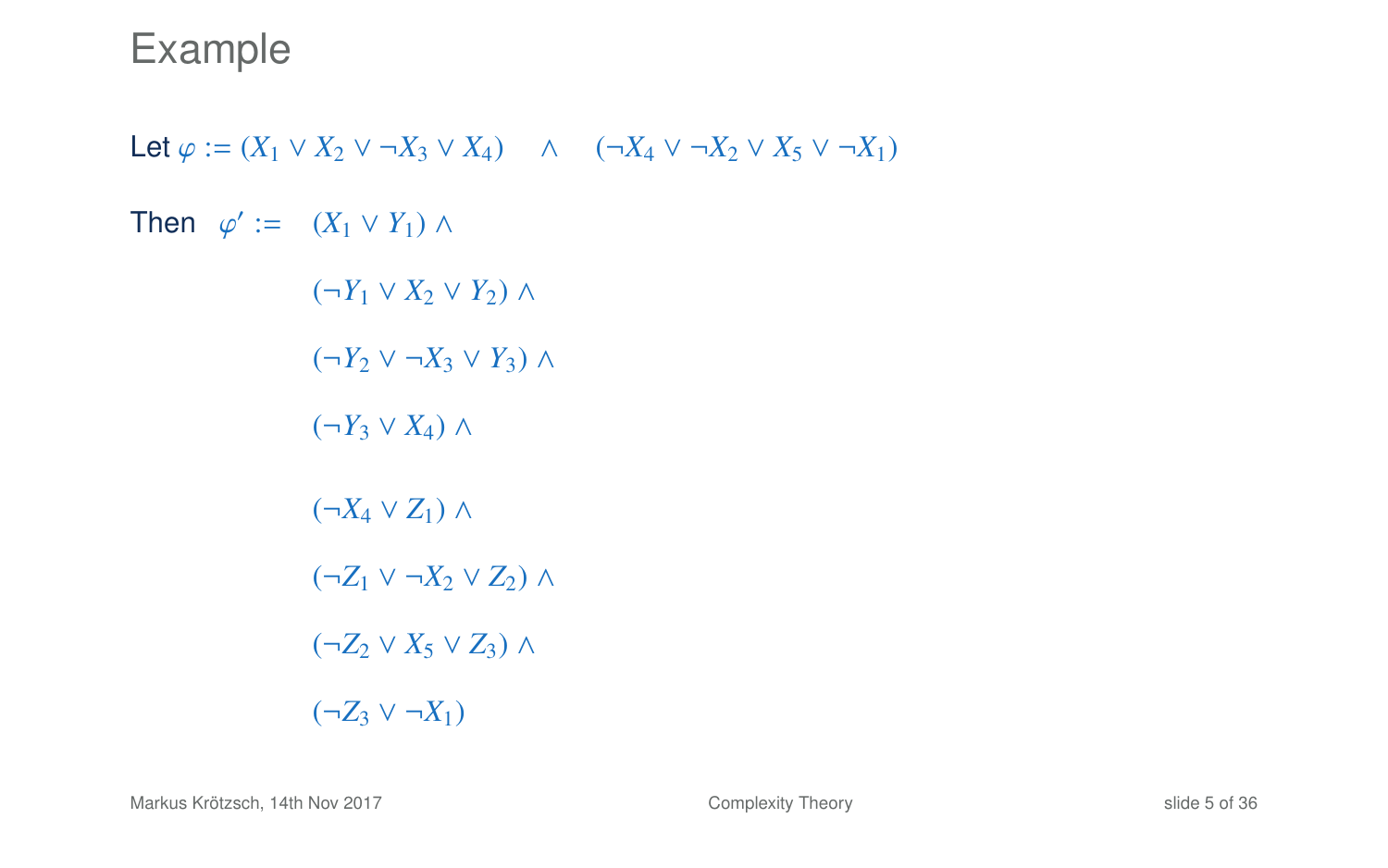#### Proving NP-Completeness of **3-S**at

"⇒" Given  $\varphi := \bigwedge_{i=1}^m C_i$  with clauses  $C_i$ , show that if  $\varphi$  is satisfiable then  $\varphi'$  is satisfiable For a satisfying assignment  $\beta$  for  $\varphi$ , define an assignment  $\beta'$  for  $\varphi'$ : For each  $C := (L_1 \vee \cdots \vee L_k)$ , with  $k > 3$ , in  $\varphi$  there is

*C*' = (*L*<sub>1</sub> ∨ *Y*<sub>1</sub>) ∧ (¬*Y*<sub>1</sub> ∨ *L*<sub>2</sub> ∨ *Y*<sub>2</sub>) ∧ ... ∧ (¬*Y*<sub>*k*−1</sub> ∨ *L*<sub>*k*</sub>) in  $\varphi'$ 

As  $\beta$  satisfies  $\varphi$ , there is  $i \leq k$  s.th.  $\beta(L_i) = 1$  i.e.  $\beta(X) = 1$  if  $L_i = X$  $\beta(X) = 0$  if  $L_i = \neg X$ 

Set β  $C(Y_j) = 1$  for  $j < i$ β  $C(Y_j) = 0$  for  $j \geq i$ β  $O(X) = \beta(X)$  for all variables in  $\varphi$ 

This is a satisfying asignment for  $\varphi'$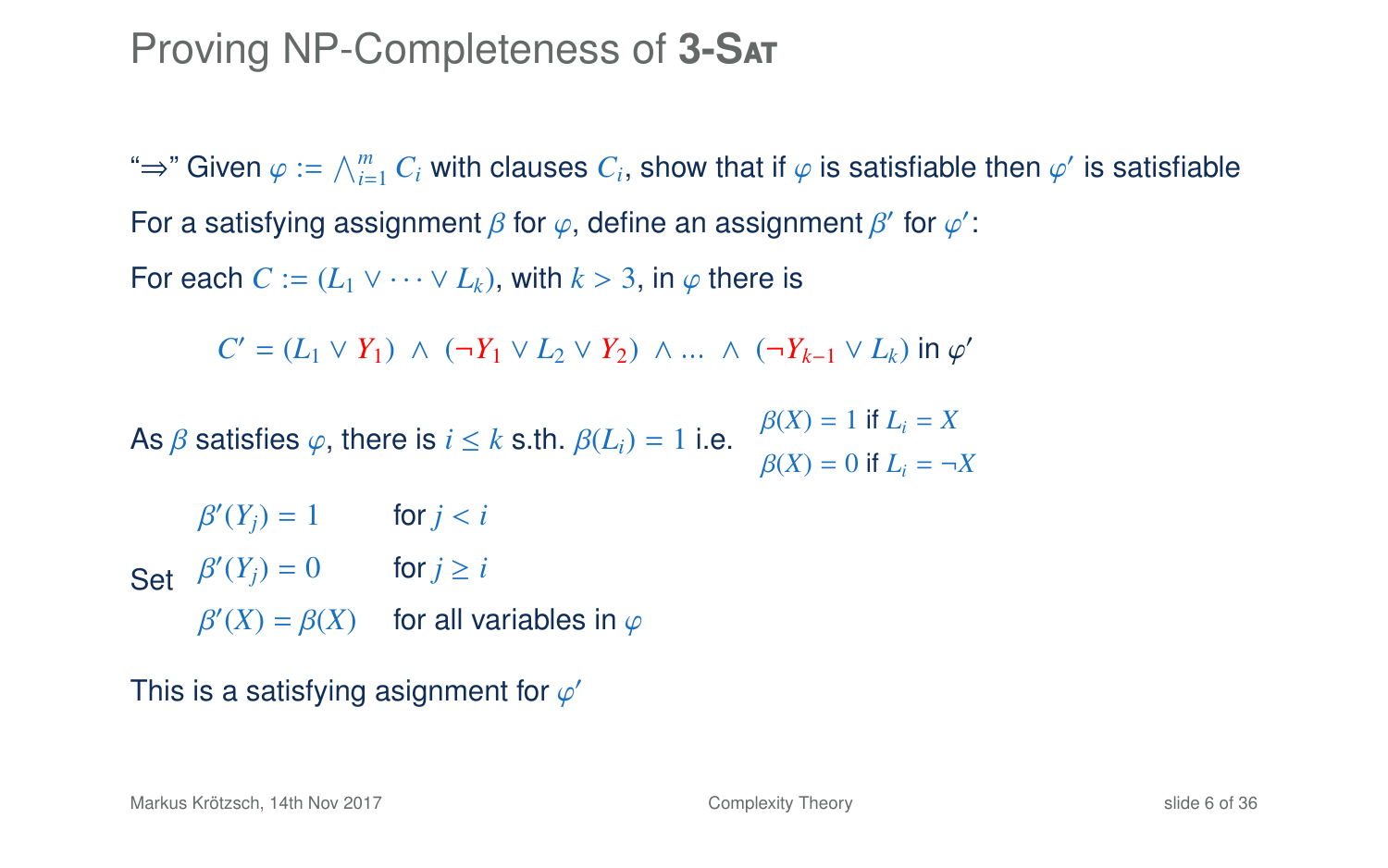### Proving NP-Completeness of **3-S**at

" $\Leftarrow$ " Show that if  $\varphi'$  is satisfiable then so is  $\varphi$ 

Suppose  $\beta$  is a satisfying assignment for  $\varphi'$  – then  $\beta$  satisfies  $\varphi$ :

Let  $C := (L_1 \vee \cdots \vee L_k)$  be a clause of  $\varphi$ 

(1) If  $k \leq 3$  then *C* is a clause of  $\varphi$ 

(2) If  $k > 3$  then

*C*' = (*L*<sub>1</sub> ∨ *Y*<sub>1</sub>) ∧ (¬*Y*<sub>1</sub> ∨ *L*<sub>2</sub> ∨ *Y*<sub>2</sub>) ∧ ... ∧ (¬*Y*<sub>*k*−1</sub> ∨ *L*<sub>*k*</sub>) in  $\varphi$ '

 $\beta$  must satisfy at least one  $L_i$ ,  $1 \le i \le k$ 

Case (2) follows since, if  $\beta(L_i) = 0$  for all  $i \leq k$  then  $C'$  can be reduced to

$$
C' = (Y_1) \wedge (\neg Y_1 \vee Y_2) \wedge \dots \wedge (\neg Y_{k-1})
$$
  

$$
\equiv Y_1 \wedge (Y_1 \rightarrow Y_2) \wedge \dots \wedge (Y_{k-2} \rightarrow Y_{k-1}) \wedge \neg Y_{k-1}
$$

which is not satisfiable.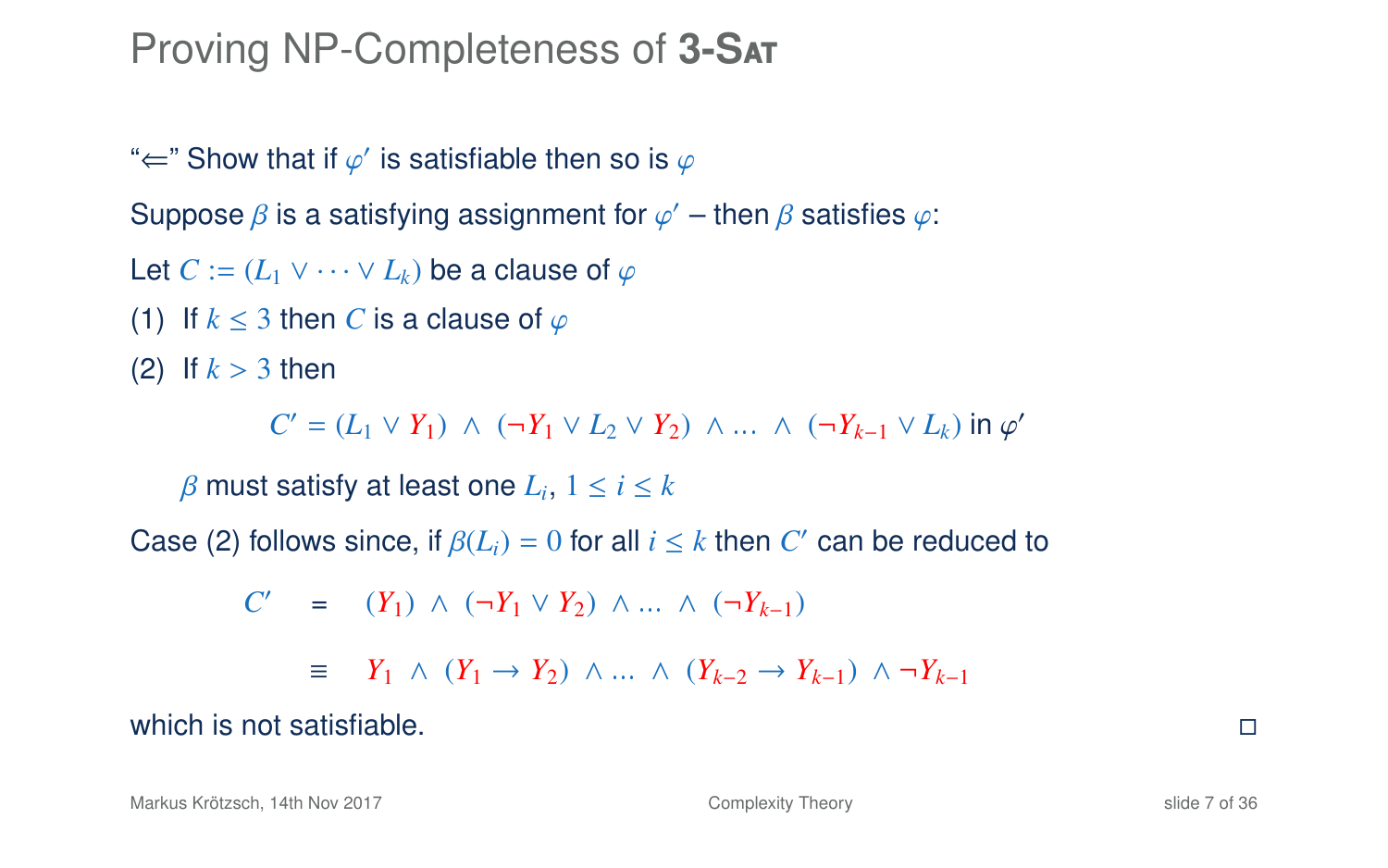#### **D**irected **H**amiltonian **P**ath

Input: A directed graph *G*.

Problem: Is there a directed path in *G* containing every vertex exactly once?

**Theorem 8.2: D**irected **H**amiltonian **P**ath is NP-complete.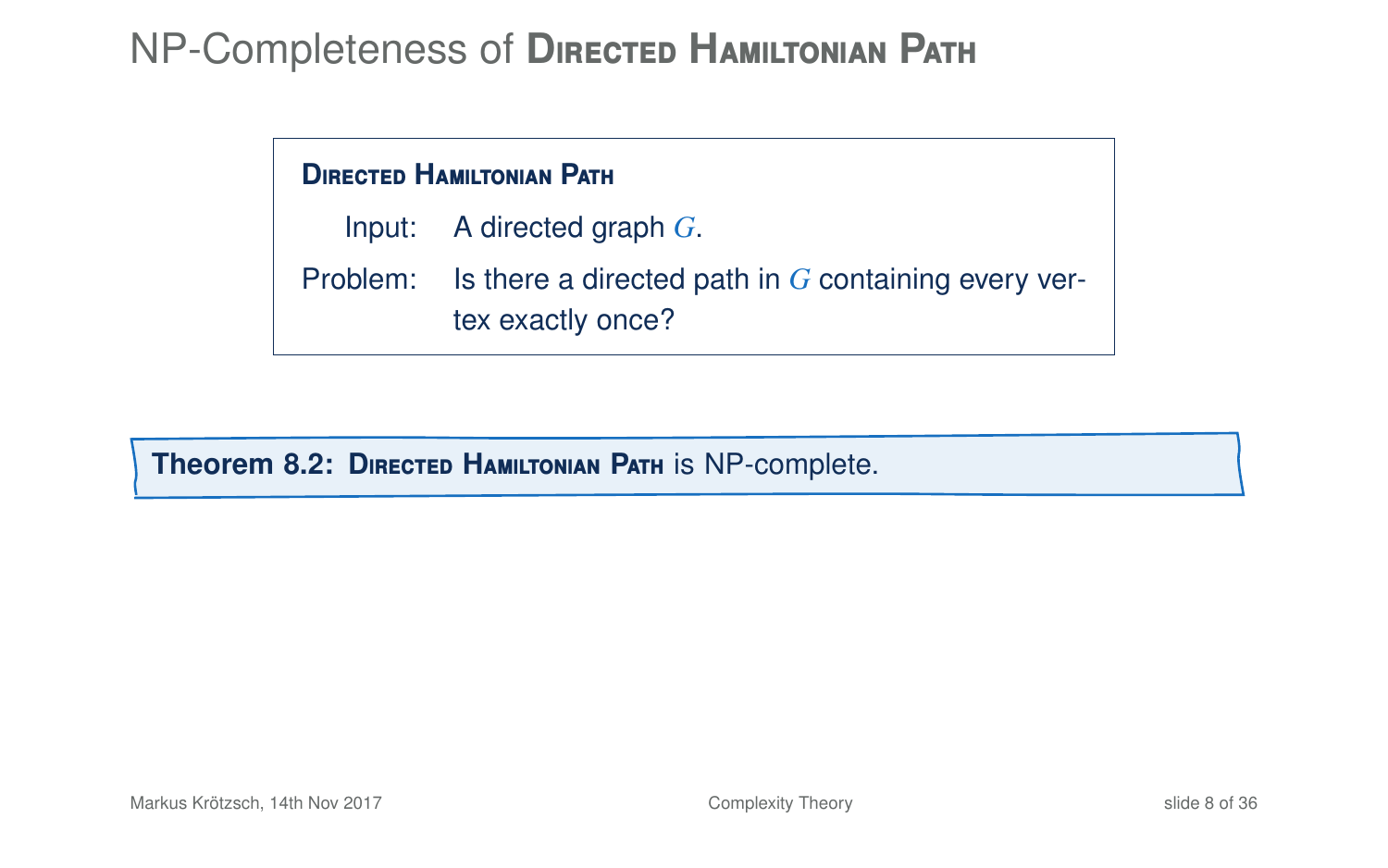#### **D**irected **H**amiltonian **P**ath

Input: A directed graph *G*.

Problem: Is there a directed path in *G* containing every vertex exactly once?

**Theorem 8.2: D**irected **H**amiltonian **P**ath is NP-complete.

#### **Proof:**

(1) **D**irected **H**amiltonian **P**ath ∈ NP: Take the path to be the certificate.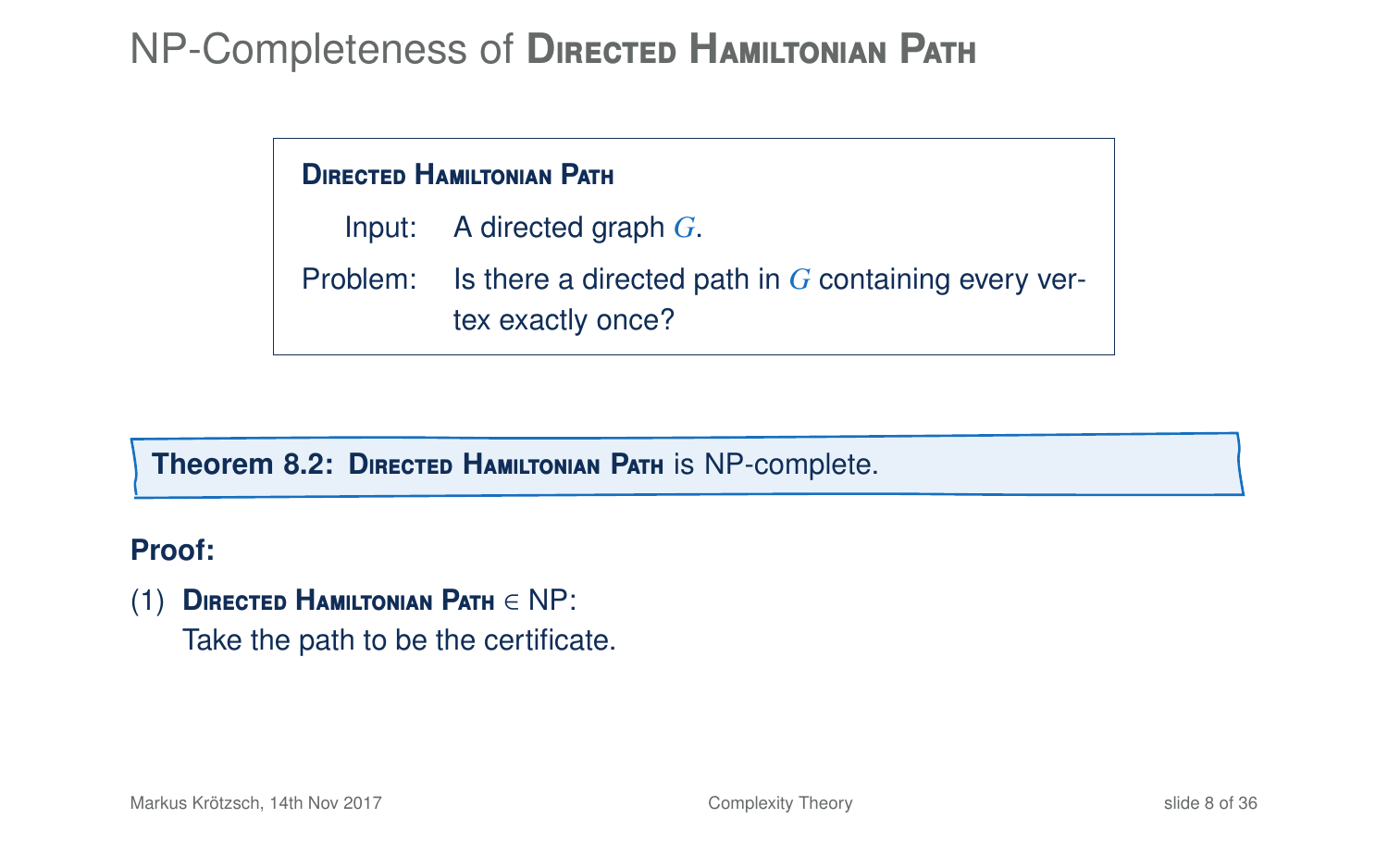### Digression: How to design reductions

Task: Show that problem **P** (**D**irected **H**amiltonian **P**ath) is NP-hard.

• Arguably, the most important part is to decide where to start from.

That is, which problem to reduce to **D**irected **H**amiltonian **P**ath?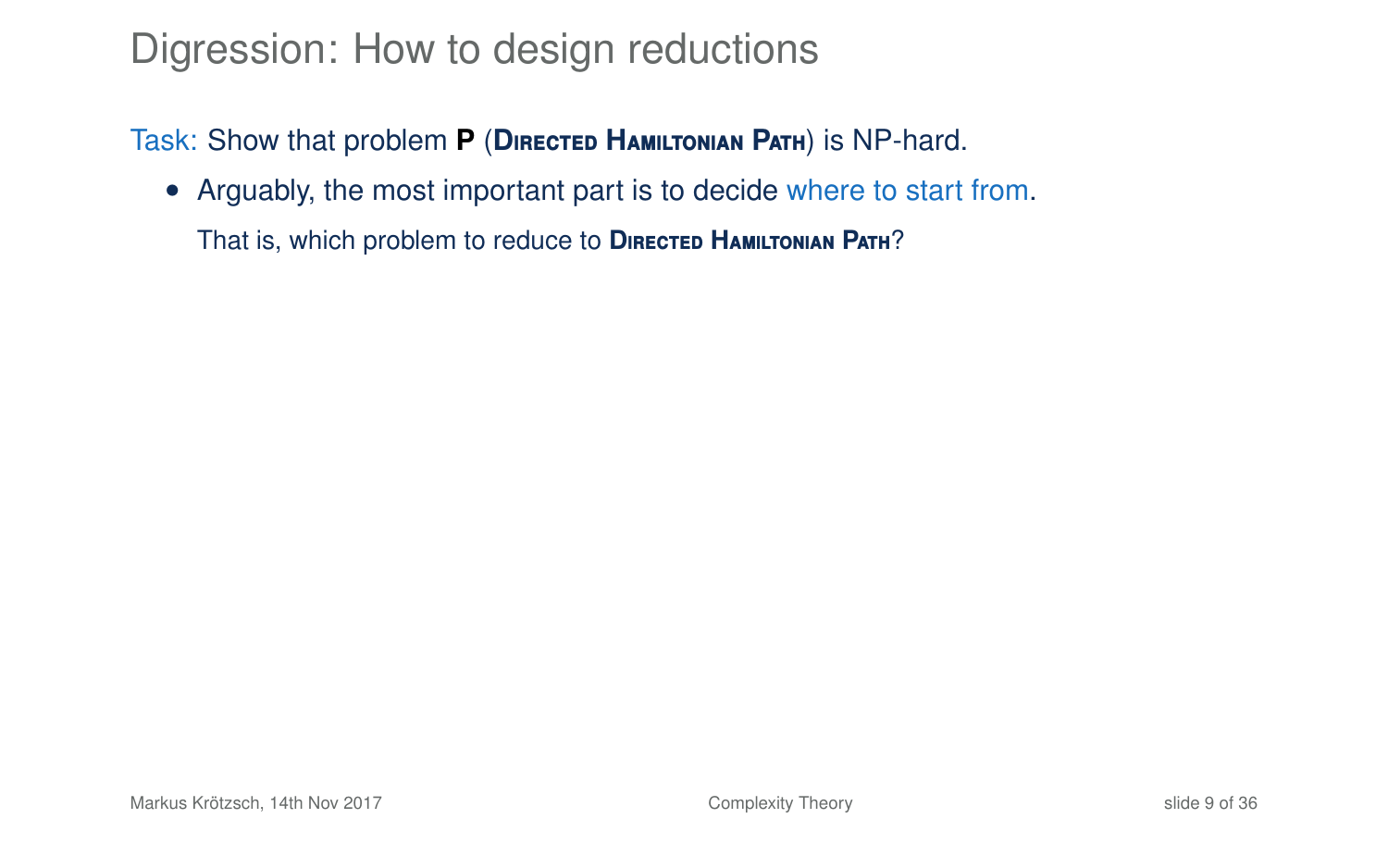### Digression: How to design reductions

#### Task: Show that problem **P** (**D**irected **H**amiltonian **P**ath) is NP-hard.

• Arguably, the most important part is to decide where to start from.

That is, which problem to reduce to **D**irected **H**amiltonian **P**ath?

- Considerations:
	- Is there an NP-complete problem similar to **P**? (for example, **C**lique and **I**ndependent **S**et)
	- It is not always beneficial to choose a problem of the same type (for example, reducing a graph problem to a graph problem)
		- For instance, **C**lique, **I**ndependent **S**et are "local" problems (is there a set of vertices inducing some structure)
		- Hamiltonian Path is a global problem (find a structure – the Hamiltonian path – containing all vertices)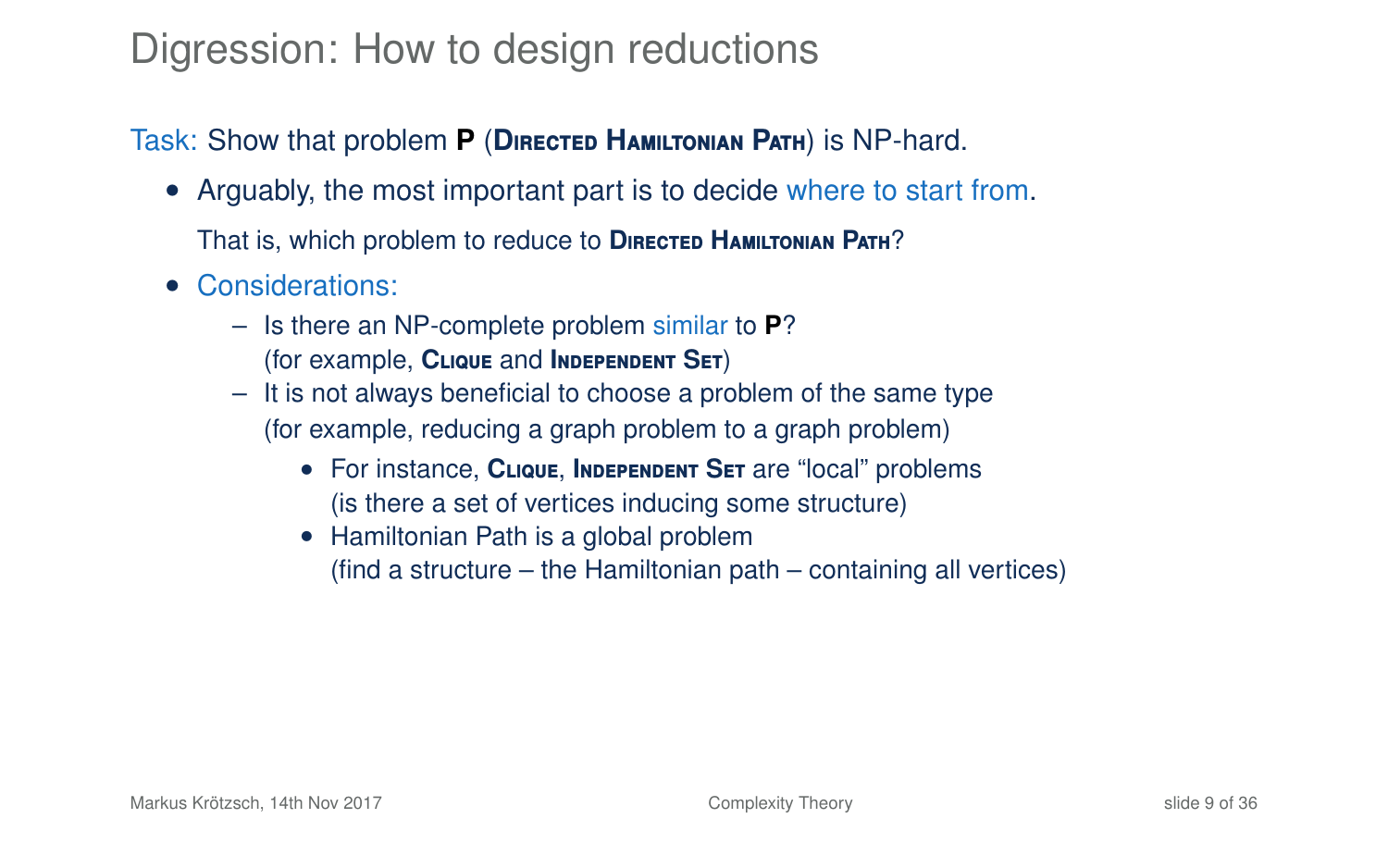### Digression: How to design reductions

#### Task: Show that problem **P** (**D**irected **H**amiltonian **P**ath) is NP-hard.

• Arguably, the most important part is to decide where to start from.

That is, which problem to reduce to **D**irected **H**amiltonian **P**ath?

- Considerations:
	- Is there an NP-complete problem similar to **P**? (for example, **C**lique and **I**ndependent **S**et)
	- It is not always beneficial to choose a problem of the same type (for example, reducing a graph problem to a graph problem)
		- For instance, **C**lique, **I**ndependent **S**et are "local" problems (is there a set of vertices inducing some structure)
		- Hamiltonian Path is a global problem (find a structure – the Hamiltonian path – containing all vertices)
- How to design the reduction:
	- Does your problem come from an optimisation problem?
		- If so: a maximisation problem? a minimisation problem?
	- Learn from examples, have good ideas.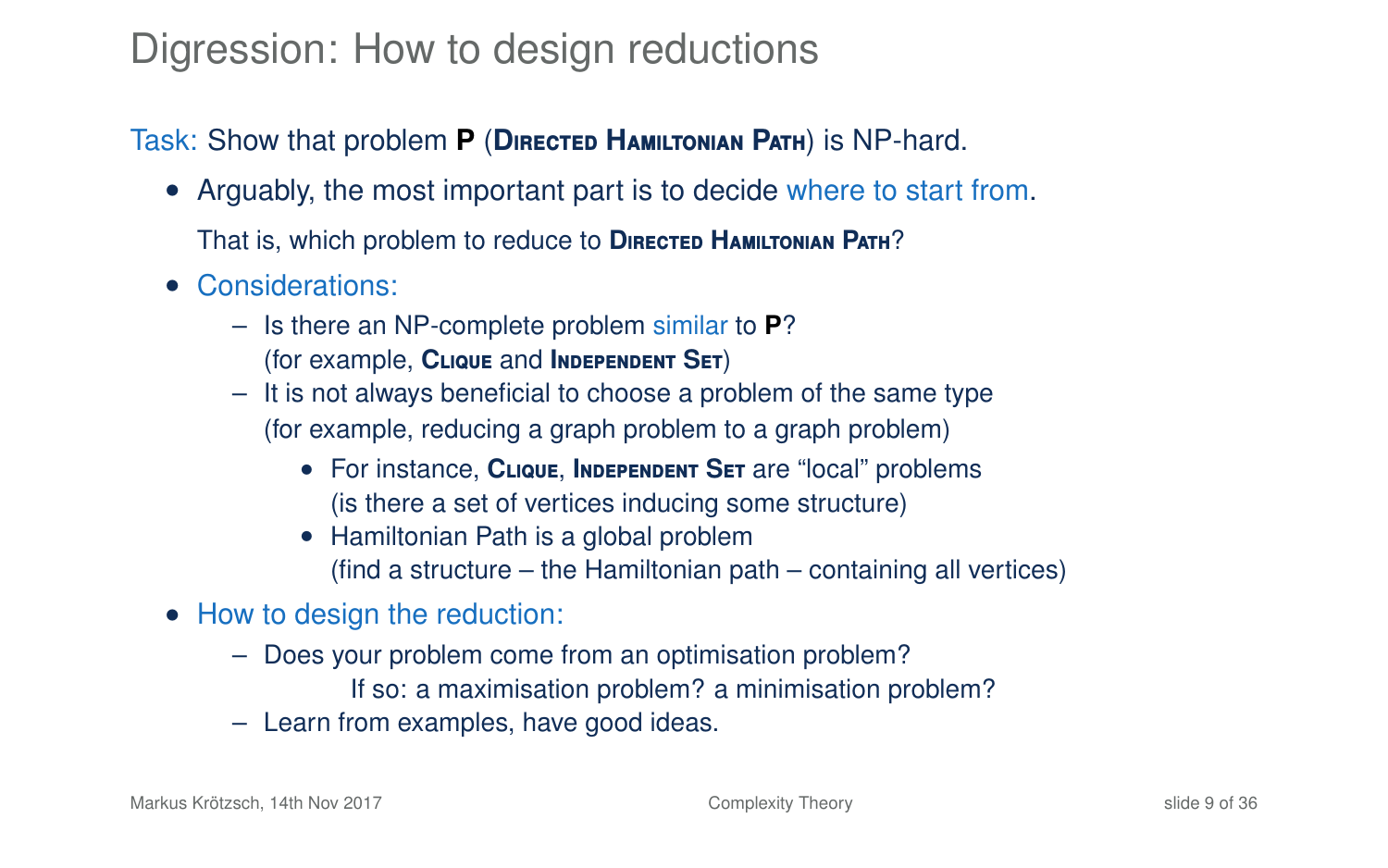#### **D**irected **H**amiltonian **P**ath

- Input: A directed graph *G*.
- Problem: Is there a directed path in *G* containing every vertex exactly once?

#### **Theorem 8.2: D**irected **H**amiltonian **P**ath is NP-complete.

#### **Proof:**

(1) **D**irected **H**amiltonian **P**ath ∈ NP: Take the path to be the certificate.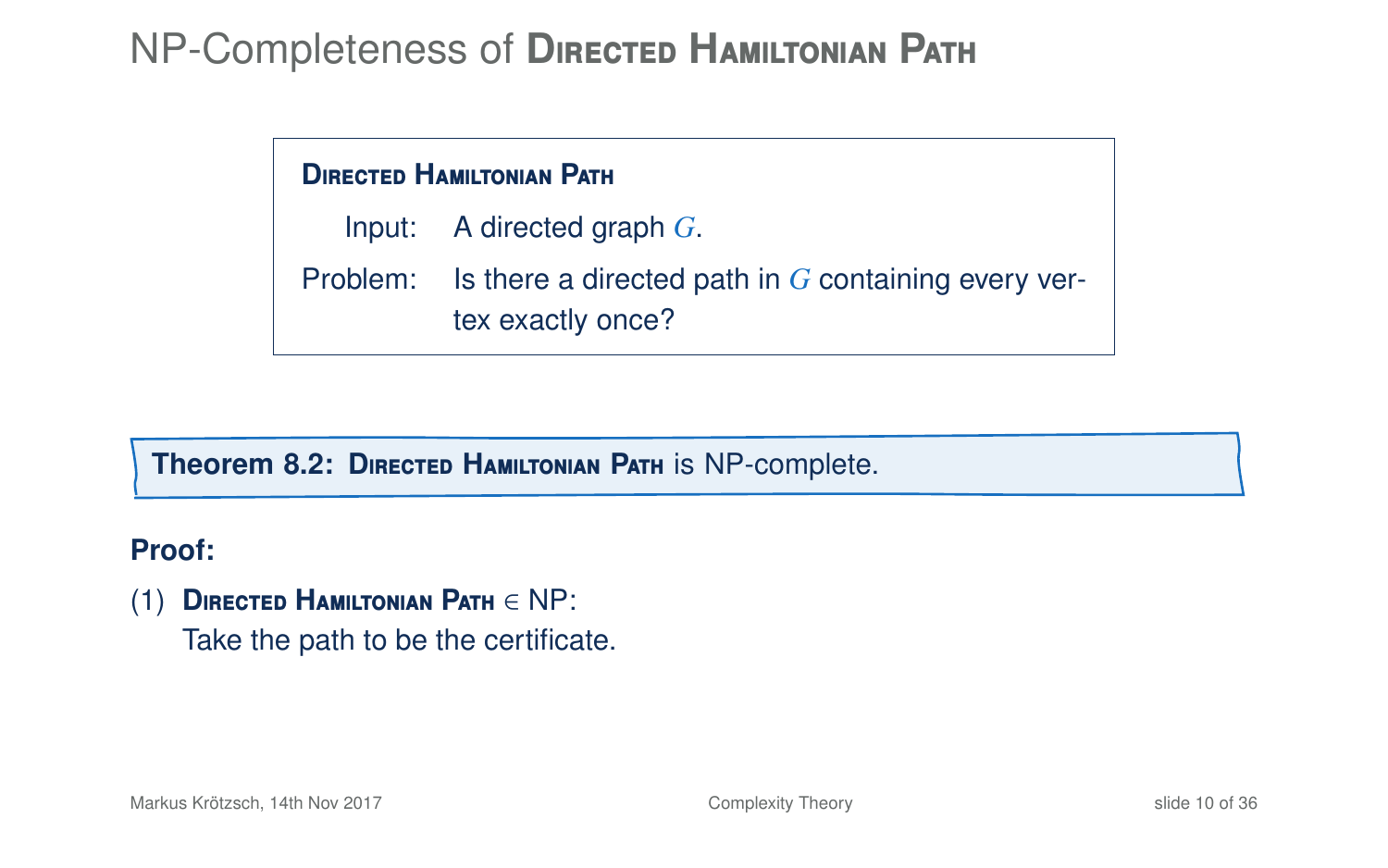#### **D**irected **H**amiltonian **P**ath

Input: A directed graph *G*.

Problem: Is there a directed path in *G* containing every vertex exactly once?

#### **Theorem 8.2: D**irected **H**amiltonian **P**ath is NP-complete.

#### **Proof:**

- (1) **D**irected **H**amiltonian **P**ath ∈ NP: Take the path to be the certificate.
- (2) **D**irected **H**amiltonian **P**ath is NP-hard: **3-S**at ≤*<sup>p</sup>* **D**irected **H**amiltonian **P**ath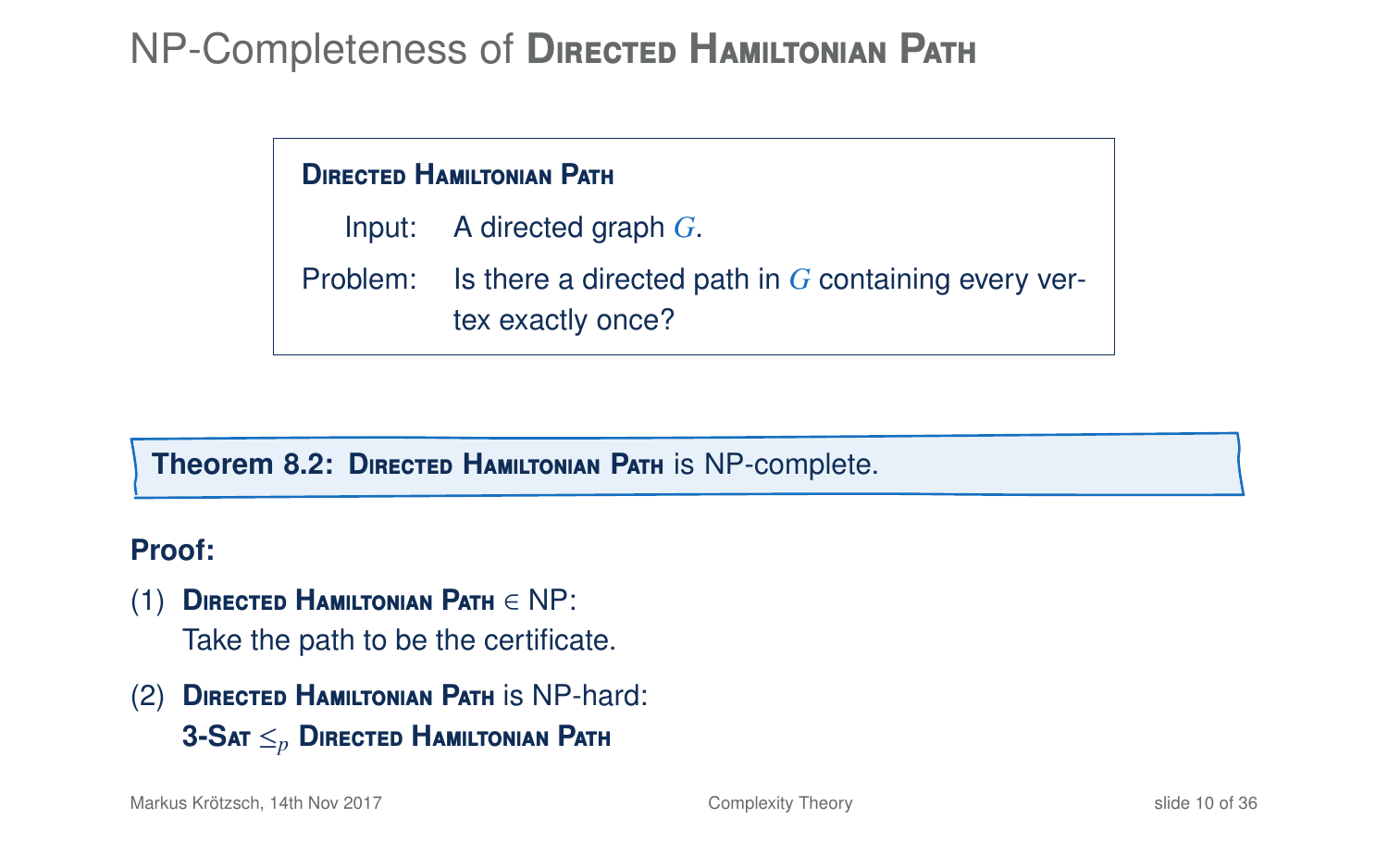## **Proof (Proof idea):** (see blackboard for details)

Let  $\varphi := \bigwedge_{i=1}^{k} C_i$  and  $C_i := (L_{i,1} \vee L_{i,2} \vee L_{i,3})$ 

- For each variable *X* occurring in  $\varphi$ , we construct a directed graph ("gadget") that allows only two Hamiltonian paths: "true" and "false"
- Gadgets for each variable are "chained" in a directed fashion, so that all variables must be assigned one value
- Clauses are represented by vertices that are connected to the gadgets in such a way that they can only be visited on a Hamiltonian path that corresponds to an assignment where they are true

Details are also given in [Sipser, Theorem 7.46].

**Example 8.3:**  $\varphi := C_1 \wedge C_2$  where  $C_1 := (X \vee \neg Y \vee Z)$  and  $C_2 := (\neg X \vee Y \vee \neg Z)$ (see blackboard)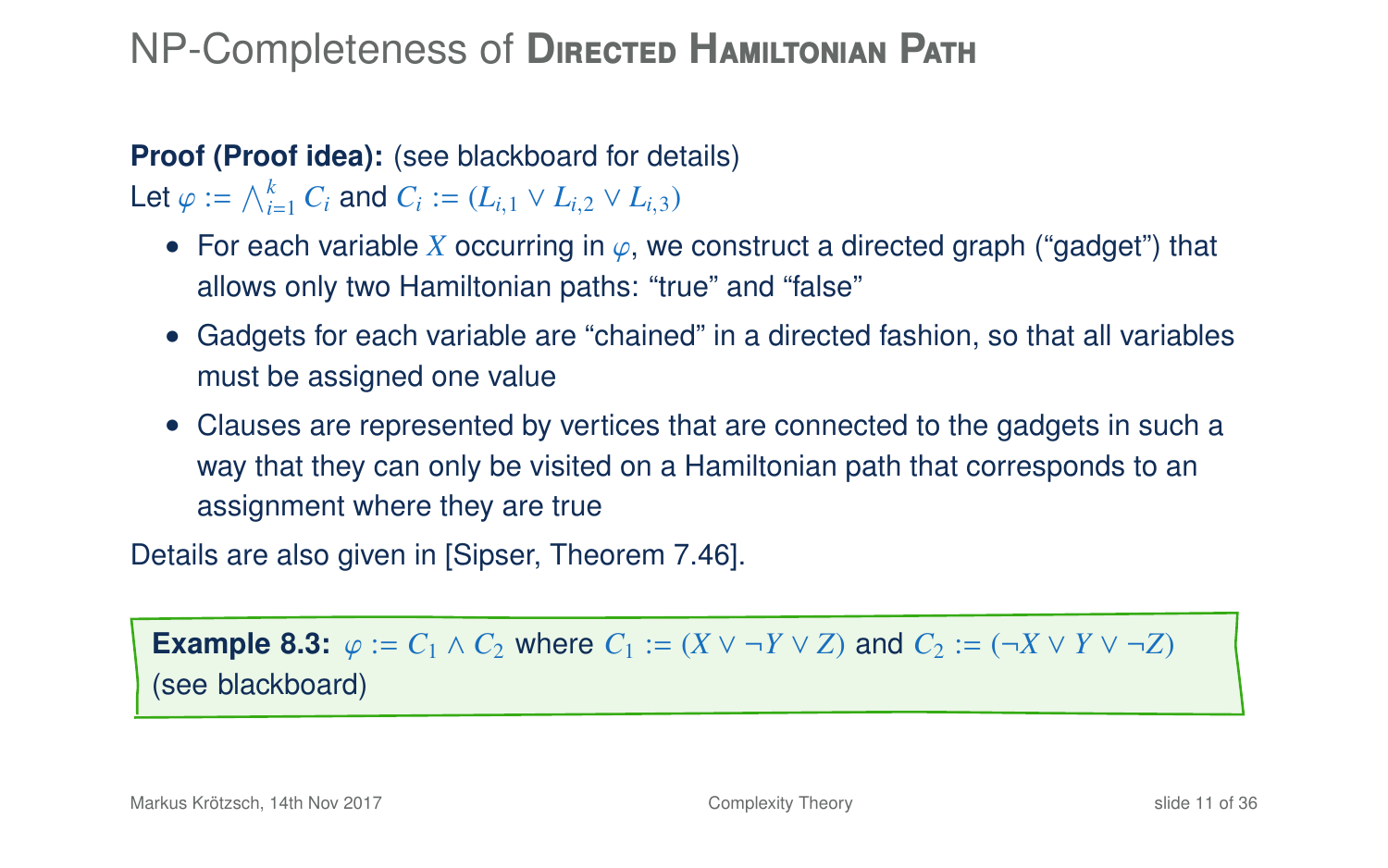### Towards More NP-Complete Problems

Starting with **S**at, one can readily show more problems **P** to be NP-complete, each time performing two steps:

- (1) Show that  $P \in NP$
- (2) Find a known NP-complete problem  $P'$  and reduce  $P' \leq_{p} P$

Thousands of problem have now been shown to be NP-complete. (See Garey and Johnson for an early survey)

In this course:

 $\mathsf{SAT} \leq_n \mathsf{3}\text{-}\mathsf{SAT}$  $\leq_p$  **CLIQUE**  $\leq_p$  **INDEPENDENT SET** ≤*<sup>p</sup>* **3-S**at ≤*<sup>p</sup>* **D**ir**. H**amiltonian **P**ath ≤*<sup>p</sup>* **S**ubset **S**um ≤*<sup>p</sup>* **K**napsack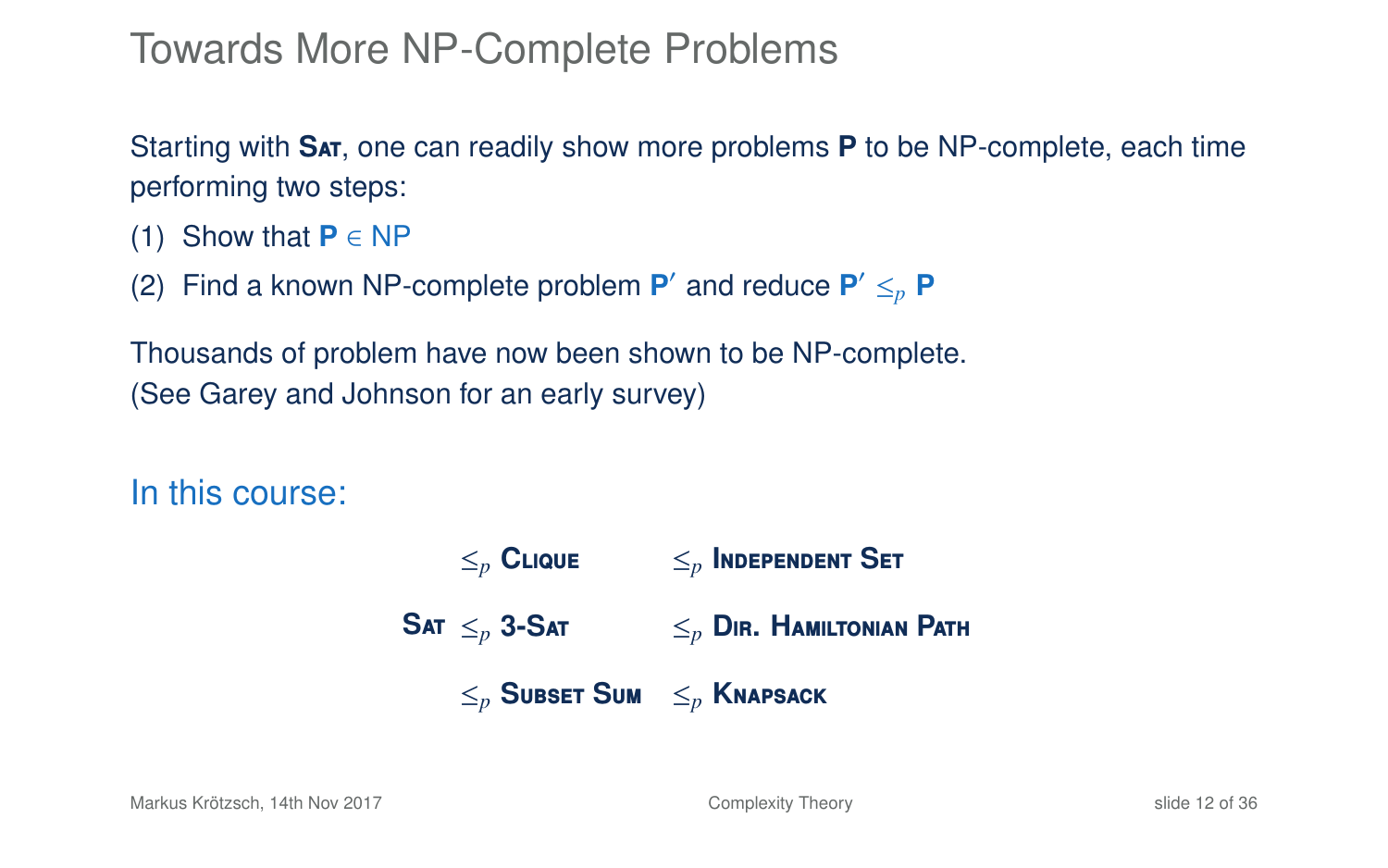### NP-Completeness of **S**ubset **S**um

#### **S**ubset **S**um

Input:  $A$  collection<sup>1</sup> of positive integers  $S = \{a_1, \ldots, a_k\}$  and a target integer *t*.

Problem: Is there a subset  $T \subseteq S$  such that  $\sum_{a_i \in T} a_i = t$ ?

#### **Theorem 8.4: SUBSET SUM is NP-complete.**

#### **Proof:**

- (1) **SUBSET SUM**  $\in$  NP: Take *T* to be the certificate.
- (2) **S**ubset **S**um is NP-hard: **S**at ≤*<sup>p</sup>* **S**ubset **S**um

 $<sup>1</sup>$ ) This "collection" is supposed to be a multi-set, i.e., we allow the same number to occur several</sup> times. The solution "subset" can likewise use numbers multiple times, but not more often than they occured in the given collection.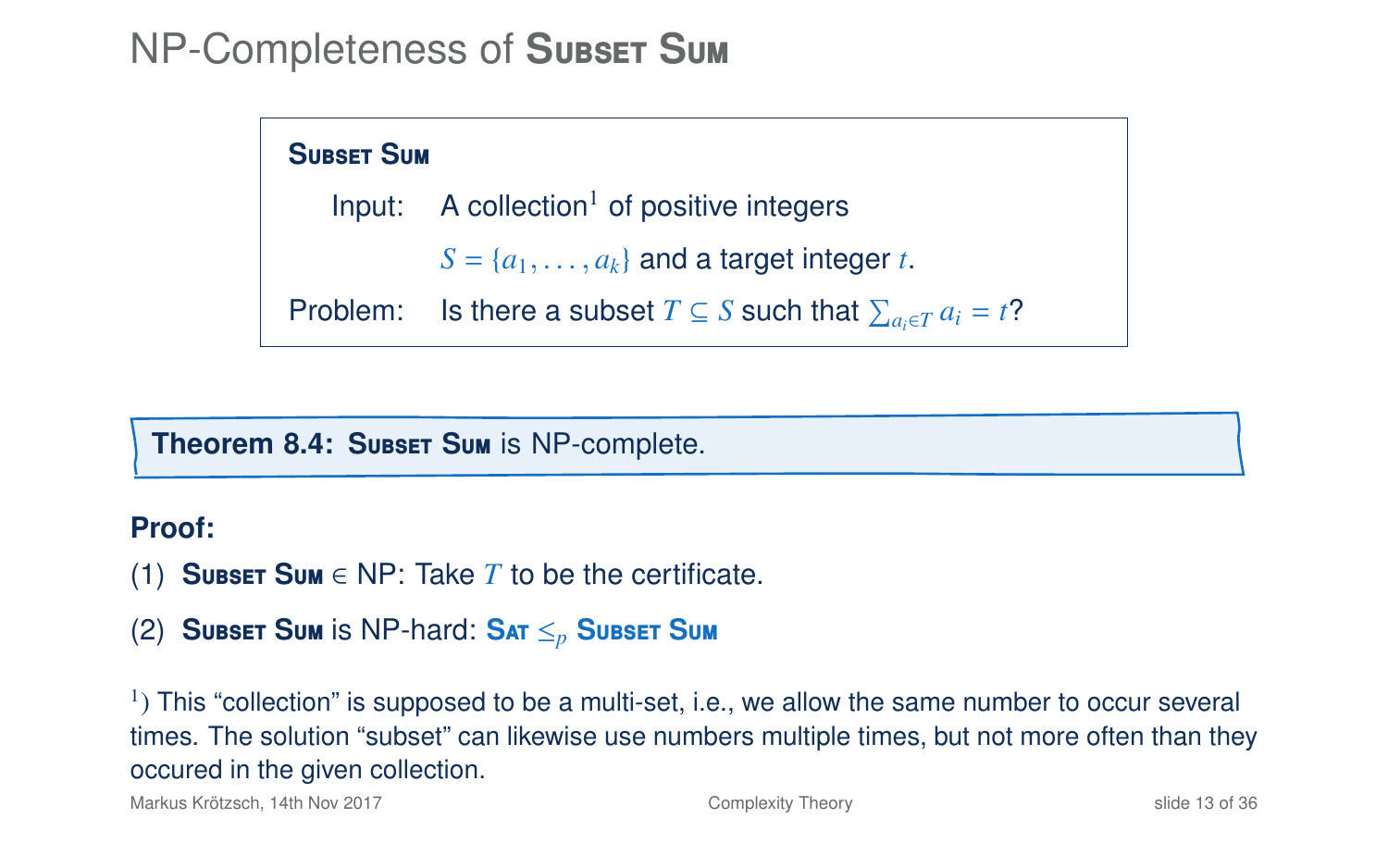#### $(X_1 \vee X_2 \vee X_3) \wedge (\neg X_1 \vee \neg X_4) \wedge (X_4 \vee X_5 \vee \neg X_2 \vee \neg X_3)$

#### *X*<sup>1</sup> *X*<sup>2</sup> *X*<sup>3</sup> *X*<sup>4</sup> *X*<sup>5</sup> *C*<sup>1</sup> *C*<sup>2</sup> *C*<sup>3</sup>

| $t_1$<br>t2 f2 t3 f3 t4 f4 t5 f5                                           | =<br>=<br>= | 1 | 0<br>0<br>1<br>1 | 0<br>0<br>0<br>0<br>1<br>1 | 0<br>0<br>0<br>0<br>0<br>Ō<br>1<br>1 | 0<br>0<br>0<br>0<br>0<br>0<br>0<br>0<br>1<br>1 | 0<br>0<br>1<br>Ó<br>$^{\rm o}_{\rm o}$<br>Ō<br>Ō | 0<br>1<br>0<br>0<br>$^{\rm o}_{\rm o}$<br>0<br>1<br>Ö<br>O | 0<br>O<br>Ō<br>1<br>O<br>1<br>0<br>1<br>Ó |  |
|----------------------------------------------------------------------------|-------------|---|------------------|----------------------------|--------------------------------------|------------------------------------------------|--------------------------------------------------|------------------------------------------------------------|-------------------------------------------|--|
| $m_{1,1}$<br>$m_{1,2}$<br>$m_{2,1}$<br>$m_{3,1}$<br>$m_{3,2}$<br>$m_{3,3}$ |             |   |                  |                            |                                      |                                                | 1<br>1<br>0<br>0<br>0<br>0                       | 0<br>0<br>1<br>0<br>0<br>0                                 | 0<br>0<br>0<br>1<br>1<br>1                |  |
| t                                                                          |             |   |                  |                            |                                      |                                                | 3                                                | 2                                                          | 4                                         |  |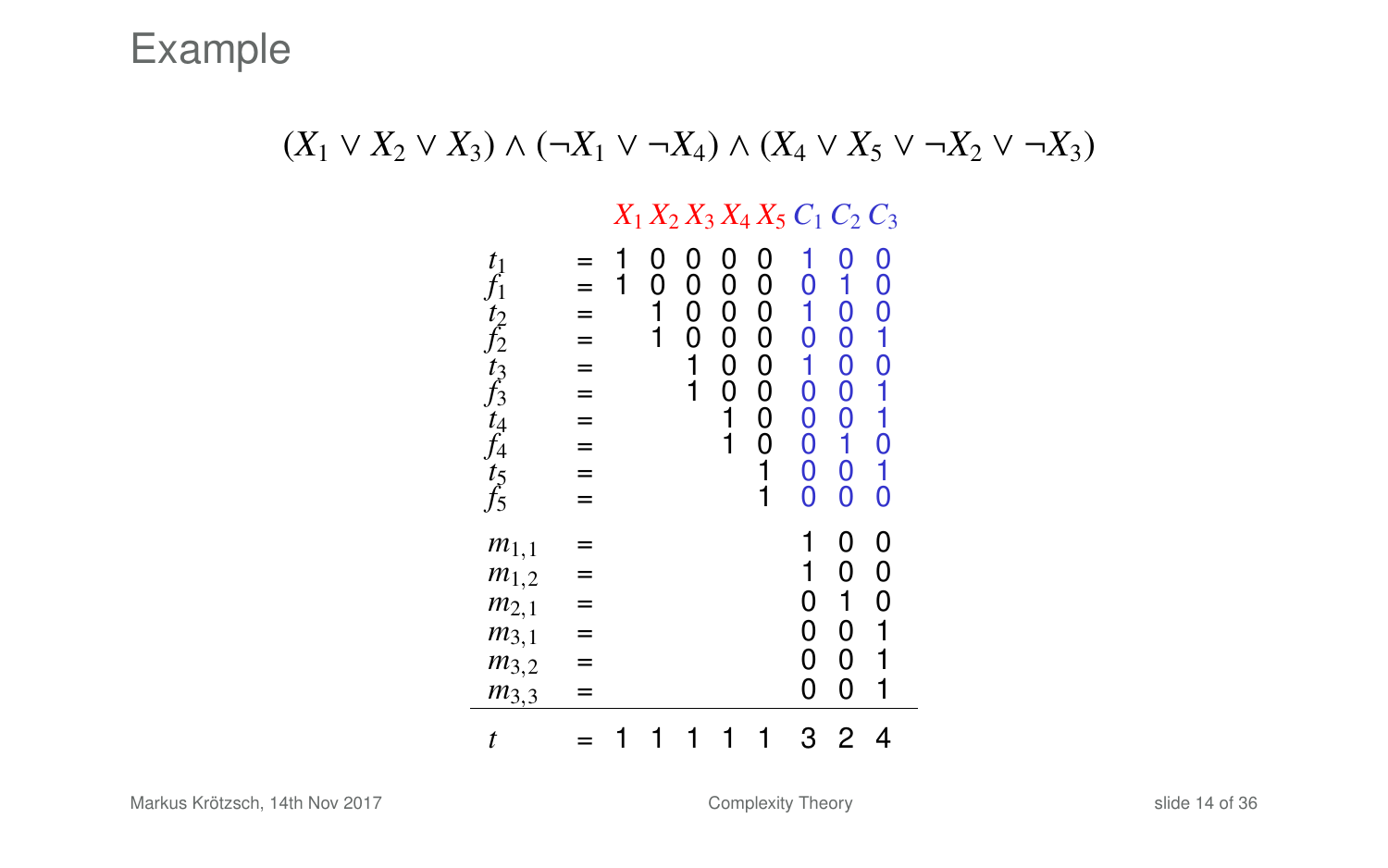$$
\mathbf{S}\text{at}\leq_{p}\mathbf{S}\text{ubset}\ \mathbf{S}\text{um}
$$

**Given:**  $\varphi := C_1 \wedge \cdots \wedge C_k$  in conjunctive normal form.

```
(w.l.o.g. at most 9 literals per clause)
```
Let  $X_1, \ldots, X_n$  be the variables in  $\varphi$ . For each  $X_i$  let

$$
t_i := a_1 \dots a_n c_1 \dots c_k \text{ where } a_j := \begin{cases} 1 & i = j \\ 0 & i \neq j \end{cases} \text{ and } c_j := \begin{cases} 1 & X_i \text{ occurs in } C_j \\ 0 & \text{otherwise} \end{cases}
$$

$$
f_i := a_1 \dots a_n c_1 \dots c_k \text{ where } a_j := \begin{cases} 1 & i = j \\ 0 & i \neq j \end{cases} \text{ and } c_j := \begin{cases} 1 & \neg X_i \text{ occurs in } C_j \\ 0 & \text{otherwise} \end{cases}
$$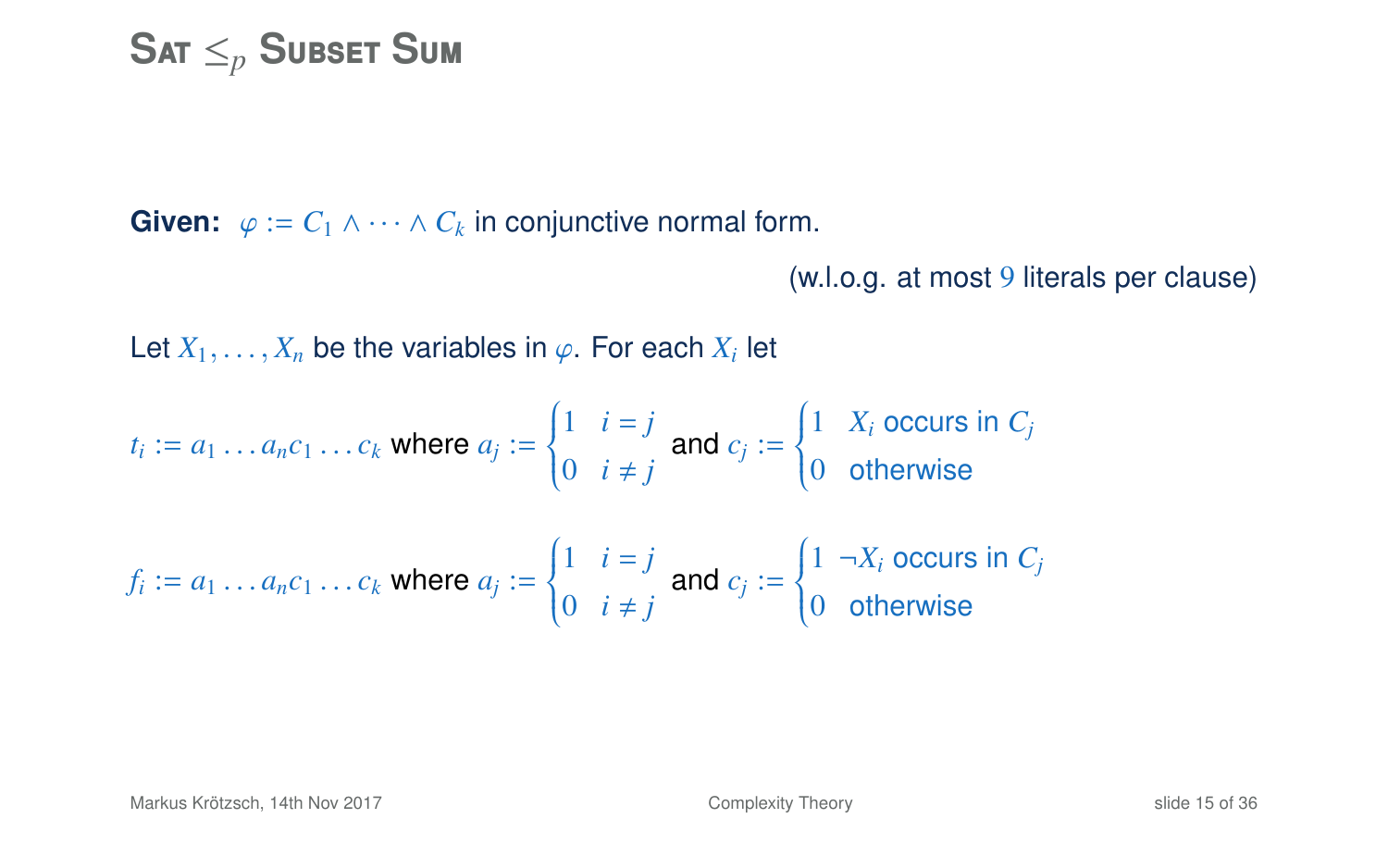#### $(X_1 \vee X_2 \vee X_3) \wedge (\neg X_1 \vee \neg X_4) \wedge (X_4 \vee X_5 \vee \neg X_2 \vee \neg X_3)$

#### *X*<sup>1</sup> *X*<sup>2</sup> *X*<sup>3</sup> *X*<sup>4</sup> *X*<sup>5</sup> *C*<sup>1</sup> *C*<sup>2</sup> *C*<sup>3</sup>

| $t_1$<br>t2 f2 t3 f3 t4 f4 t5 f5 | $=$<br>=<br>=<br>$=$<br>=<br>$=$<br>$=$<br>=<br>= | 1 | 0<br>0<br>1<br>1 | 0<br>0<br>0<br>0<br>1<br>1 | 0<br>0<br>0<br>0<br>$^{\rm o}_{\rm o}$<br>1<br>1 | 0<br>0<br>0<br>0<br>0<br>Ō<br>0<br>0<br>1<br>i | 0<br>Ö<br>1<br>O<br>0<br>O<br>O<br>O | 0<br>1<br>O<br>O<br>0<br>0<br>Ö<br>1<br>Ö<br>0 | 0<br>0<br>0<br>1<br>$\overline{0}$<br>İ<br>1<br>Ö<br>1<br>Ó |  |
|----------------------------------|---------------------------------------------------|---|------------------|----------------------------|--------------------------------------------------|------------------------------------------------|--------------------------------------|------------------------------------------------|-------------------------------------------------------------|--|
| $m_{1,1}$<br>$m_{1,2}$           | =                                                 |   |                  |                            |                                                  |                                                | 1<br>1                               | 0<br>0                                         | 0<br>0                                                      |  |
| $m_{2,1}$                        | =                                                 |   |                  |                            |                                                  |                                                | 0                                    | 1                                              | 0                                                           |  |
| $m_{3,1}$                        | =                                                 |   |                  |                            |                                                  |                                                | 0                                    | 0                                              | 1                                                           |  |
| $m_{3,2}$                        | =                                                 |   |                  |                            |                                                  |                                                | 0                                    | 0                                              | 1                                                           |  |
| $m_{3,3}$                        | =                                                 |   |                  |                            |                                                  |                                                | 0                                    | 0                                              | 1                                                           |  |
| t                                |                                                   |   |                  |                            |                                                  |                                                | 3                                    | 2                                              | 4                                                           |  |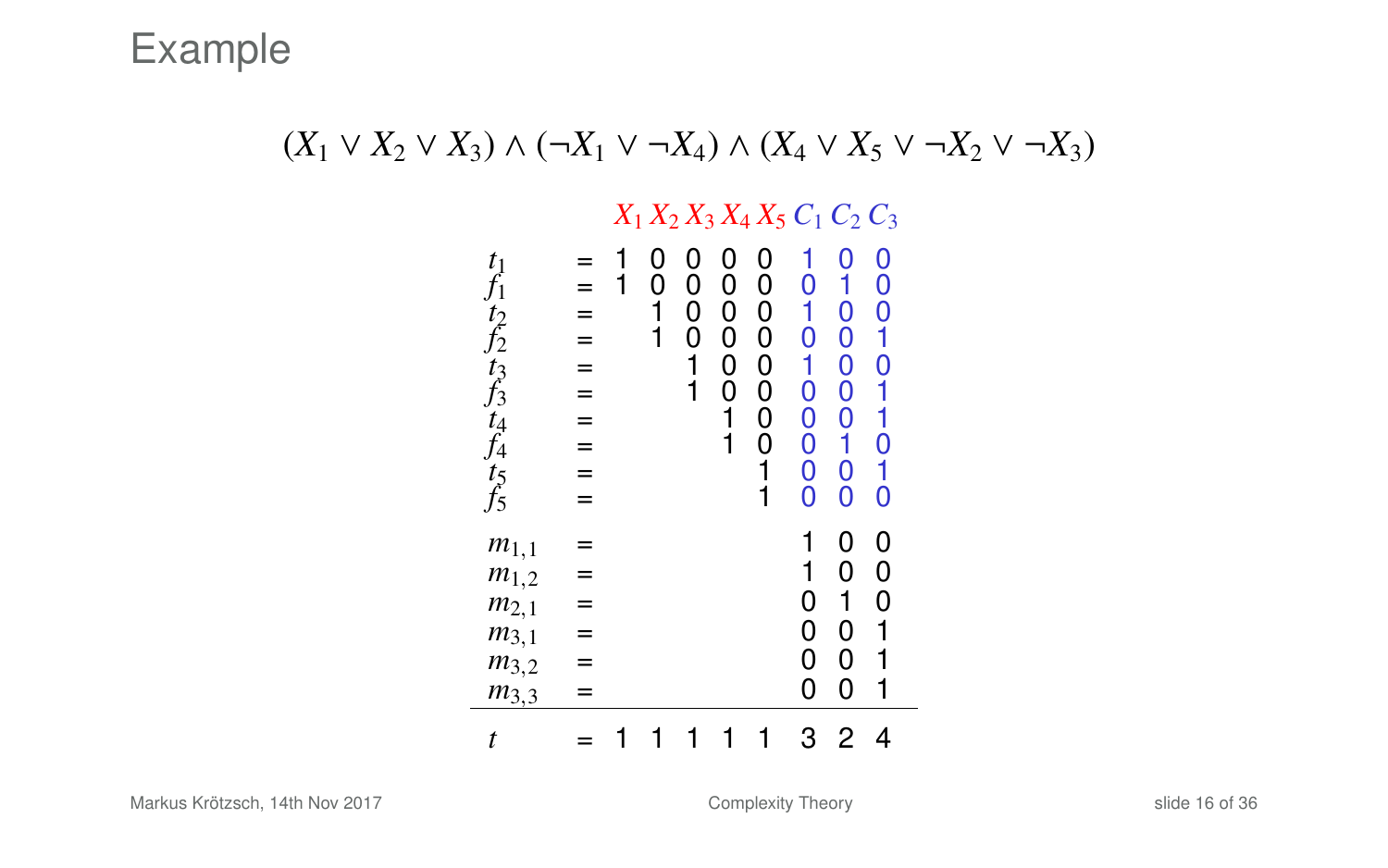### $\mathbf{S}$ at  $\leq_p \mathbf{S}$ ubset  $\mathbf{S}$ um

Further, for each clause  $C_i$  take  $r := |C_i| - 1$  integers  $m_{i,1}, \ldots, m_{i,r}$ 

where 
$$
m_{i,j} := c_i \dots c_k
$$
 with  $c_{\ell} := \begin{cases} 1 & \ell = i \\ 0 & \ell \neq i \end{cases}$   
Definition of *S*: Let

$$
S := \{t_i, f_i \mid 1 \le i \le n\} \cup \{m_{i,j} \mid 1 \le i \le k, \quad 1 \le j \le |C_i| - 1\}
$$

Target: Finally, choose as target

$$
t := a_1 \dots a_n c_1 \dots c_k \text{ where } a_i := 1 \text{ and } c_i := |C_i|
$$

Claim: There is  $T \subseteq S$  with  $\sum_{a_i \in T} a_i = t$  iff  $\varphi$  is satisfiable.

Markus Krötzsch, 14th Nov 2017 **[Complexity Theory](#page-0-0)** Complexity Theory slide 17 of 36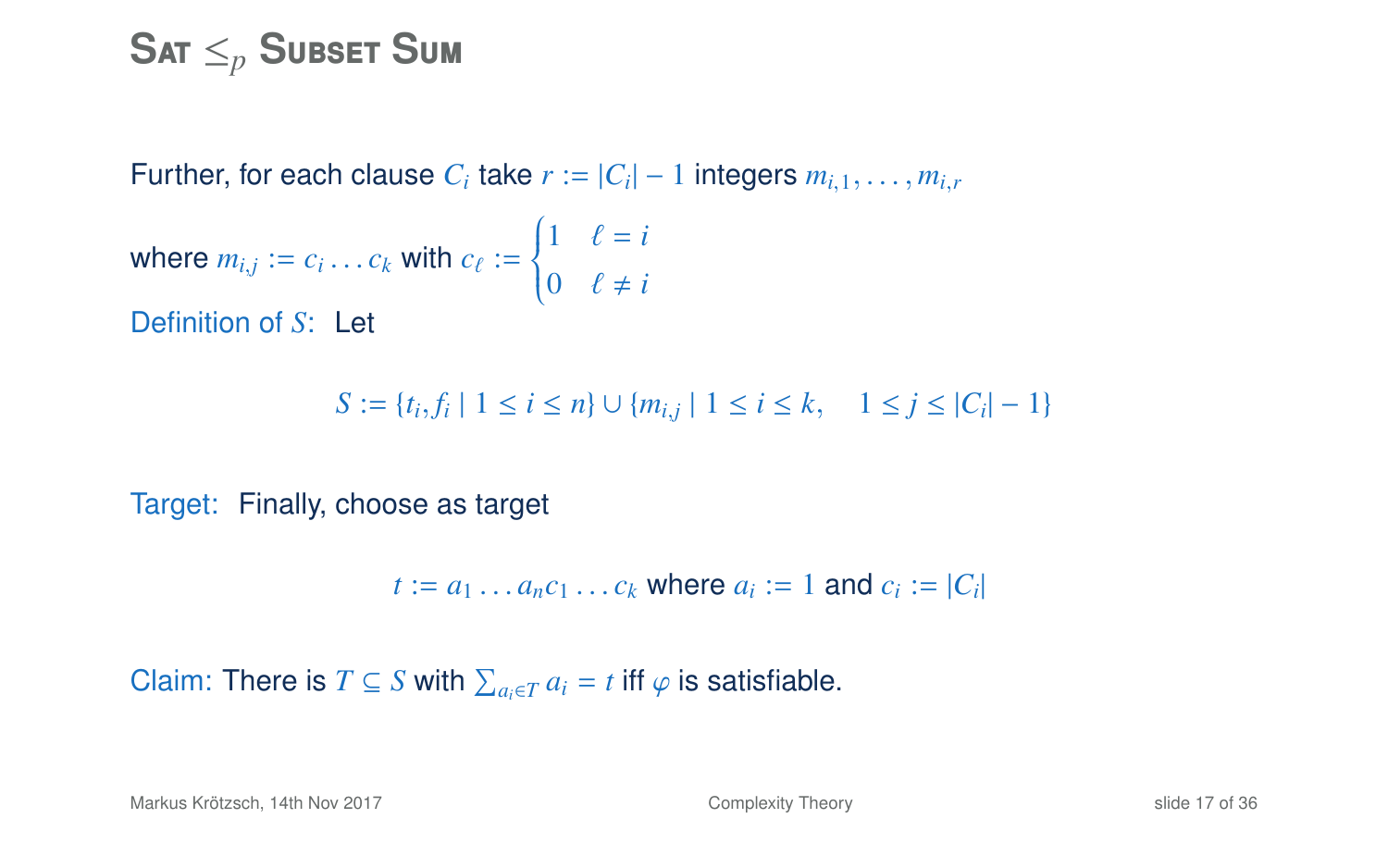#### $(X_1 \vee X_2 \vee X_3) \wedge (\neg X_1 \vee \neg X_4) \wedge (X_4 \vee X_5 \vee \neg X_2 \vee \neg X_3)$

#### *X*<sup>1</sup> *X*<sup>2</sup> *X*<sup>3</sup> *X*<sup>4</sup> *X*<sup>5</sup> *C*<sup>1</sup> *C*<sup>2</sup> *C*<sup>3</sup>

| $t_1$<br>t2 f2 t3 f3 t4 f4 t5 f5                                           | =<br>=<br>= | 1 | 0<br>0<br>1<br>1 | 0<br>0<br>0<br>0<br>1<br>1 | 0<br>0<br>0<br>0<br>0<br>Ō<br>1<br>1 | 0<br>0<br>0<br>0<br>0<br>0<br>0<br>0<br>1<br>1 | 0<br>0<br>1<br>Ó<br>$^{\rm o}_{\rm o}$<br>Ō<br>Ō | 0<br>1<br>0<br>0<br>$^{\rm o}_{\rm o}$<br>0<br>1<br>Ö<br>O | 0<br>O<br>Ō<br>1<br>O<br>1<br>0<br>1<br>Ó |  |
|----------------------------------------------------------------------------|-------------|---|------------------|----------------------------|--------------------------------------|------------------------------------------------|--------------------------------------------------|------------------------------------------------------------|-------------------------------------------|--|
| $m_{1,1}$<br>$m_{1,2}$<br>$m_{2,1}$<br>$m_{3,1}$<br>$m_{3,2}$<br>$m_{3,3}$ |             |   |                  |                            |                                      |                                                | 1<br>1<br>0<br>0<br>0<br>0                       | 0<br>0<br>1<br>0<br>0<br>0                                 | 0<br>0<br>0<br>1<br>1<br>1                |  |
| t                                                                          |             |   |                  |                            |                                      |                                                | 3                                                | 2                                                          | 4                                         |  |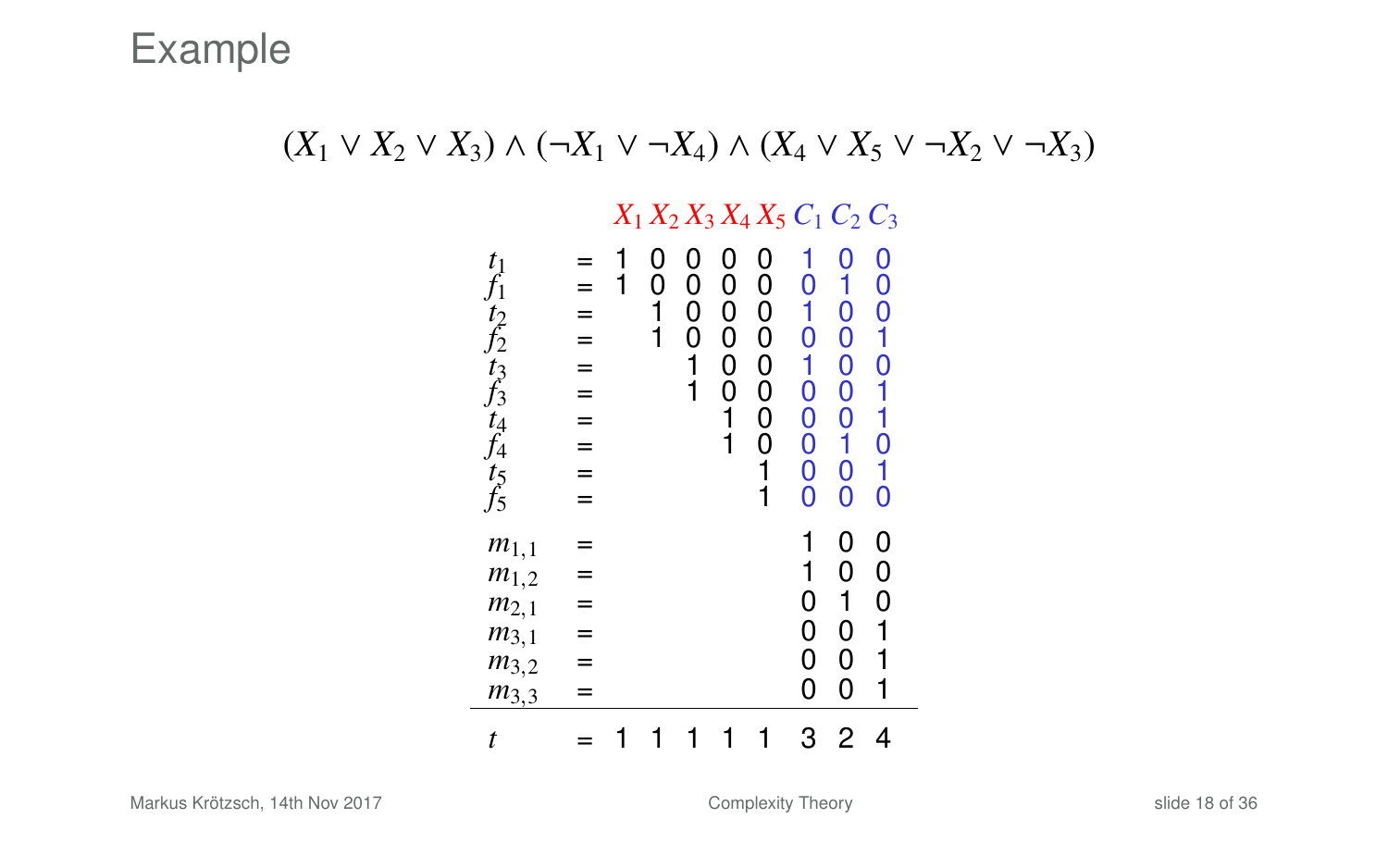### NP-Completeness of **S**ubset **S**um

Let  $\varphi := \bigwedge C_i$  *C<sub>i</sub>* C: clauses

Show: If  $\varphi$  is satisfiable, then there is  $T \subseteq S$  with  $\sum_{s \in T} s = t$ .

Let  $\beta$  be a satisfying assigment for  $\varphi$ 

Set *T*<sub>1</sub> := {*t<sub>i</sub>* |  $\beta$ (*X<sub>i</sub>*) = 1, 1 ≤ *i* ≤ *m*} ∪  ${f_i | \beta(X_i) = 0, 1 \le i \le m}$ 

Further, for each clause  $C_i$  let  $r_i$  be the number of satisfied literals in  $C_i$  (with resp. to  $\beta$ ).

```
Set T_2 := \{m_{i,j} \mid 1 \le i \le k, \quad 1 \le j \le |C_i| - r_i\}
```

```
and define T := T_1 \cup T_2.
```

```
It follows: \sum_{s \in T} s = t
```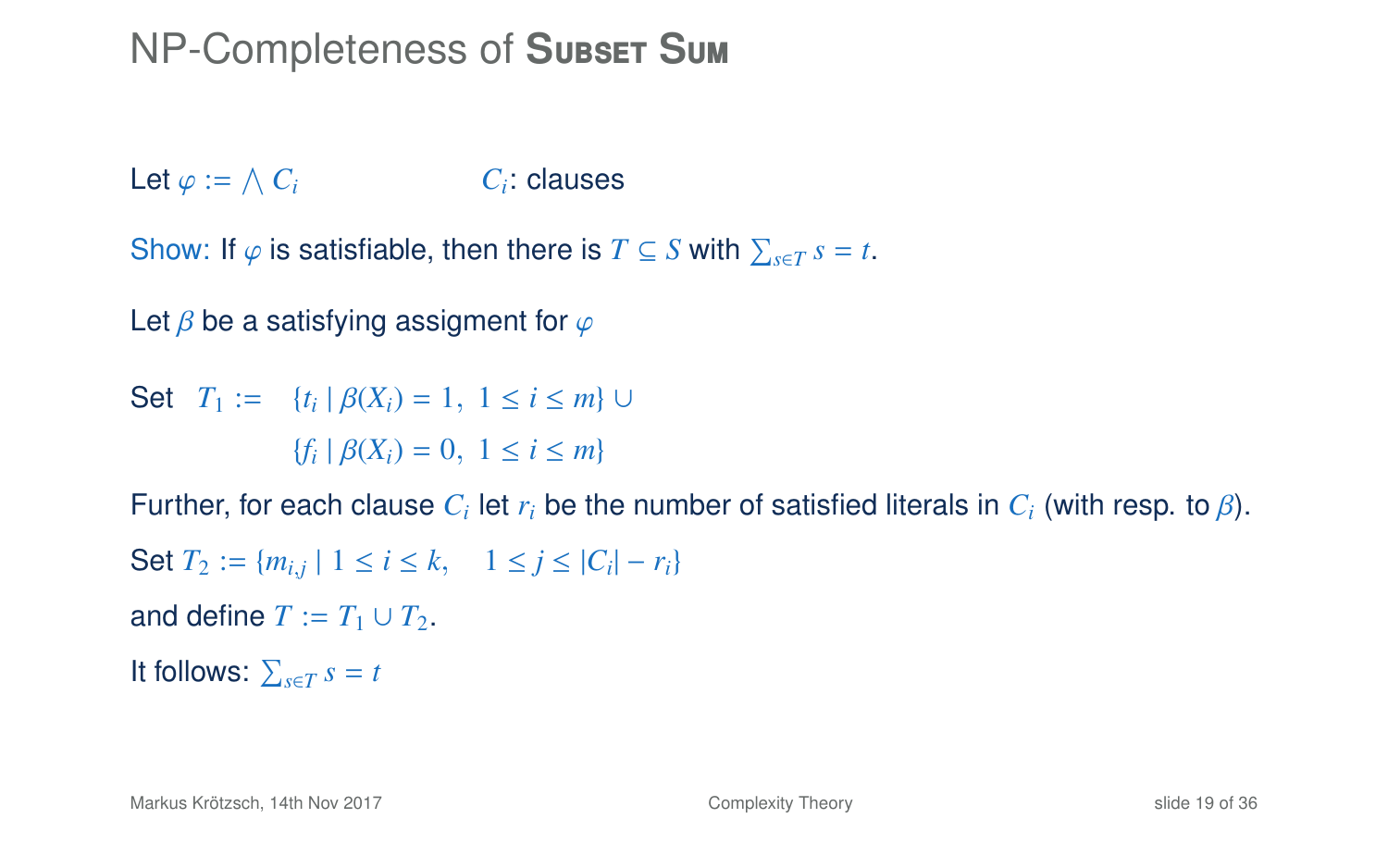### NP-Completeness of **S**ubset **S**um

Show: If there is  $T \subseteq S$  with  $\sum_{s \in T} s = t$ , then  $\varphi$  is satisfiable.

```
Let T \subseteq S such that \sum_{s \in T} s = t
```

```
Define \beta(X_i) =\left\{ \right.\overline{\mathcal{L}}1 if t_i \in T0 if f_i \in T
```
This is well defined as for all *i*:  $t_i \in T$  or  $f_i \in T$  but not both.

Further, for each clause, there must be one literal set to 1 as for all *i*, the  $m_{i,j}$  ∈ *S* do not sum up to the number of literals in the clause.  $\Box$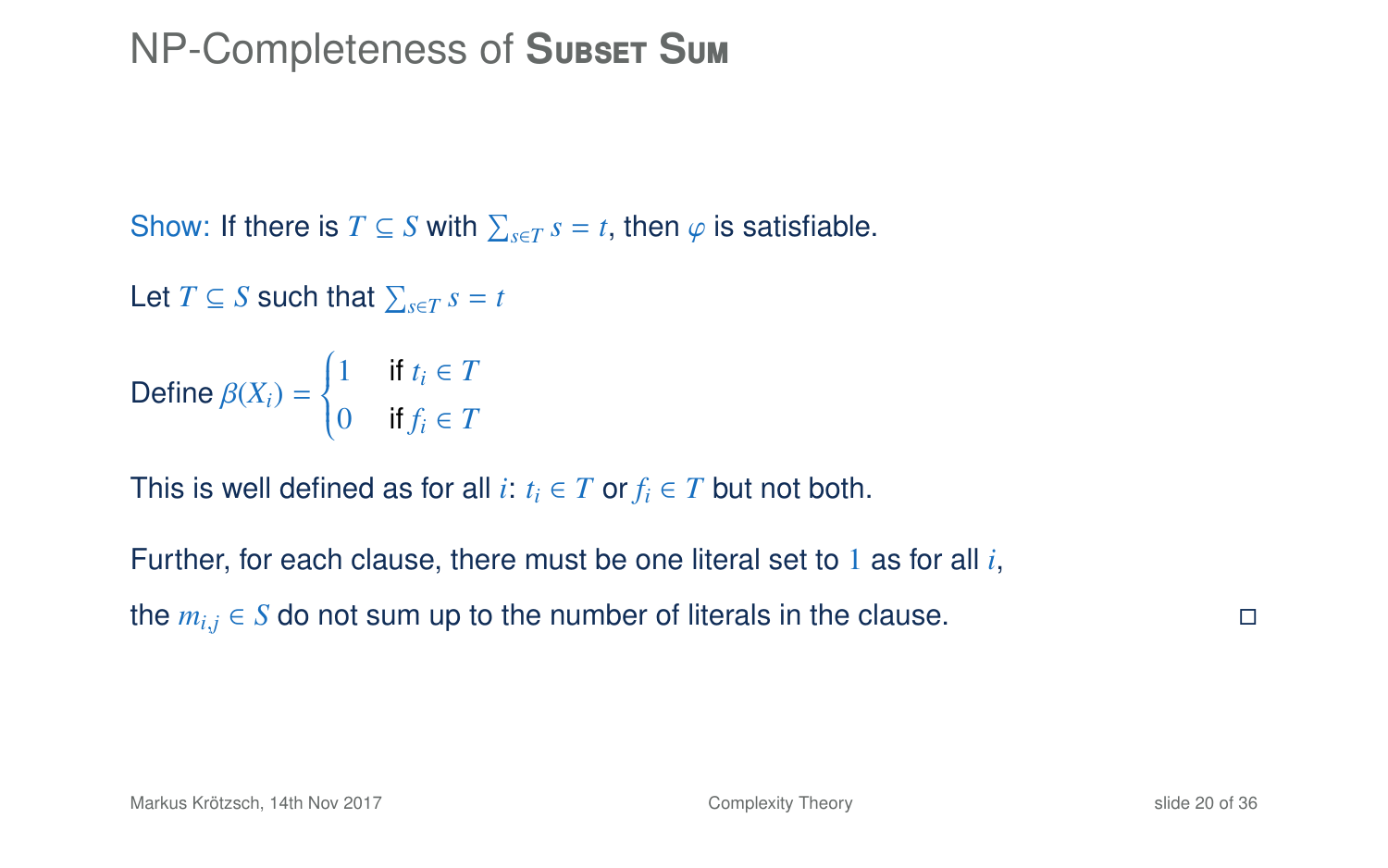### Towards More NP-Complete Problems

Starting with **S**at, one can readily show more problems **P** to be NP-complete, each time performing two steps:

- (1) Show that  $P \in NP$
- (2) Find a known NP-complete problem  $P'$  and reduce  $P' \leq_{p} P$

Thousands of problem have now been shown to be NP-complete. (See Garey and Johnson for an early survey)

In this course:

 $\mathsf{SAT} \leq_n \mathsf{3}\text{-}\mathsf{SAT}$  $\leq_p$  **CLIQUE**  $\leq_p$  **INDEPENDENT SET** ≤*<sup>p</sup>* **3-S**at ≤*<sup>p</sup>* **D**ir**. H**amiltonian **P**ath ≤*<sup>p</sup>* **S**ubset **S**um ≤*<sup>p</sup>* **K**napsack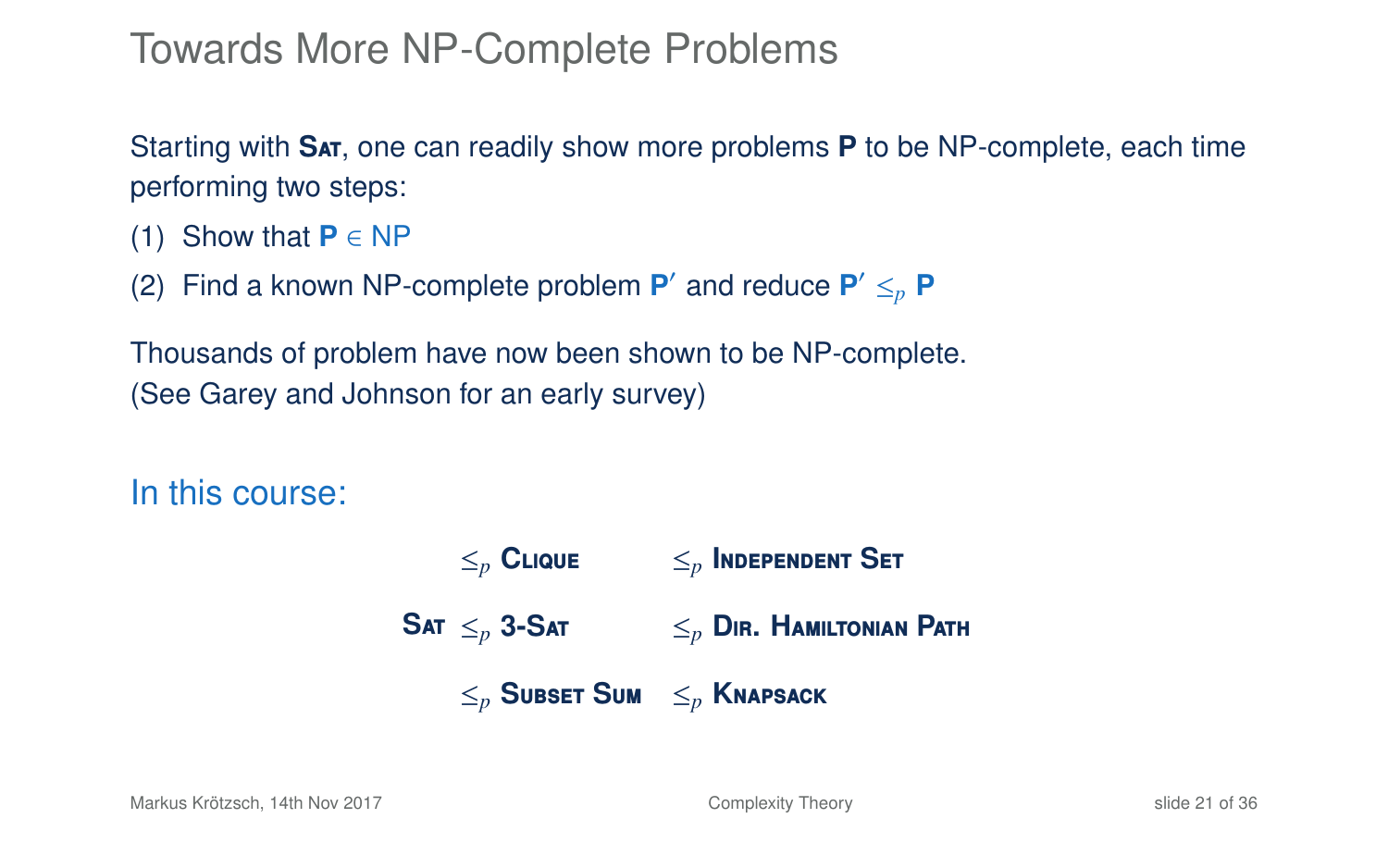### NP-completeness of **K**napsack

| <b>KNAPSACK</b> |                                                                  |
|-----------------|------------------------------------------------------------------|
| Input:          | A set $I := \{1, \ldots, n\}$ of items                           |
|                 | each of value $v_i$ and weight $w_i$ for $1 \le i \le n$ .       |
|                 | target value t and weight limit $\ell$                           |
| Problem:        | Is there $T \subseteq I$ such that                               |
|                 | $\sum_{i \in T} v_i \geq t$ and $\sum_{i \in T} w_i \leq \ell$ ? |

<span id="page-25-0"></span>**Theorem 8.5: K**napsack is NP-complete.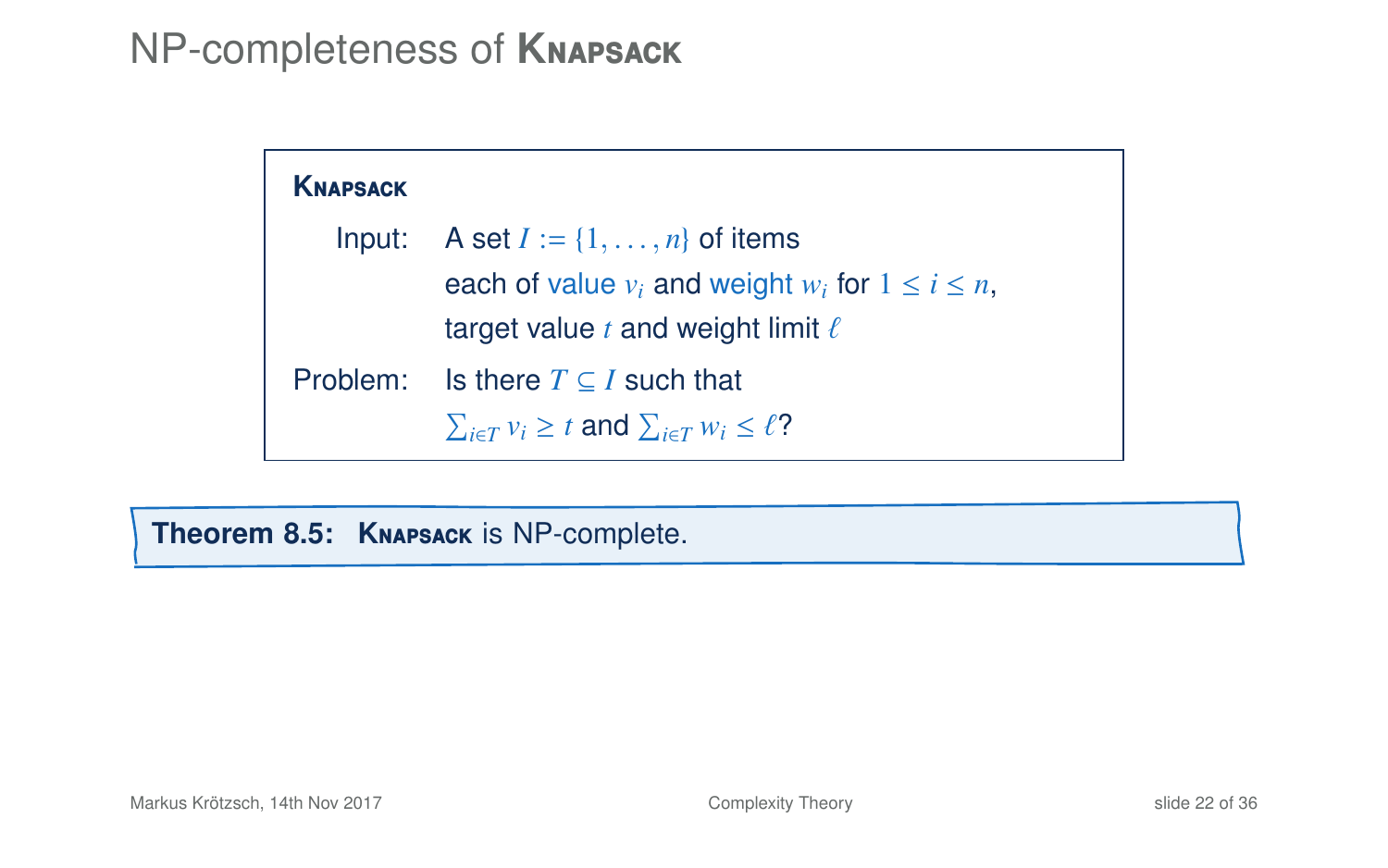### NP-completeness of **K**napsack

| <b>KNAPSACK</b> |                                                                  |
|-----------------|------------------------------------------------------------------|
| Input:          | A set $I := \{1, \ldots, n\}$ of items                           |
|                 | each of value $v_i$ and weight $w_i$ for $1 \le i \le n$ .       |
|                 | target value t and weight limit $\ell$                           |
| Problem:        | Is there $T \subseteq I$ such that                               |
|                 | $\sum_{i \in T} v_i \geq t$ and $\sum_{i \in T} w_i \leq \ell$ ? |

**Theorem 8.5: K**napsack is NP-complete.

#### **Proof:**

- (1) **KNAPSACK**  $\in$  NP: Take *T* to be the certificate.
- (2) **K**napsack is NP-hard: **S**ubset **S**um ≤*<sup>p</sup>* **K**napsack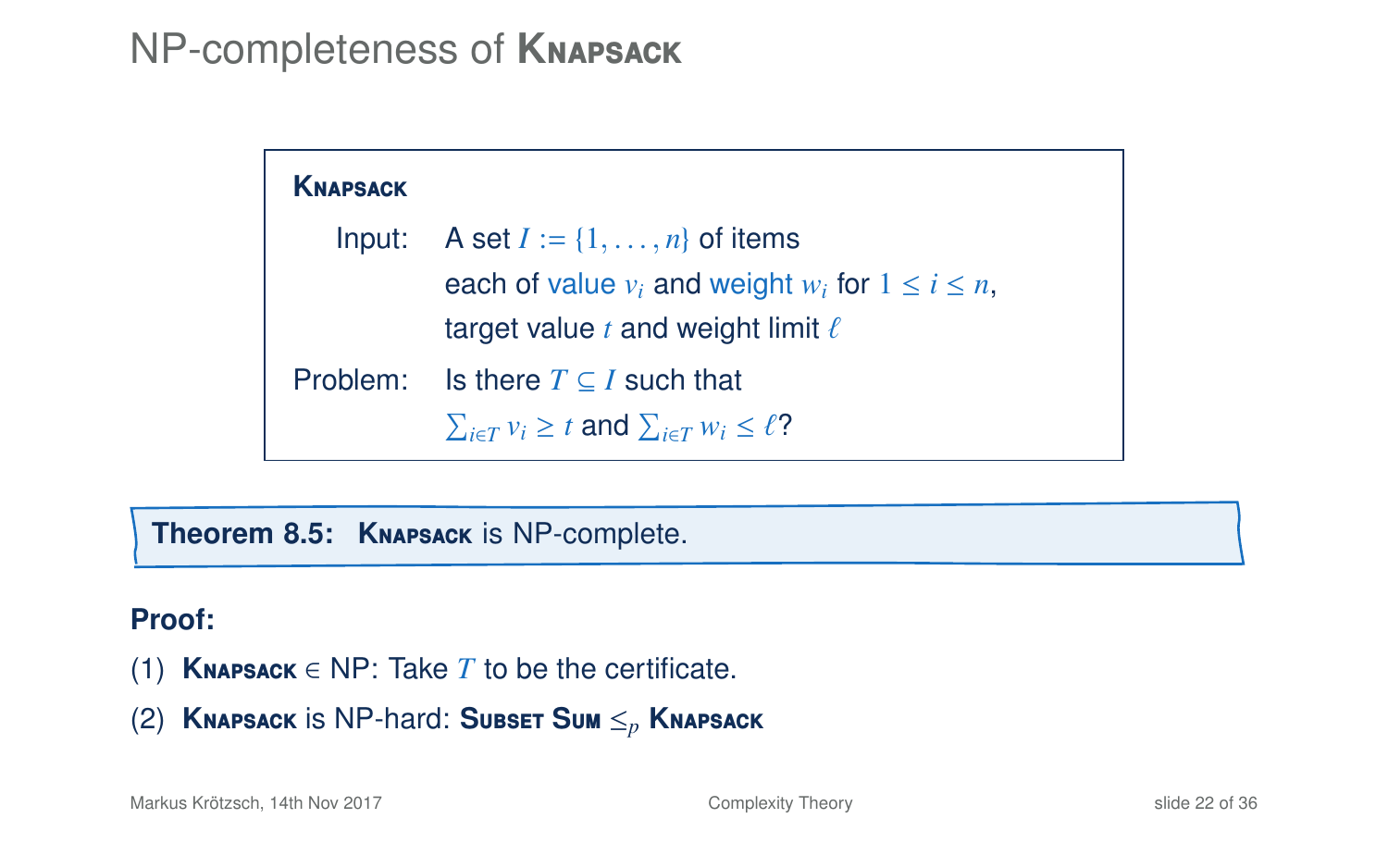**S**ubset **S**um ≤*<sup>p</sup>* **K**napsack

|             | Given: | $S := \{a_1, \ldots, a_n\}$ collection of positive integers                       |
|-------------|--------|-----------------------------------------------------------------------------------|
| Subset Sum: |        | target integer                                                                    |
|             |        | Problem: Is there a subset $T \subseteq S$ such that $\sum_{a_i \in T} a_i = t$ ? |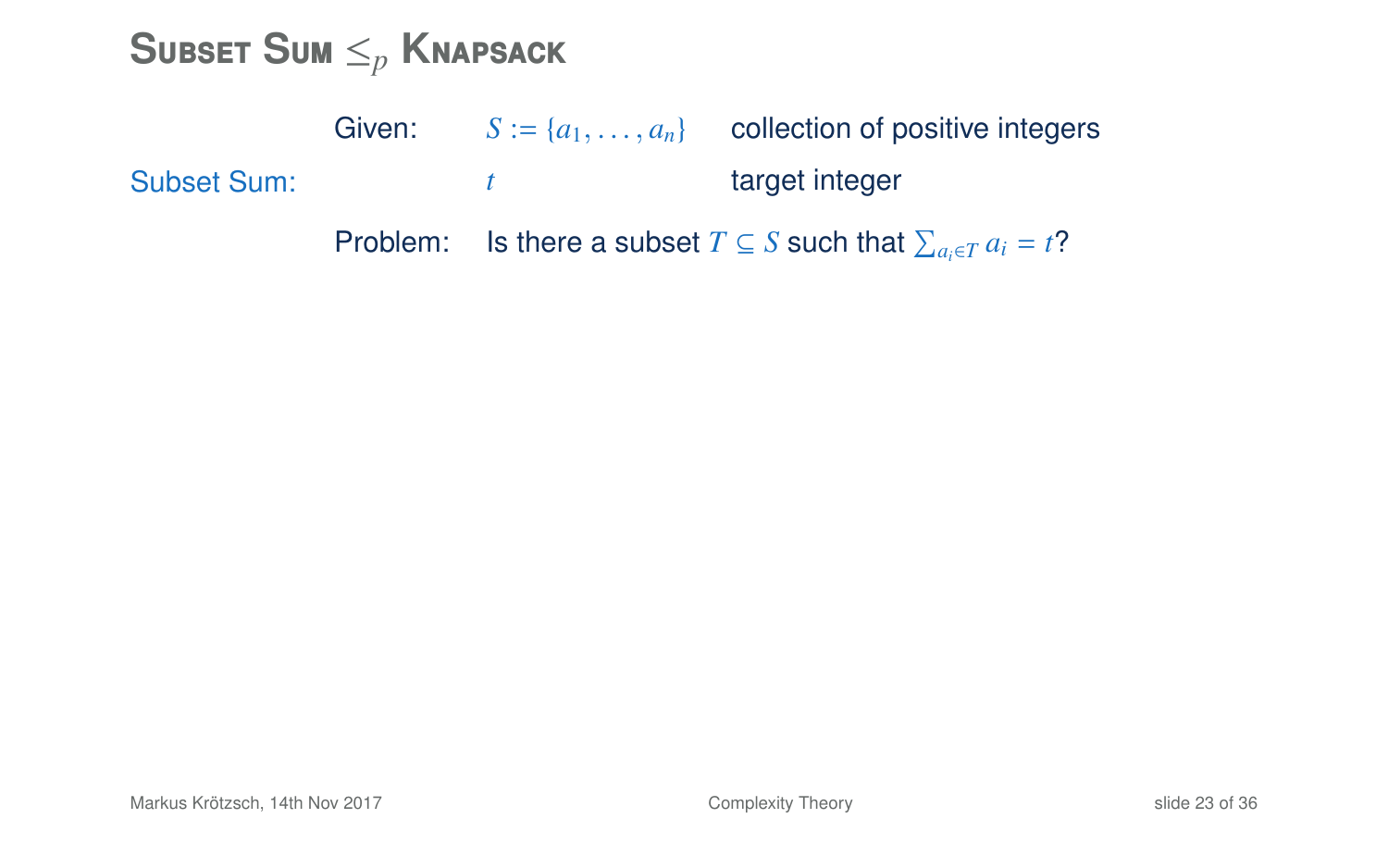**S**ubset **S**um ≤*<sup>p</sup>* **K**napsack

Subset Sum: Given:  $S := \{a_1, \ldots, a_n\}$  collection of positive integers *t* target integer Problem: Is there a subset  $T \subseteq S$  such that  $\sum_{a_i \in T} a_i = t$ ?

Reduction: From this input to Subset Sum construct

- set of items  $I := \{1, \ldots, n\}$
- weights and values  $v_i = w_i = a_i$  for all  $1 \le i \le n$
- target value  $t' := t$  and weight limit  $\ell := t$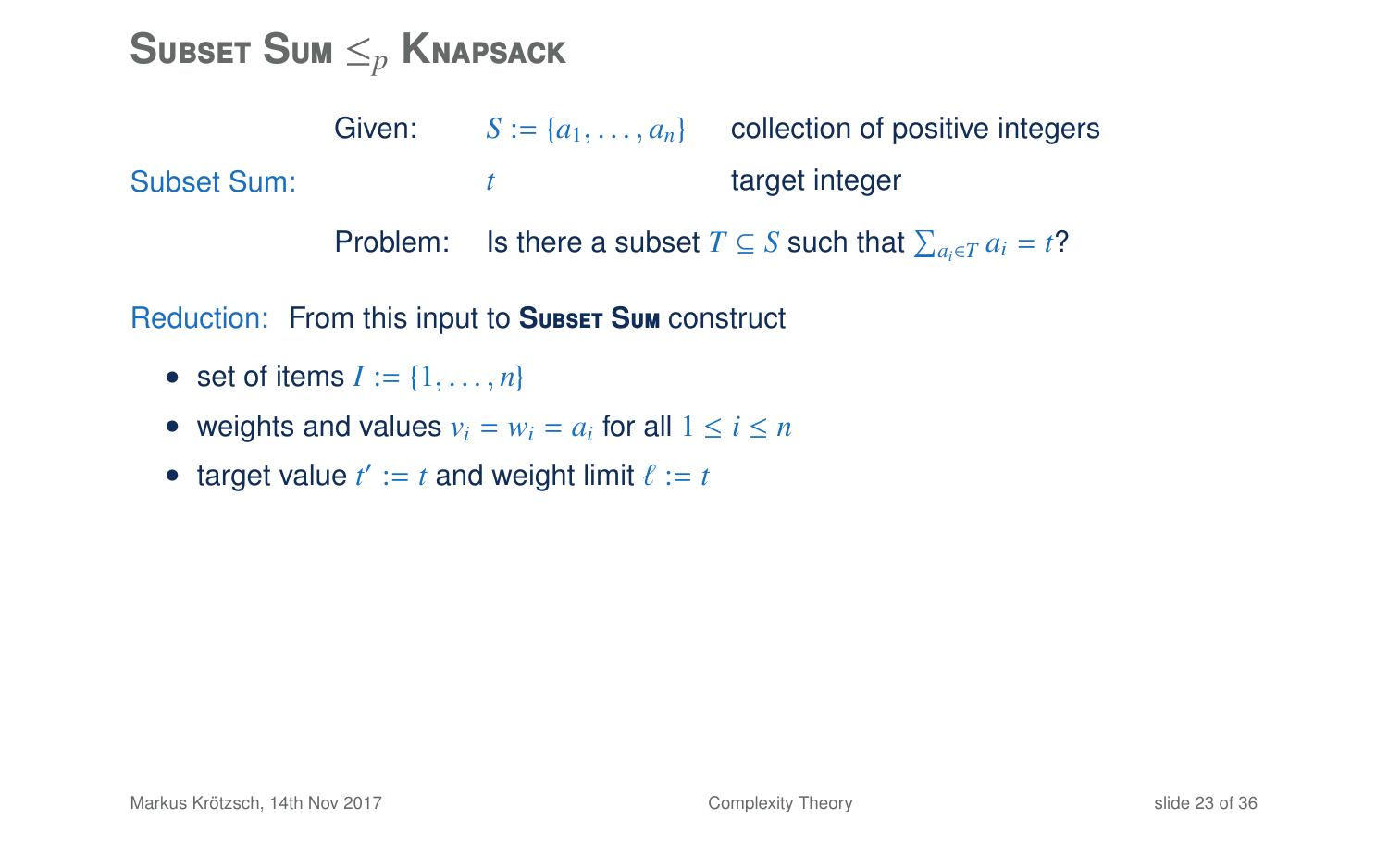**S**ubset **S**um ≤*<sup>p</sup>* **K**napsack

Subset Sum: Given:  $S := \{a_1, \ldots, a_n\}$  collection of positive integers *t* target integer Problem: Is there a subset  $T \subseteq S$  such that  $\sum_{a_i \in T} a_i = t$ ?

Reduction: From this input to **SUBSET SUM** construct

- set of items  $I := \{1, \ldots, n\}$
- weights and values  $v_i = w_i = a_i$  for all  $1 \le i \le n$
- target value  $t' := t$  and weight limit  $\ell := t$

Clearly: For every *T* ⊆ *S*

$$
\sum_{a_i \in T} a_i = t \qquad \text{iff} \qquad \qquad \sum_{a_i \in T} v_i \ge t' = t
$$
\n
$$
\sum_{a_i \in T} w_i \le \ell = t
$$

#### Hence: The reduction is correct and in polynomial time.

Markus Krötzsch, 14th Nov 2017 [Complexity Theory](#page-0-0) slide 23 of 36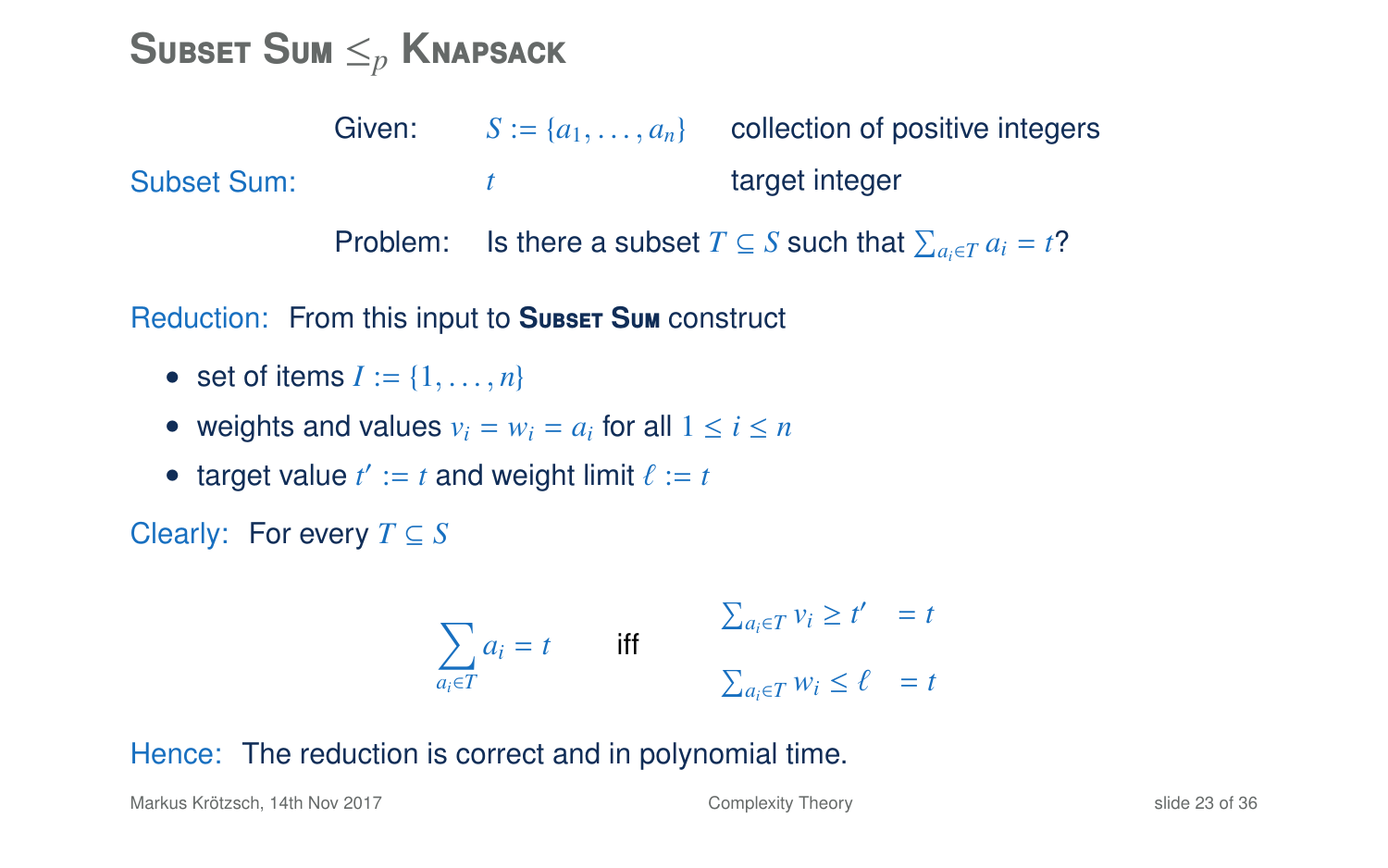## A Polynomial Time Algorithm for **K**napsack

**KNAPSACK** can be solved in time  $O(n\ell)$  using dynamic programming Initialisation:

- Create an  $(\ell + 1) \times (n + 1)$  matrix *M*
- Set  $M(w, 0) := 0$  for all  $1 \le w \le \ell$  and  $M(0, i) := 0$  for all  $1 \le i \le n$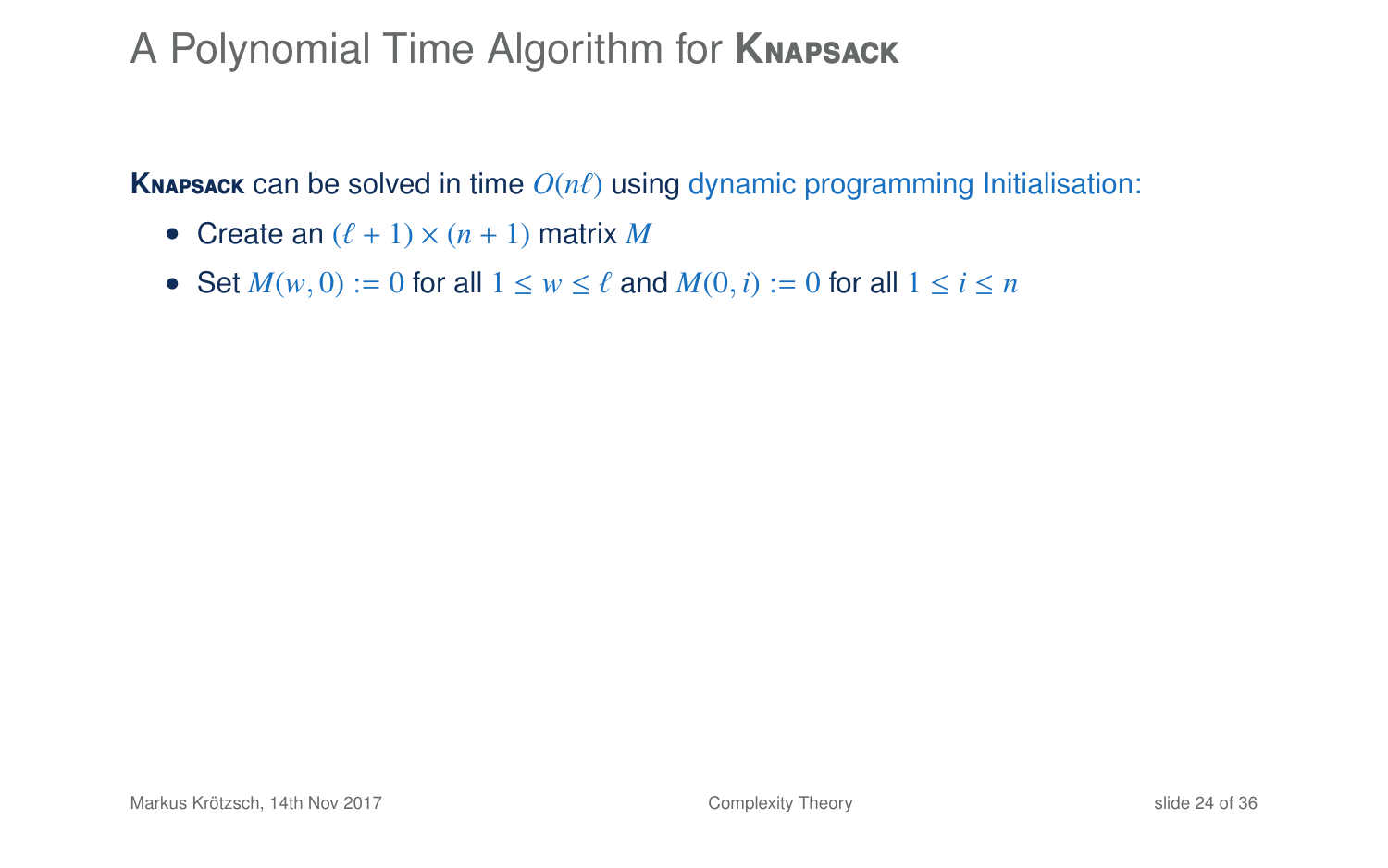Input  $I = \{1, 2, 3, 4\}$  with Values:  $v_1 = 1$   $v_2 = 3$   $v_3 = 4$   $v_4 = 2$ **Weight:**  $w_1 = 1$   $w_2 = 1$   $w_3 = 3$   $w_4 = 2$ Weight limit:  $\ell = 5$  Target value:  $t = 7$ 

| weight  | max, total value from first <i>i</i> items |                                         |  |  |  |  |  |
|---------|--------------------------------------------|-----------------------------------------|--|--|--|--|--|
| limit w |                                            | $i = 0$ $i = 1$ $i = 2$ $i = 3$ $i = 4$ |  |  |  |  |  |
|         |                                            |                                         |  |  |  |  |  |
|         |                                            |                                         |  |  |  |  |  |
|         |                                            |                                         |  |  |  |  |  |
|         |                                            |                                         |  |  |  |  |  |
|         |                                            |                                         |  |  |  |  |  |
|         |                                            |                                         |  |  |  |  |  |

Set  $M(w, 0) := 0$  for all  $1 \le w \le \ell$  and  $M(0, i) := 0$  for all  $1 \le i \le n$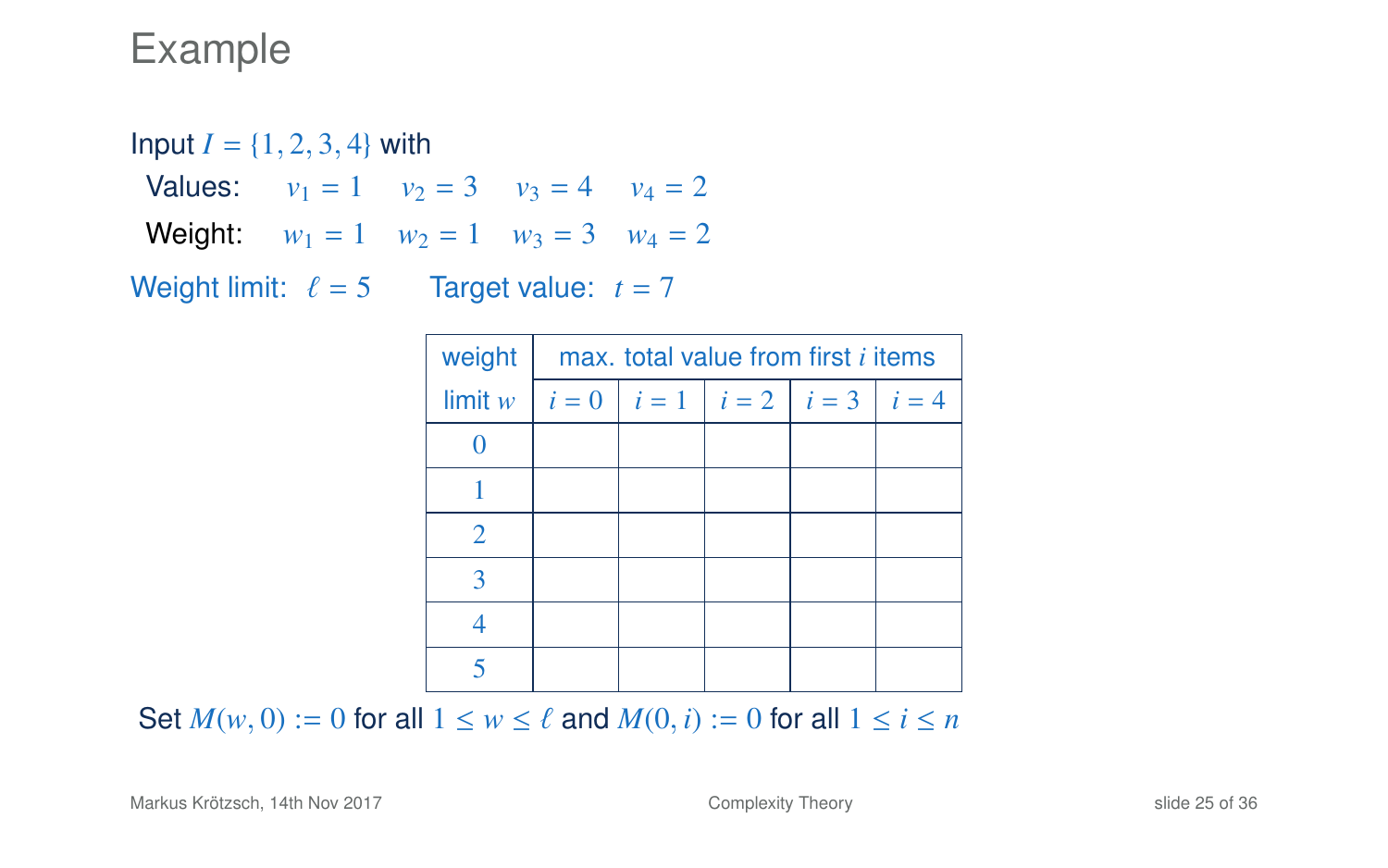Input  $I = \{1, 2, 3, 4\}$  with Values:  $v_1 = 1$   $v_2 = 3$   $v_3 = 4$   $v_4 = 2$ **Weight:**  $w_1 = 1$   $w_2 = 1$   $w_3 = 3$   $w_4 = 2$ Weight limit:  $\ell = 5$  Target value:  $t = 7$ 

| weight  | max, total value from first <i>i</i> items |                         |  |  |               |  |  |
|---------|--------------------------------------------|-------------------------|--|--|---------------|--|--|
| limit w | $i=0$                                      | $i = 1$ $i = 2$ $i = 3$ |  |  | $\vert i = 4$ |  |  |
|         |                                            |                         |  |  |               |  |  |
|         | 0                                          |                         |  |  |               |  |  |
| 2       |                                            |                         |  |  |               |  |  |
| ౩       |                                            |                         |  |  |               |  |  |
|         |                                            |                         |  |  |               |  |  |
|         |                                            |                         |  |  |               |  |  |

Set  $M(w, 0) := 0$  for all  $1 \le w \le \ell$  and  $M(0, i) := 0$  for all  $1 \le i \le n$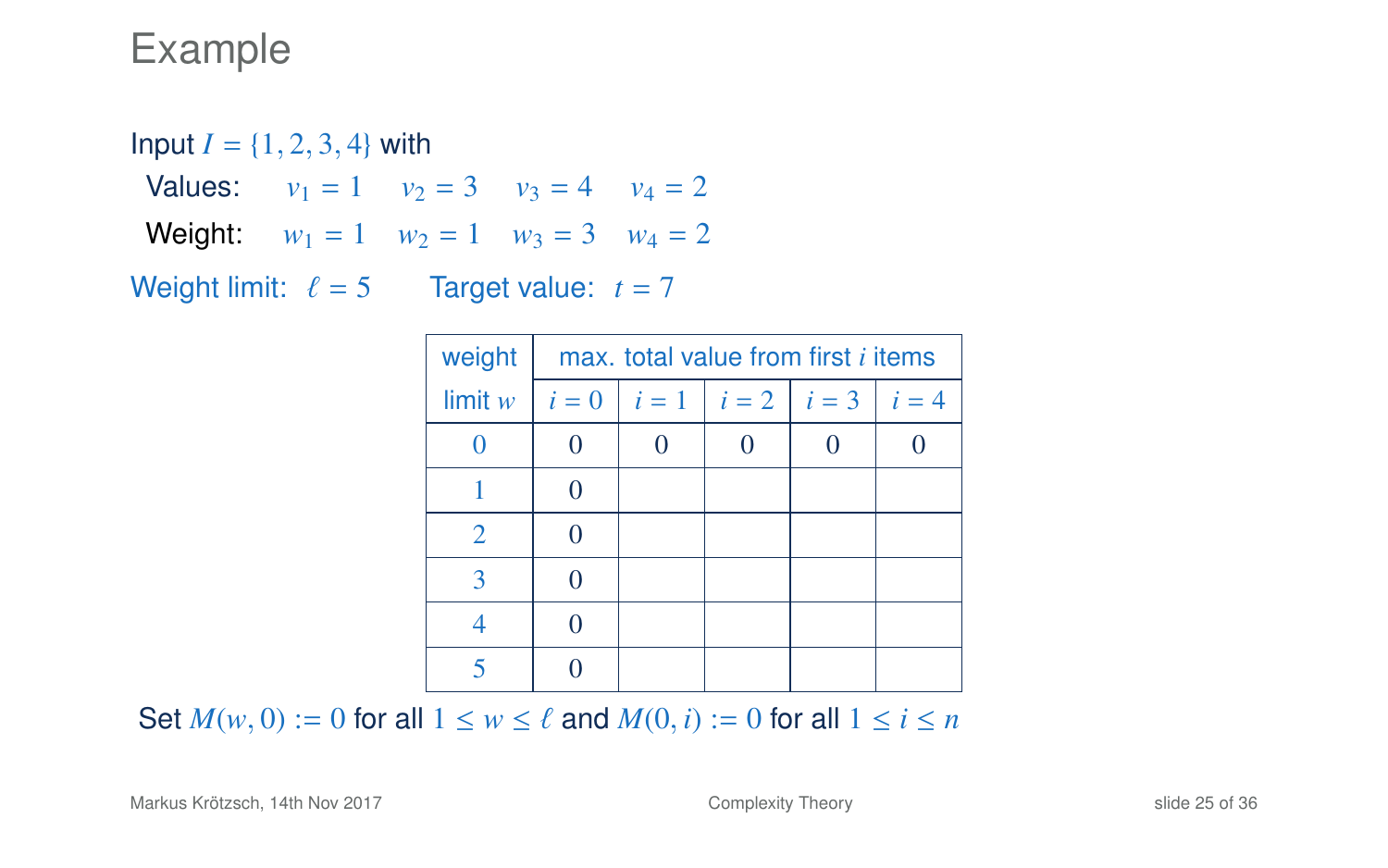## A Polynomial Time Algorithm for **K**napsack

**KNAPSACK** can be solved in time  $O(n\ell)$  using dynamic programming Initialisation:

- Create an  $(\ell + 1) \times (n + 1)$  matrix *M*
- Set  $M(w, 0) := 0$  for all  $1 \le w \le \ell$  and  $M(0, i) := 0$  for all  $1 \le i \le n$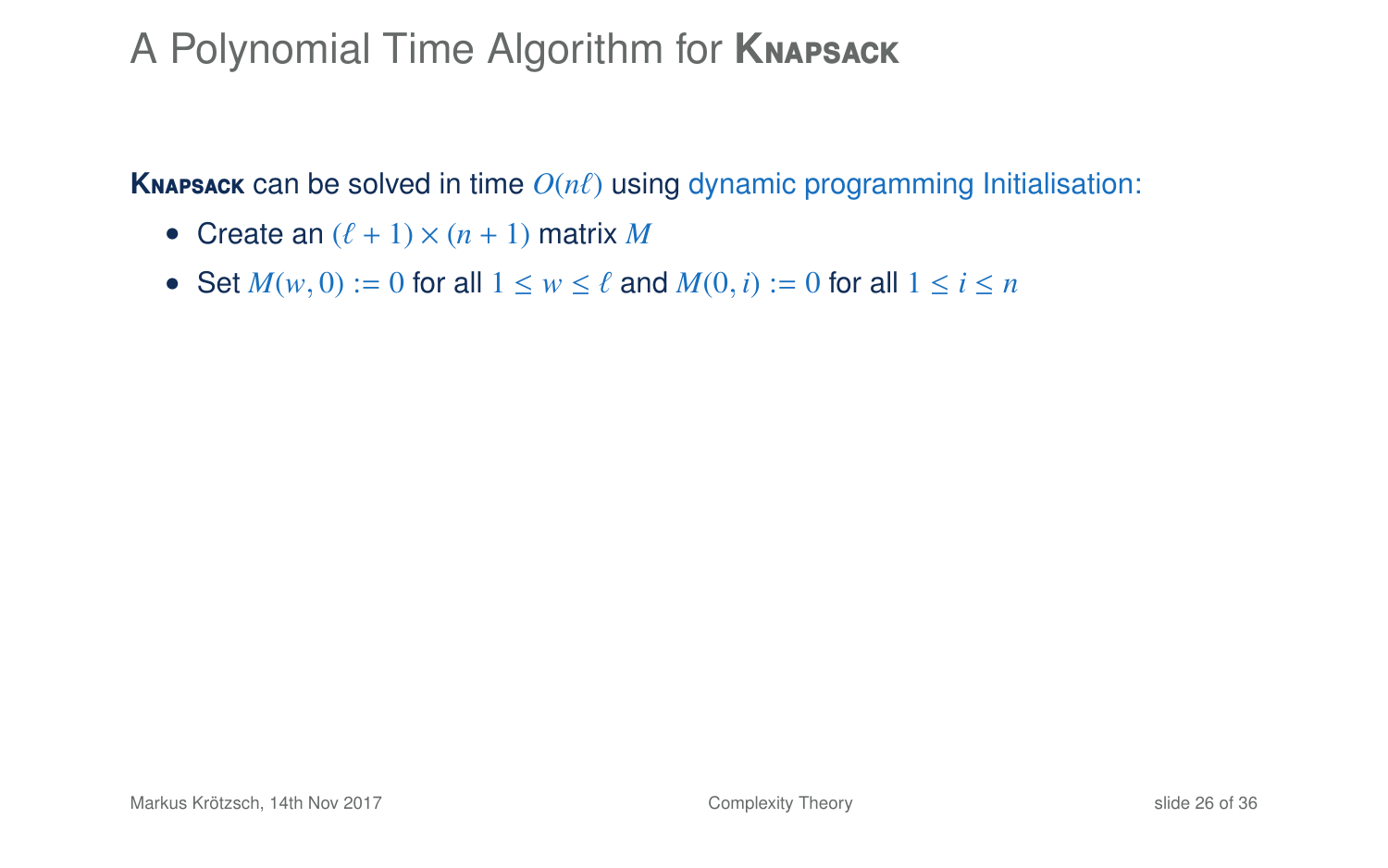## A Polynomial Time Algorithm for **K**napsack

**KNAPSACK** can be solved in time  $O(n\ell)$  using dynamic programming Initialisation:

- Create an  $(\ell + 1) \times (n + 1)$  matrix *M*
- Set  $M(w, 0) := 0$  for all  $1 \le w \le \ell$  and  $M(0, i) := 0$  for all  $1 \le i \le n$

Computation: Assign further  $M(w, i)$  to be the largest total value obtainable by selecting from the first *i* items with weight limit *w*:

For  $i = 0, 1, ..., n - 1$  set  $M(w, i + 1)$  as

$$
M(w, i + 1) := \max \{ M(w, i), M(w - w_{i+1}, i) + v_{i+1} \}
$$

Here, if  $w - w_{i+1} < 0$  we always take  $M(w, i)$ .

Acceptance: If *M* contains an entry  $\geq t$ , accept. Otherwise reject.

Markus Krötzsch, 14th Nov 2017 [Complexity Theory](#page-0-0) slide 26 of 36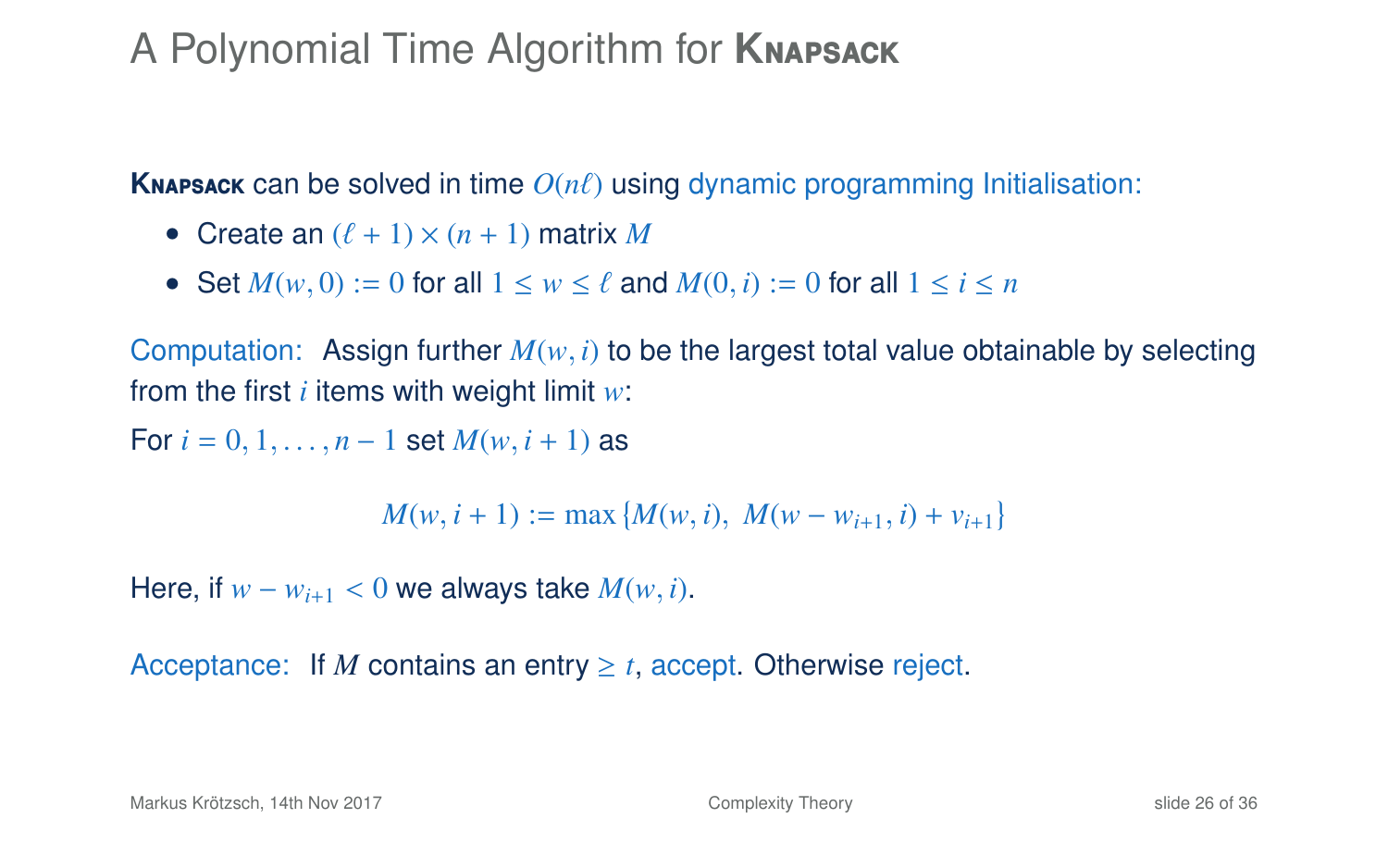Input  $I = \{1, 2, 3, 4\}$  with Values:  $v_1 = 1$   $v_2 = 3$   $v_3 = 4$   $v_4 = 2$ **Weight:**  $w_1 = 1$   $w_2 = 1$   $w_3 = 3$   $w_4 = 2$ Weight limit:  $\ell = 5$  Target value:  $t = 7$ 

| weight  | max, total value from first <i>i</i> items |   |                         |  |       |  |  |
|---------|--------------------------------------------|---|-------------------------|--|-------|--|--|
| limit w | $i=0$                                      |   | $i = 1$ $i = 2$ $i = 3$ |  | $i=4$ |  |  |
|         |                                            | 0 |                         |  |       |  |  |
|         |                                            |   |                         |  |       |  |  |
| 2       | 0                                          |   |                         |  |       |  |  |
| 3       |                                            |   |                         |  |       |  |  |
|         |                                            |   |                         |  |       |  |  |
|         |                                            |   |                         |  |       |  |  |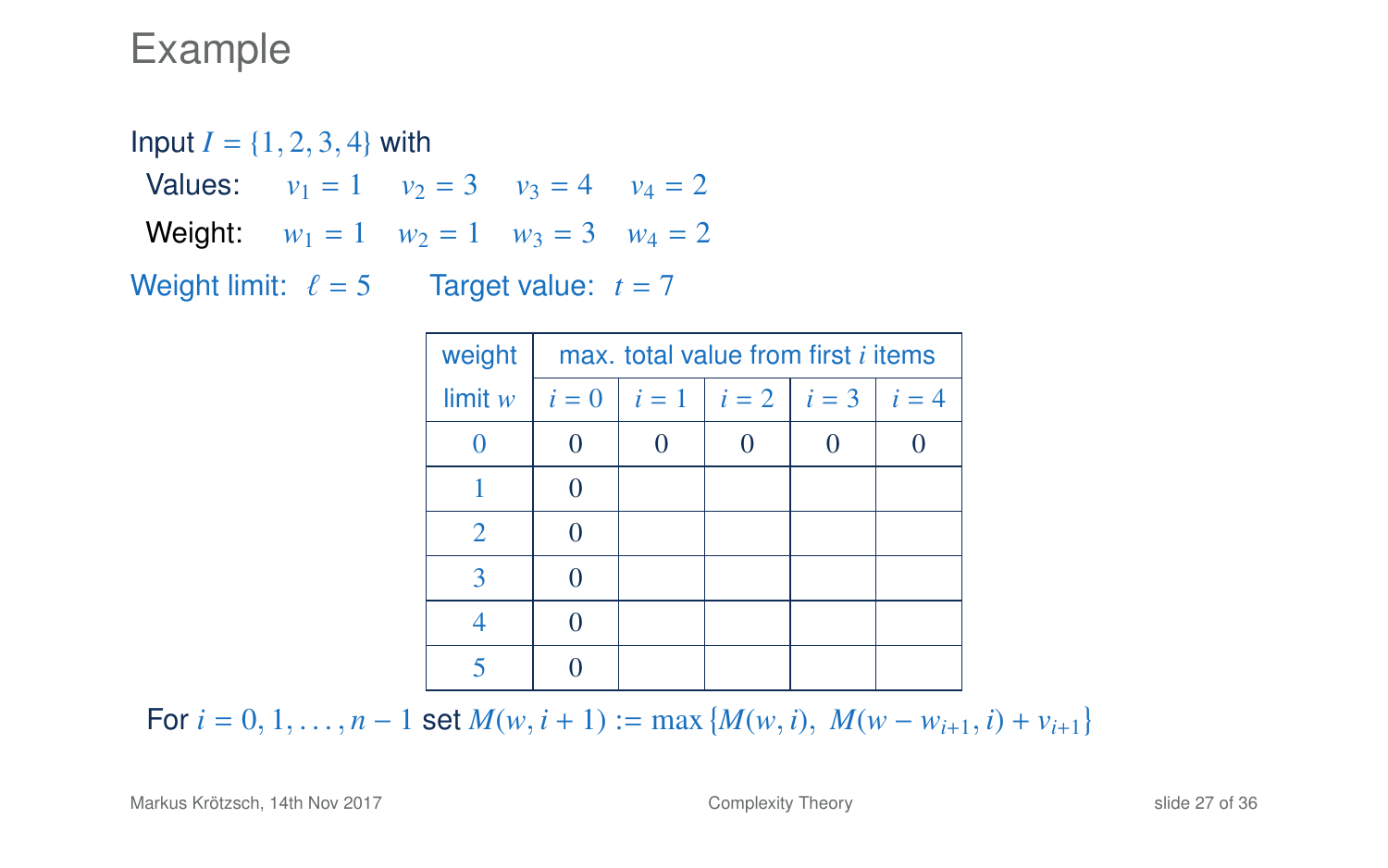Input  $I = \{1, 2, 3, 4\}$  with Values:  $v_1 = 1$   $v_2 = 3$   $v_3 = 4$   $v_4 = 2$ **Weight:**  $w_1 = 1$   $w_2 = 1$   $w_3 = 3$   $w_4 = 2$ Weight limit:  $\ell = 5$  Target value:  $t = 7$ 

| weight         | max, total value from first <i>i</i> items |  |                         |  |       |  |  |
|----------------|--------------------------------------------|--|-------------------------|--|-------|--|--|
| limit w        | $i=0$                                      |  | $i = 1$ $i = 2$ $i = 3$ |  | $i=4$ |  |  |
|                |                                            |  |                         |  |       |  |  |
|                |                                            |  |                         |  |       |  |  |
| $\overline{2}$ |                                            |  |                         |  |       |  |  |
| 3              |                                            |  |                         |  |       |  |  |
|                |                                            |  |                         |  |       |  |  |
|                |                                            |  |                         |  |       |  |  |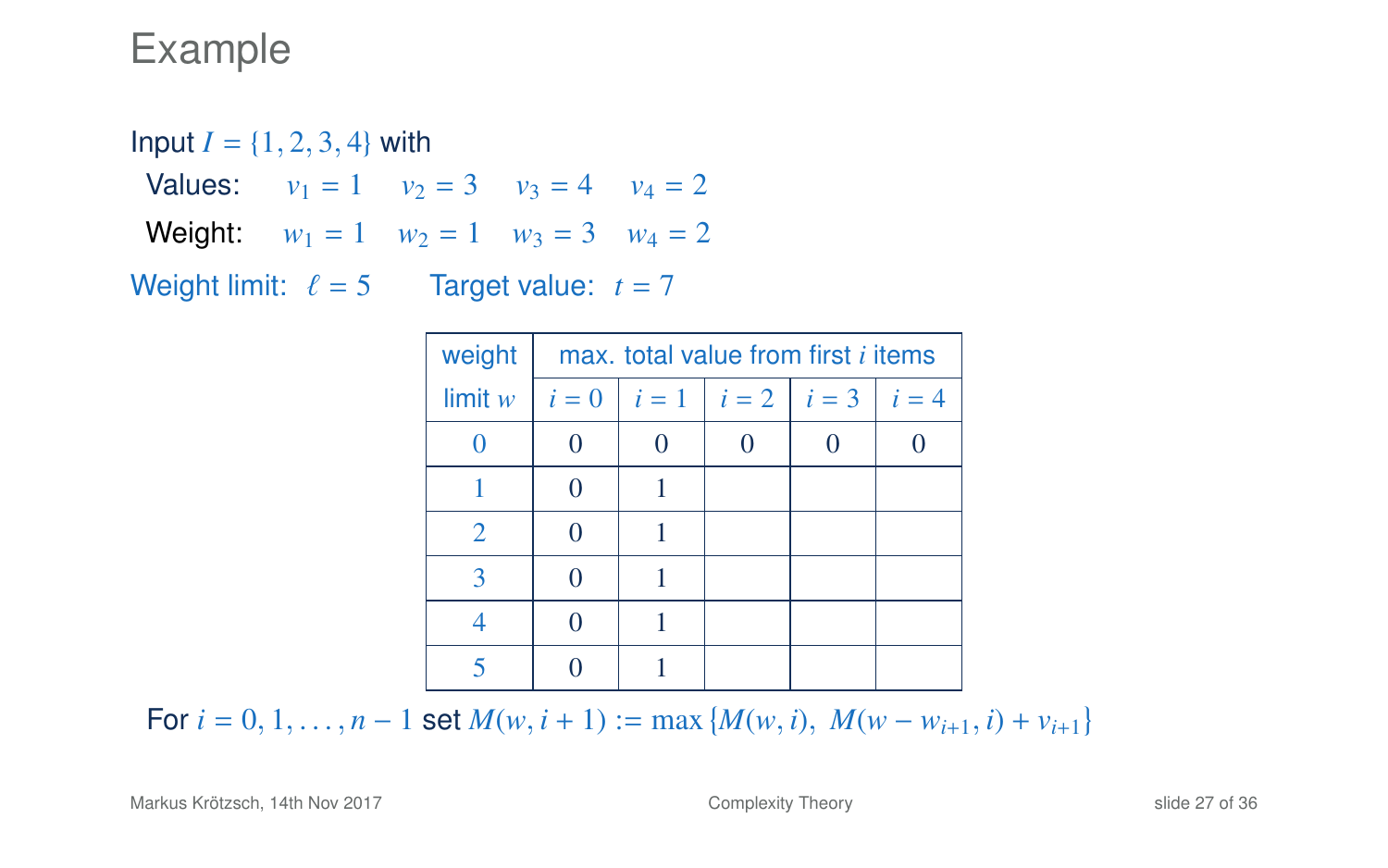Input  $I = \{1, 2, 3, 4\}$  with Values:  $v_1 = 1$   $v_2 = 3$   $v_3 = 4$   $v_4 = 2$ **Weight:**  $w_1 = 1$   $w_2 = 1$   $w_3 = 3$   $w_4 = 2$ Weight limit:  $\ell = 5$  Target value:  $t = 7$ 

| weight         | max, total value from first <i>i</i> items |  |                         |  |       |  |  |
|----------------|--------------------------------------------|--|-------------------------|--|-------|--|--|
| limit w        | $i=0$                                      |  | $i = 1$ $i = 2$ $i = 3$ |  | $i=4$ |  |  |
|                |                                            |  |                         |  |       |  |  |
|                |                                            |  | 3                       |  |       |  |  |
| $\overline{2}$ |                                            |  |                         |  |       |  |  |
| 3              |                                            |  |                         |  |       |  |  |
|                |                                            |  |                         |  |       |  |  |
|                |                                            |  |                         |  |       |  |  |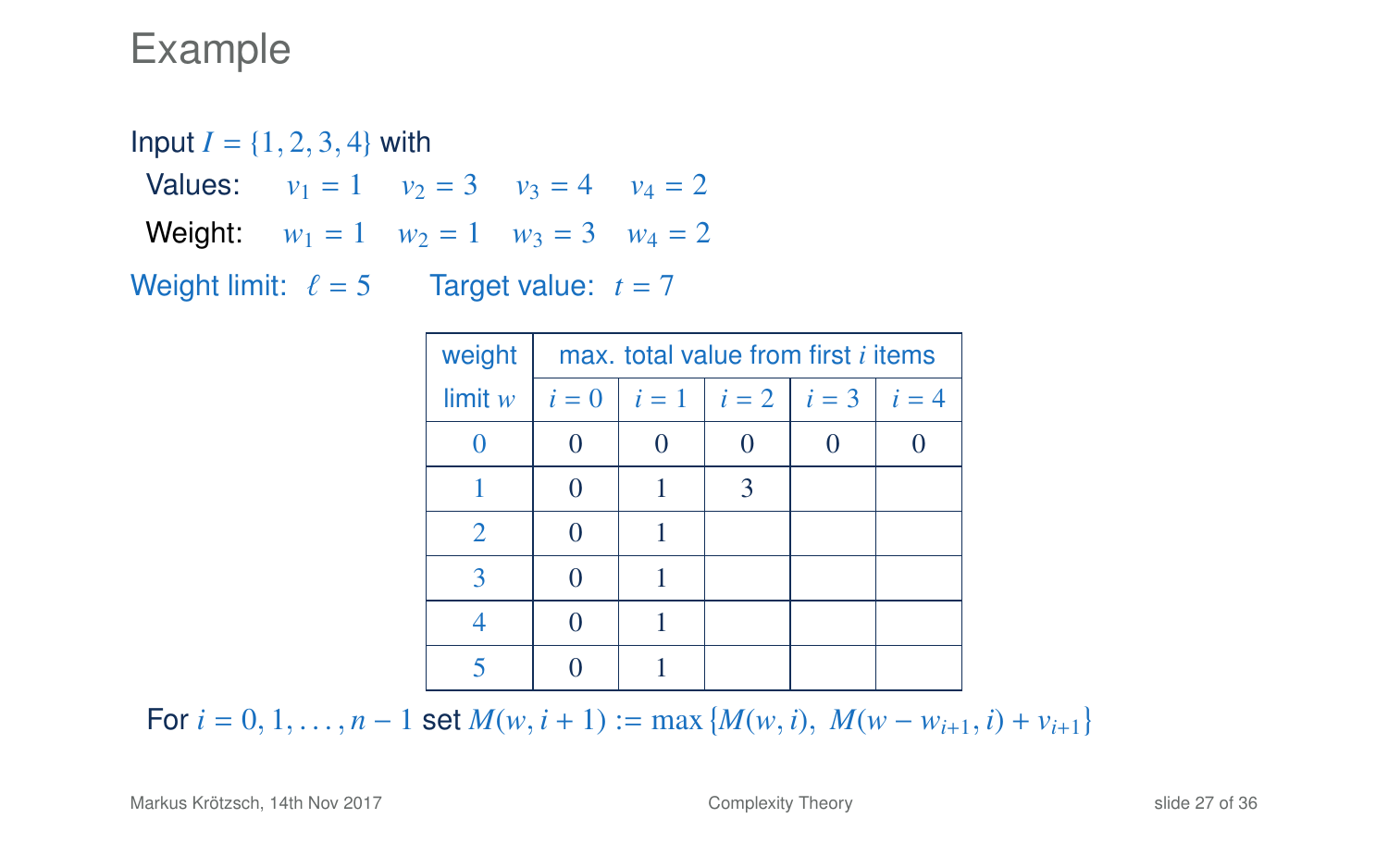Input  $I = \{1, 2, 3, 4\}$  with Values:  $v_1 = 1$   $v_2 = 3$   $v_3 = 4$   $v_4 = 2$ **Weight:**  $w_1 = 1$   $w_2 = 1$   $w_3 = 3$   $w_4 = 2$ Weight limit:  $\ell = 5$  Target value:  $t = 7$ 

| weight                      | max, total value from first <i>i</i> items |                                       |   |  |  |  |  |
|-----------------------------|--------------------------------------------|---------------------------------------|---|--|--|--|--|
| limit w                     | $i=0$                                      | $\  i = 1 \  i = 2 \  i = 3 \  i = 4$ |   |  |  |  |  |
|                             |                                            |                                       |   |  |  |  |  |
|                             |                                            |                                       | 3 |  |  |  |  |
| $\mathcal{D}_{\mathcal{L}}$ |                                            |                                       |   |  |  |  |  |
| 3                           |                                            |                                       |   |  |  |  |  |
|                             |                                            |                                       |   |  |  |  |  |
|                             |                                            |                                       |   |  |  |  |  |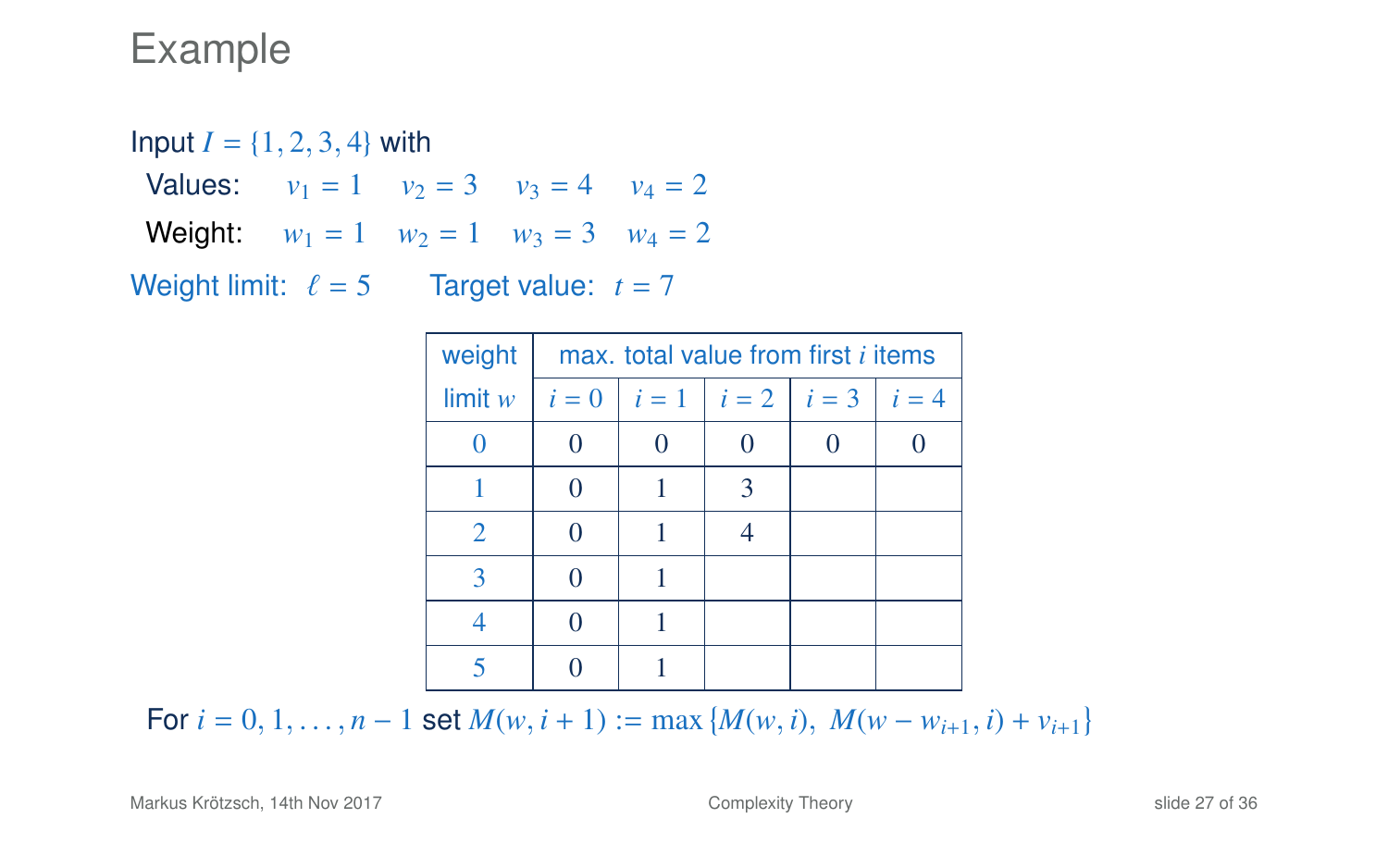Input  $I = \{1, 2, 3, 4\}$  with Values:  $v_1 = 1$   $v_2 = 3$   $v_3 = 4$   $v_4 = 2$ **Weight:**  $w_1 = 1$   $w_2 = 1$   $w_3 = 3$   $w_4 = 2$ Weight limit:  $\ell = 5$  Target value:  $t = 7$ 

| weight         | max, total value from first <i>i</i> items |                                           |   |  |
|----------------|--------------------------------------------|-------------------------------------------|---|--|
| limit w        | $i=0$                                      | $\vert i=1 \vert i=2 \vert i=3 \vert i=4$ |   |  |
|                |                                            |                                           |   |  |
|                |                                            |                                           | 3 |  |
| $\overline{2}$ |                                            |                                           |   |  |
| 3              |                                            |                                           |   |  |
|                |                                            |                                           |   |  |
|                |                                            |                                           |   |  |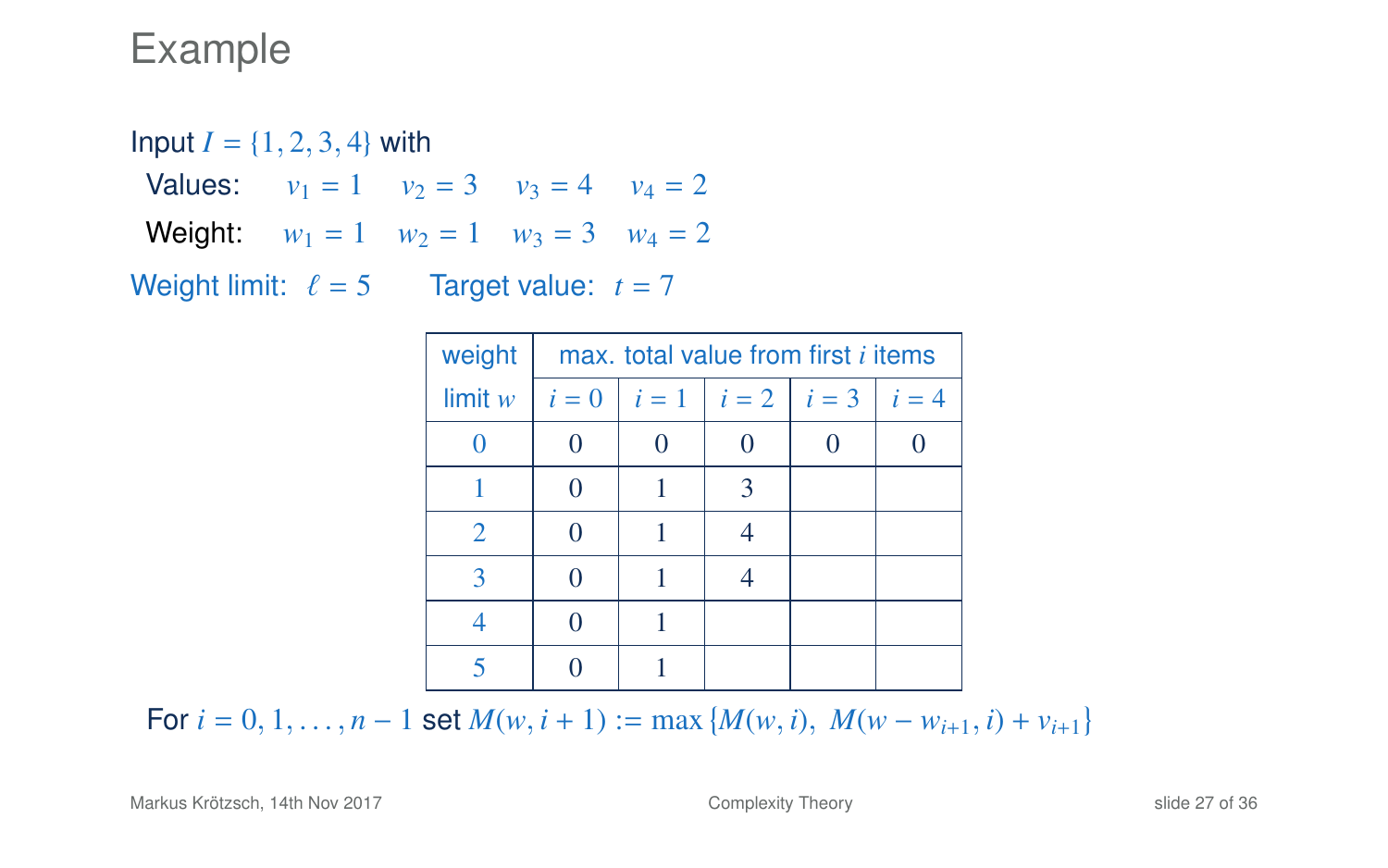Input  $I = \{1, 2, 3, 4\}$  with Values:  $v_1 = 1$   $v_2 = 3$   $v_3 = 4$   $v_4 = 2$ **Weight:**  $w_1 = 1$   $w_2 = 1$   $w_3 = 3$   $w_4 = 2$ Weight limit:  $\ell = 5$  Target value:  $t = 7$ 

| weight  | max, total value from first <i>i</i> items |                         |   |       |
|---------|--------------------------------------------|-------------------------|---|-------|
| limit w | $i=0$                                      | $i = 1$ $i = 2$ $i = 3$ |   | $i=4$ |
|         |                                            |                         | 0 |       |
|         |                                            |                         | 3 |       |
| 2       | $\Omega$                                   |                         |   |       |
| 3       |                                            |                         |   |       |
|         |                                            |                         |   |       |
|         |                                            |                         |   |       |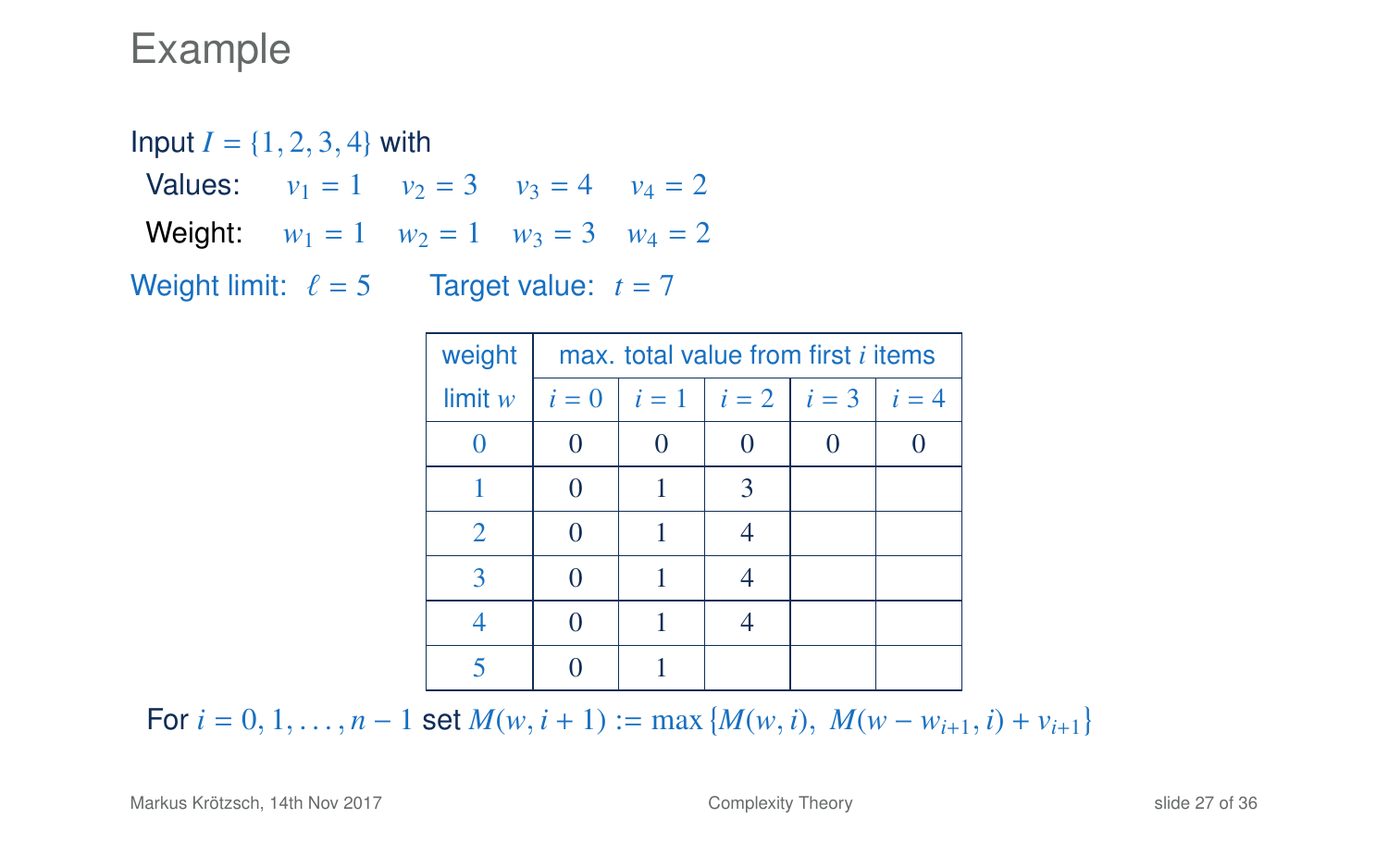Input  $I = \{1, 2, 3, 4\}$  with Values:  $v_1 = 1$   $v_2 = 3$   $v_3 = 4$   $v_4 = 2$ **Weight:**  $w_1 = 1$   $w_2 = 1$   $w_3 = 3$   $w_4 = 2$ Weight limit:  $\ell = 5$  Target value:  $t = 7$ 

| weight  | max, total value from first <i>i</i> items |  |                              |       |
|---------|--------------------------------------------|--|------------------------------|-------|
| limit w | $i=0$                                      |  | $\  i = 1 \  i = 2 \  i = 3$ | $i=4$ |
|         |                                            |  | 0                            |       |
|         |                                            |  | 3                            |       |
| 2       |                                            |  |                              |       |
| 3       |                                            |  |                              |       |
|         |                                            |  |                              |       |
|         |                                            |  |                              |       |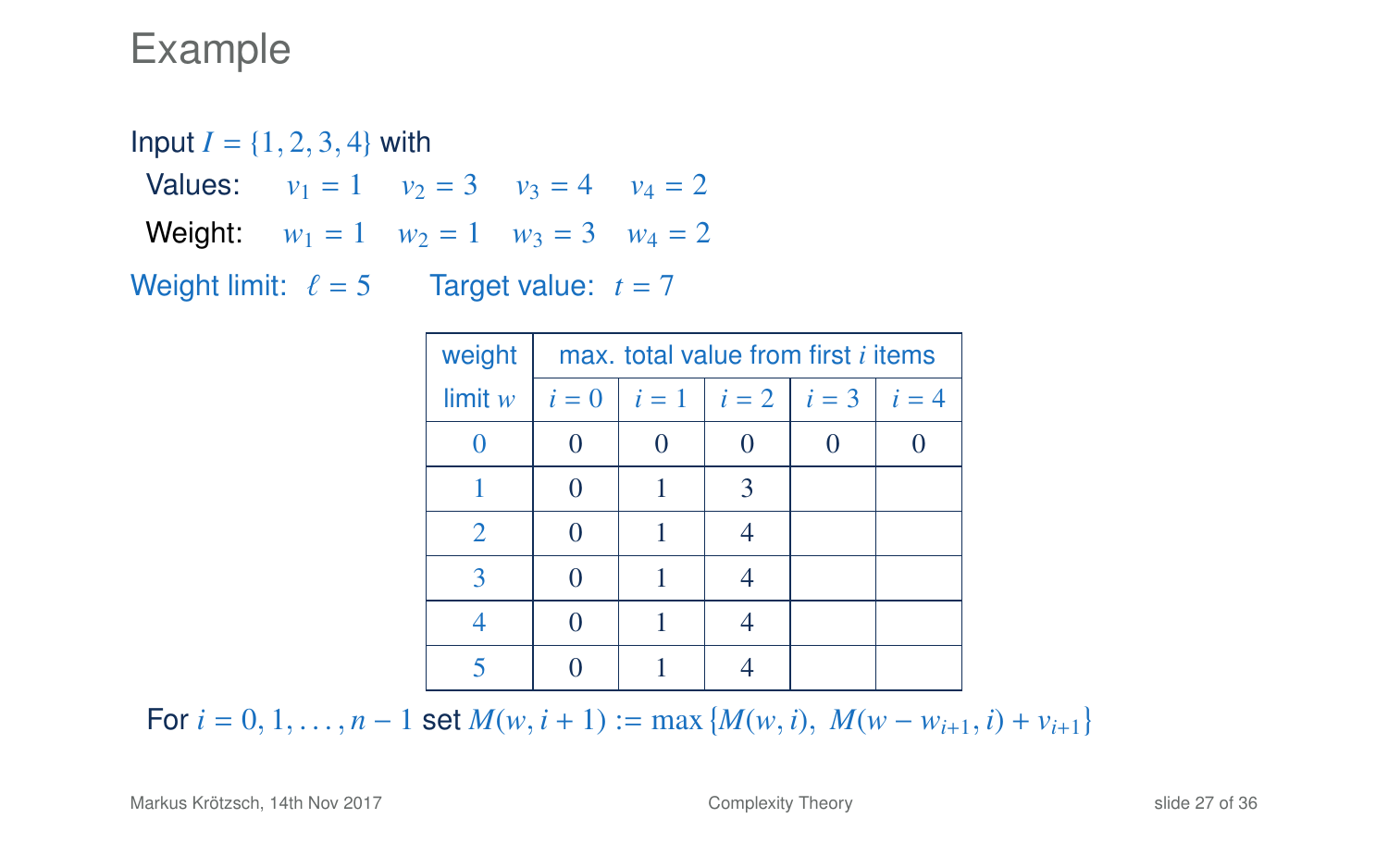Input  $I = \{1, 2, 3, 4\}$  with Values:  $v_1 = 1$   $v_2 = 3$   $v_3 = 4$   $v_4 = 2$ **Weight:**  $w_1 = 1$   $w_2 = 1$   $w_3 = 3$   $w_4 = 2$ Weight limit:  $\ell = 5$  Target value:  $t = 7$ 

| weight  |       | max, total value from first <i>i</i> items |   |      |
|---------|-------|--------------------------------------------|---|------|
| limit w | $i=0$ | $i=1$ $i=2$ $i=3$                          |   | $=4$ |
|         |       |                                            |   |      |
|         |       | 3                                          | 3 |      |
| 2       |       |                                            |   |      |
|         |       |                                            |   |      |
|         |       |                                            |   |      |
|         |       |                                            |   |      |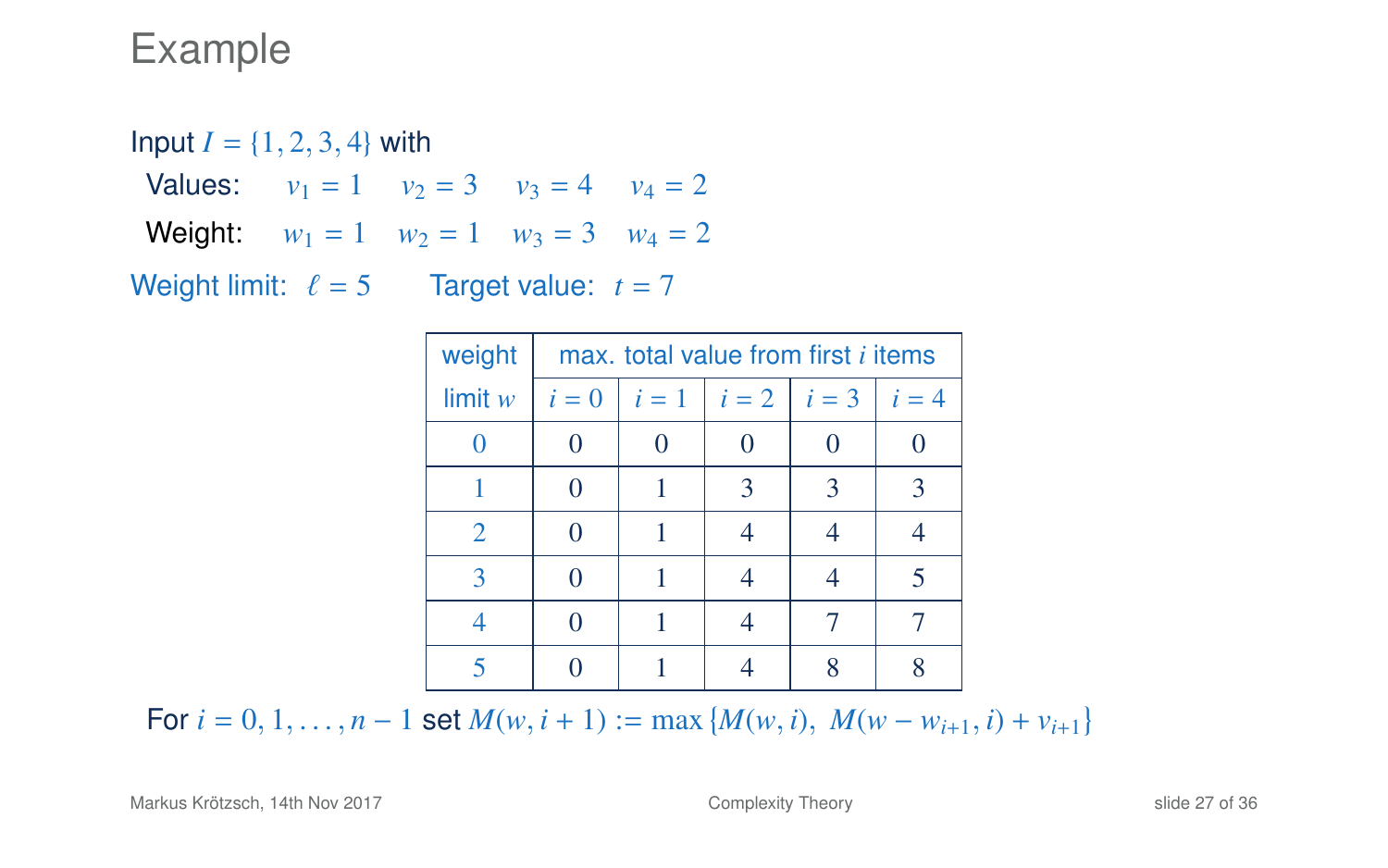Did we prove  $P = NP$ ?

Summary:

- Theorem [5:](#page-25-0) **K**napsack is NP-complete
- **KNAPSACK** can be solved in time  $O(n\ell)$  using dynamic programming

What went wrong?

| <b>KNAPSACK</b> |                                                                  |
|-----------------|------------------------------------------------------------------|
| Input:          | A set $I := \{1, \ldots, n\}$ of items                           |
|                 | each of value $v_i$ and weight $w_i$ for $1 \le i \le n$ ,       |
|                 | target value t and weight limit $\ell$                           |
| Problem:        | Is there $T \subseteq I$ such that                               |
|                 | $\sum_{i \in T} v_i \geq t$ and $\sum_{i \in T} w_i \leq \ell$ ? |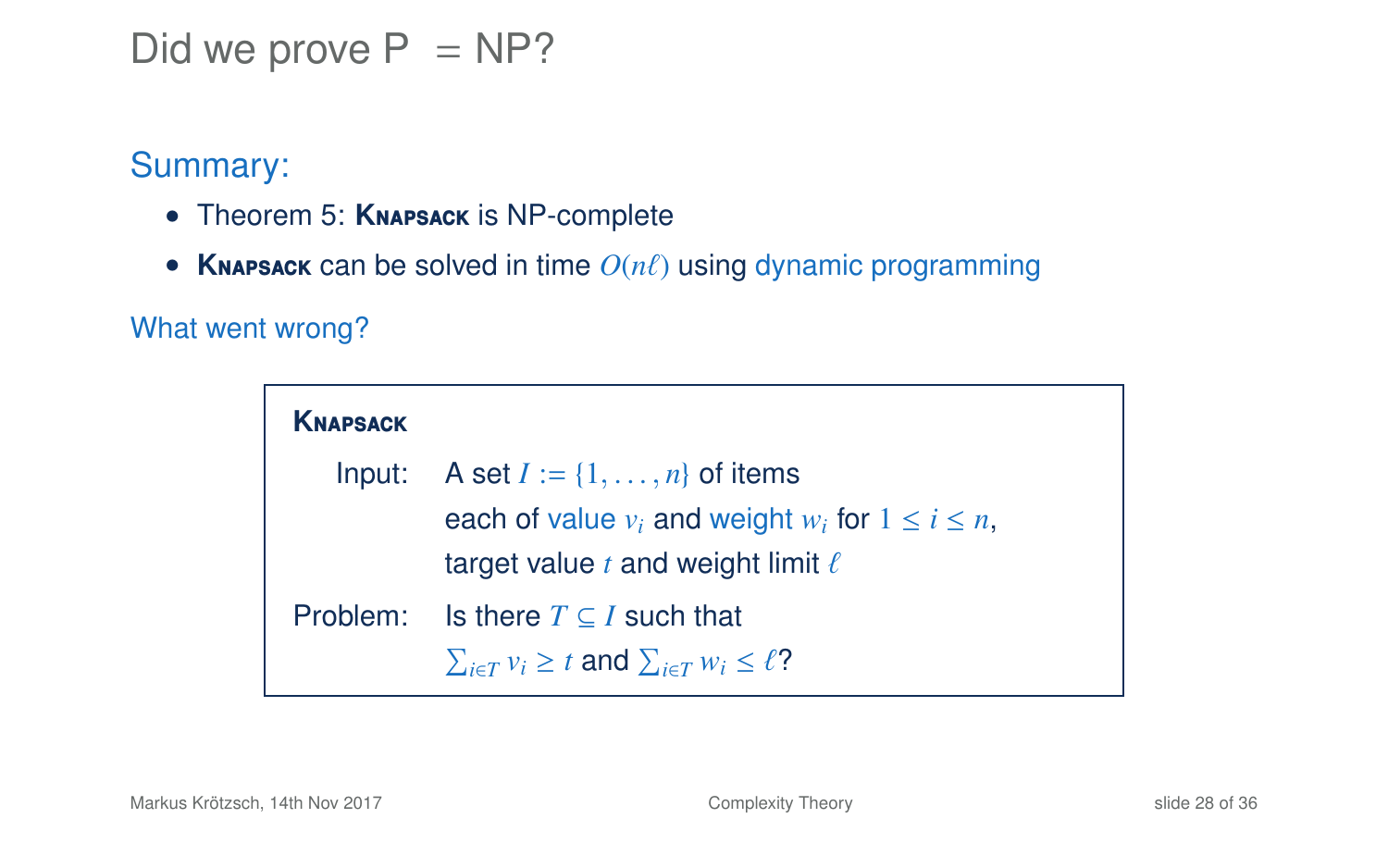#### Pseudo-Polynomial Time

The previous algorithm is not sufficient to show that **K**napsack is in P

- The algorithm fills a  $(\ell + 1) \times (n + 1)$  matrix M
- The size of the input to **KNAPSACK** is  $O(n \log \ell)$

 $\rightarrow$  the size of *M* is not bounded by a polynomial in the length of the input!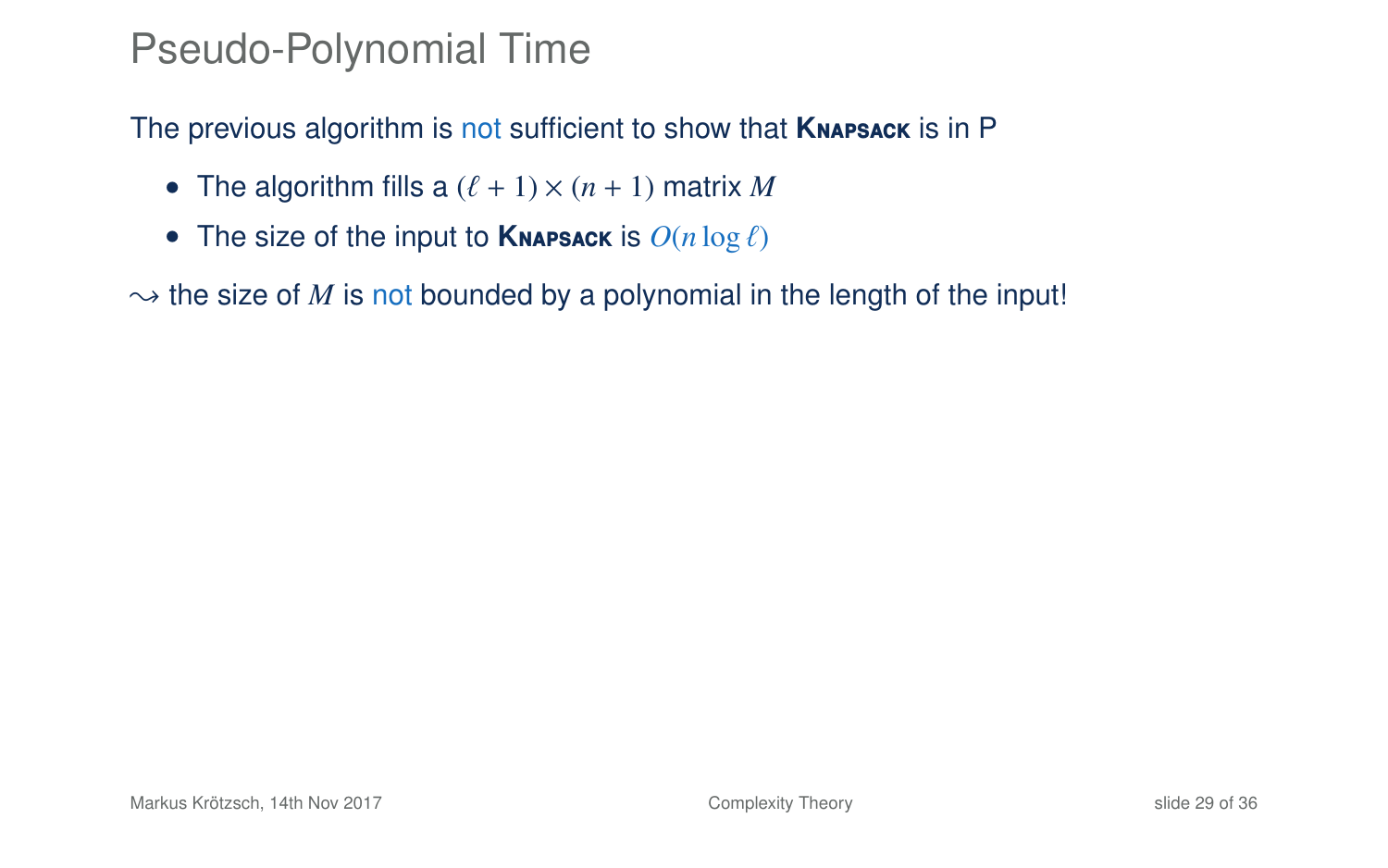#### Pseudo-Polynomial Time

The previous algorithm is not sufficient to show that **K**napsack is in P

- The algorithm fills a  $(\ell + 1) \times (n + 1)$  matrix M
- The size of the input to **KNAPSACK** is  $O(n \log \ell)$

 $\rightarrow$  the size of *M* is not bounded by a polynomial in the length of the input!

**Definition 8.6 (Pseudo-Polynomial Time):** Problems decidable in time polynomial in the sum of the input length and the value of numbers occurring in the input.

Equivalently: Problems decidable in polynomial time when using unary encoding for all numbers in the input.

- If **KNAPSACK** is restricted to instances with  $\ell \leq p(n)$  for a polynomial p, then we obtain a problem in P.
- **K**napsack is in polynomial time for unary encoding of numbers.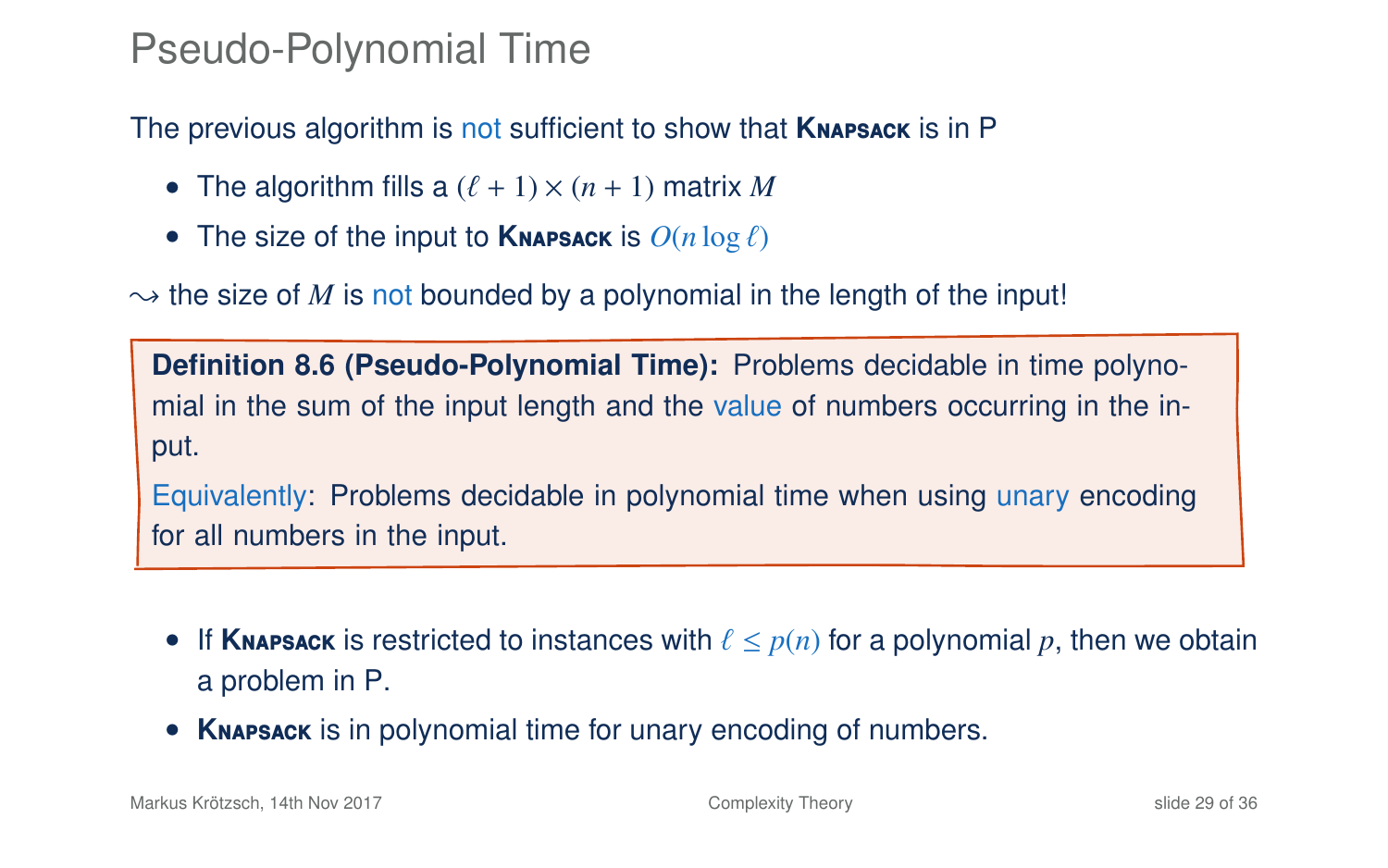### Strong NP-completeness

Pseudo-Polynomial Time: Algorithms polynomial in the maximum of the input length and the value of numbers occurring in the input.

Examples:

- **K**napsack
- **S**ubset **S**um

Strong NP-completeness: Problems which remain NP-complete even if all numbers are bounded by a polynomial in the input length (equivalently: even for unary coding of numbers).

#### Examples:

- **C**lique
- **S**at
- **H**amiltonian **C**ycle
- $\bullet$  . . .

#### Note: Showing **S**at ≤*<sup>p</sup>* **S**ubset **S**um required exponentially large numbers.

Markus Krötzsch, 14th Nov 2017 [Complexity Theory](#page-0-0) slide 30 of 36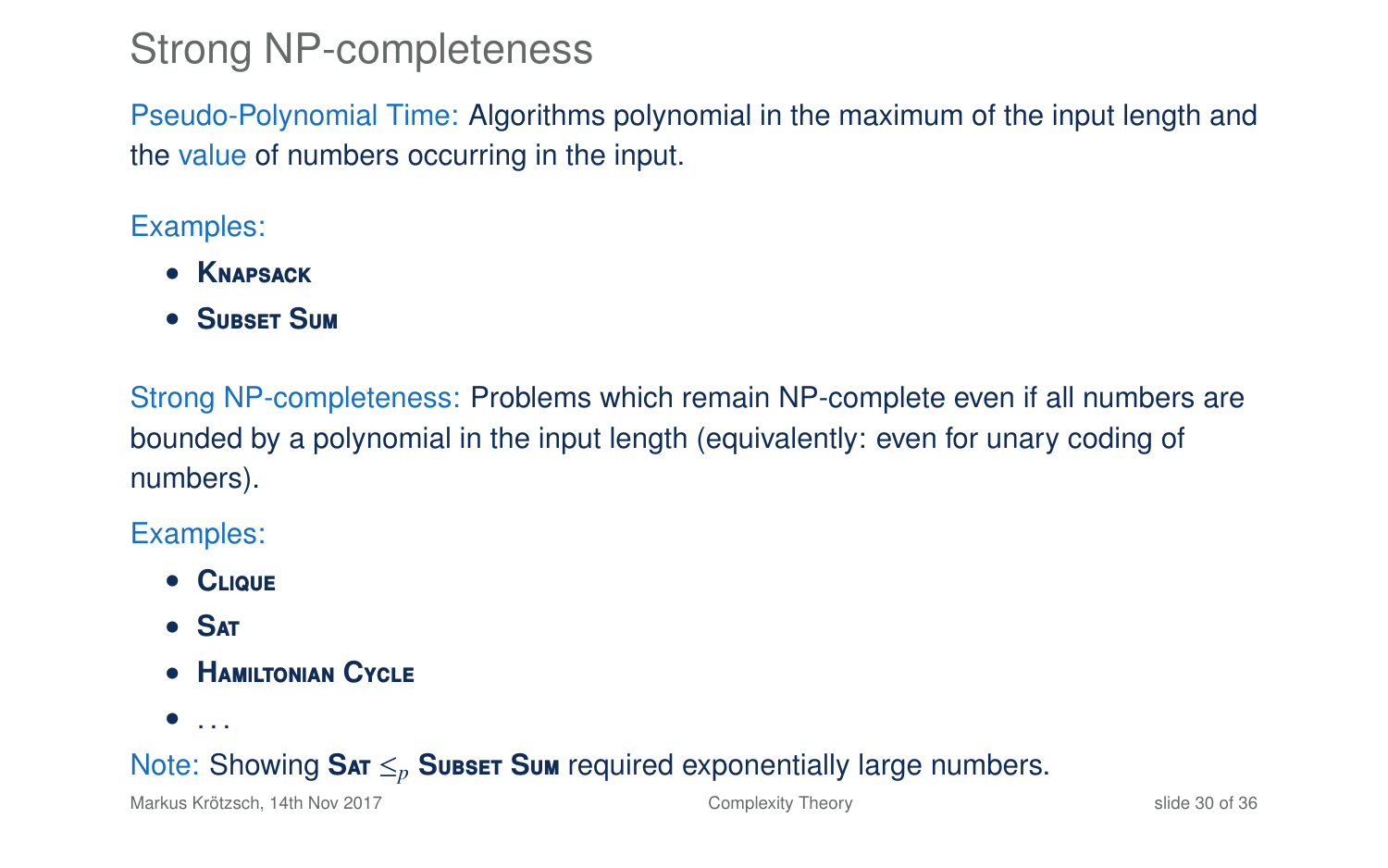# Beyond NP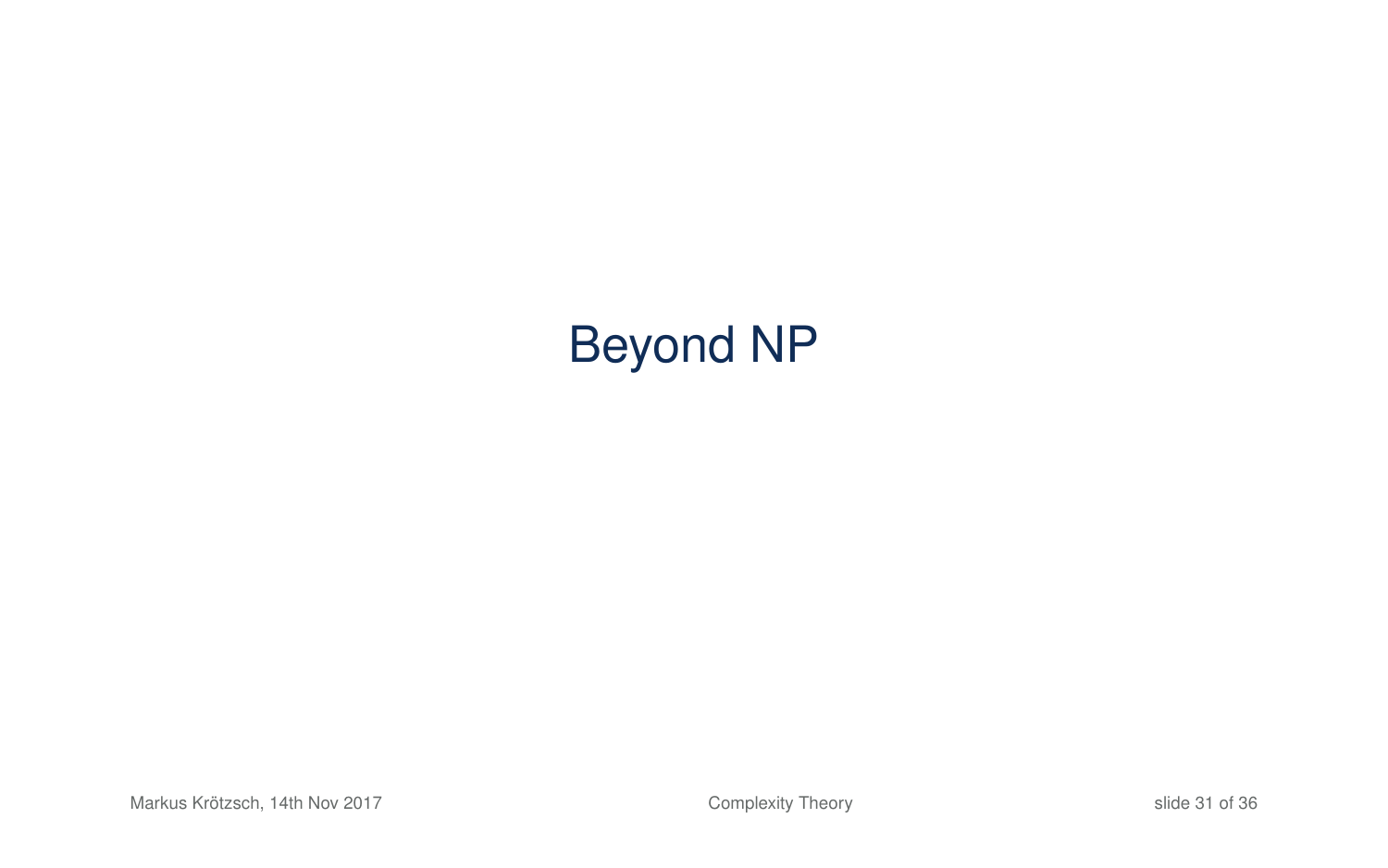### The Class coNP

Recall that coNP is the complement class of NP.

#### **Definition 8.7:**

- For a language **L** ⊆ Σ<sup>\*</sup> let **L** := Σ<sup>\*</sup> \ **L** be its complement
- For a complexity class C, we define  $\text{coC} := \{L \mid L \in C\}$
- In particular coNP =  ${L \mid L \in NP}$

A problem belongs to coNP, if no-instances have short certificates.

#### Examples:

- **N**o **H**amiltonian **P**ath: Does the graph *G* not have a Hamiltonian path?
- **Taurology:** Is the propositional logic formula  $\varphi$  a tautology (true under all assignments)?

 $\bullet$  ...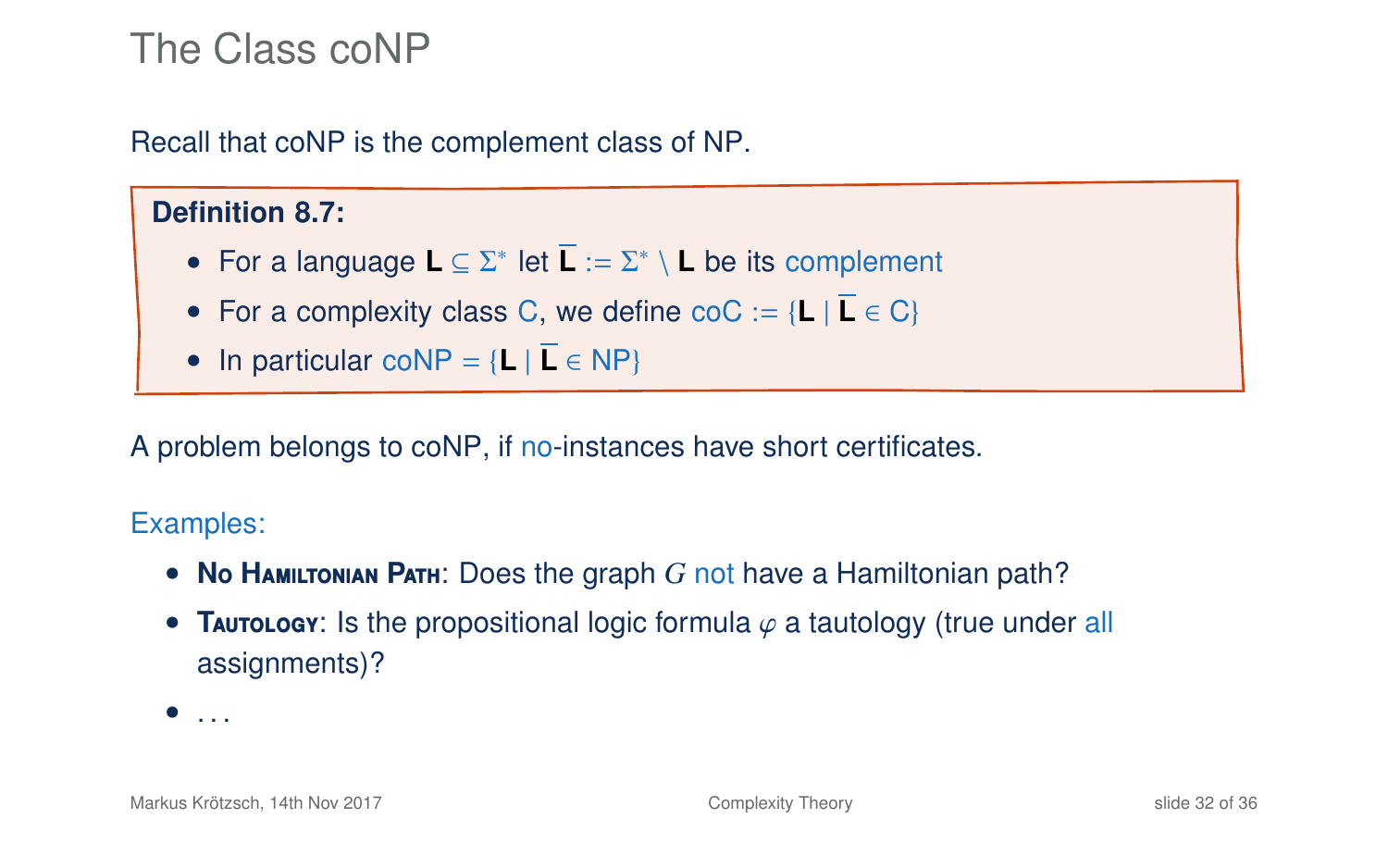#### coNP-completeness

**Definition 8.8:** A language **C** ∈ coNP is coNP-complete, if **L**  $\leq_p$  **C** for all **L** ∈ coNP.

**Theorem 8.9:**  $(1)$  P = coP (2) Hence, P ⊆ NP ∩ coNP

Open questions:

•  $NP = \text{coNP}$ ?

Most people do not think so.

•  $P = NP \cap coNP?$ 

```
Again, most people do not think so.
```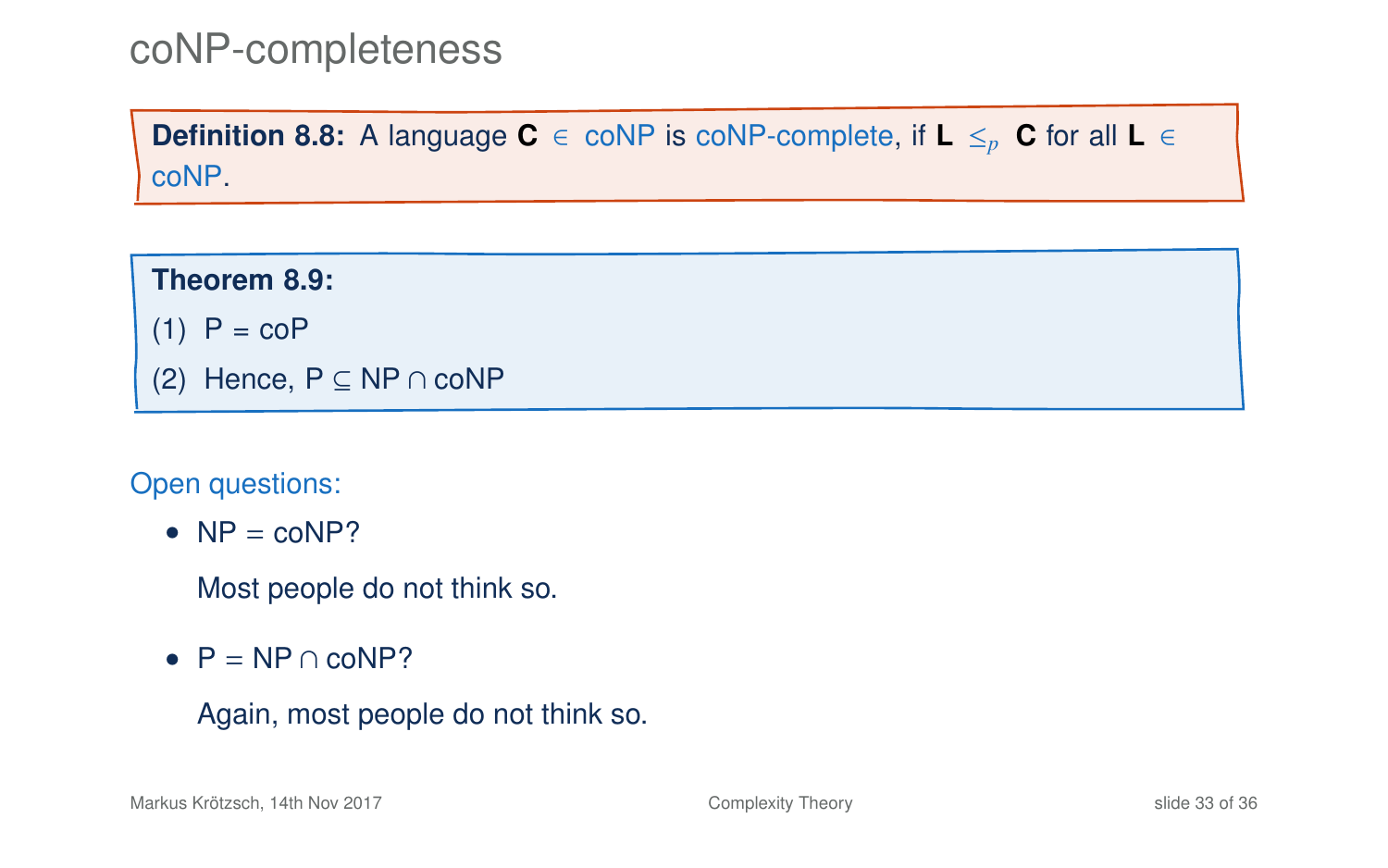### Example: Chess Problems

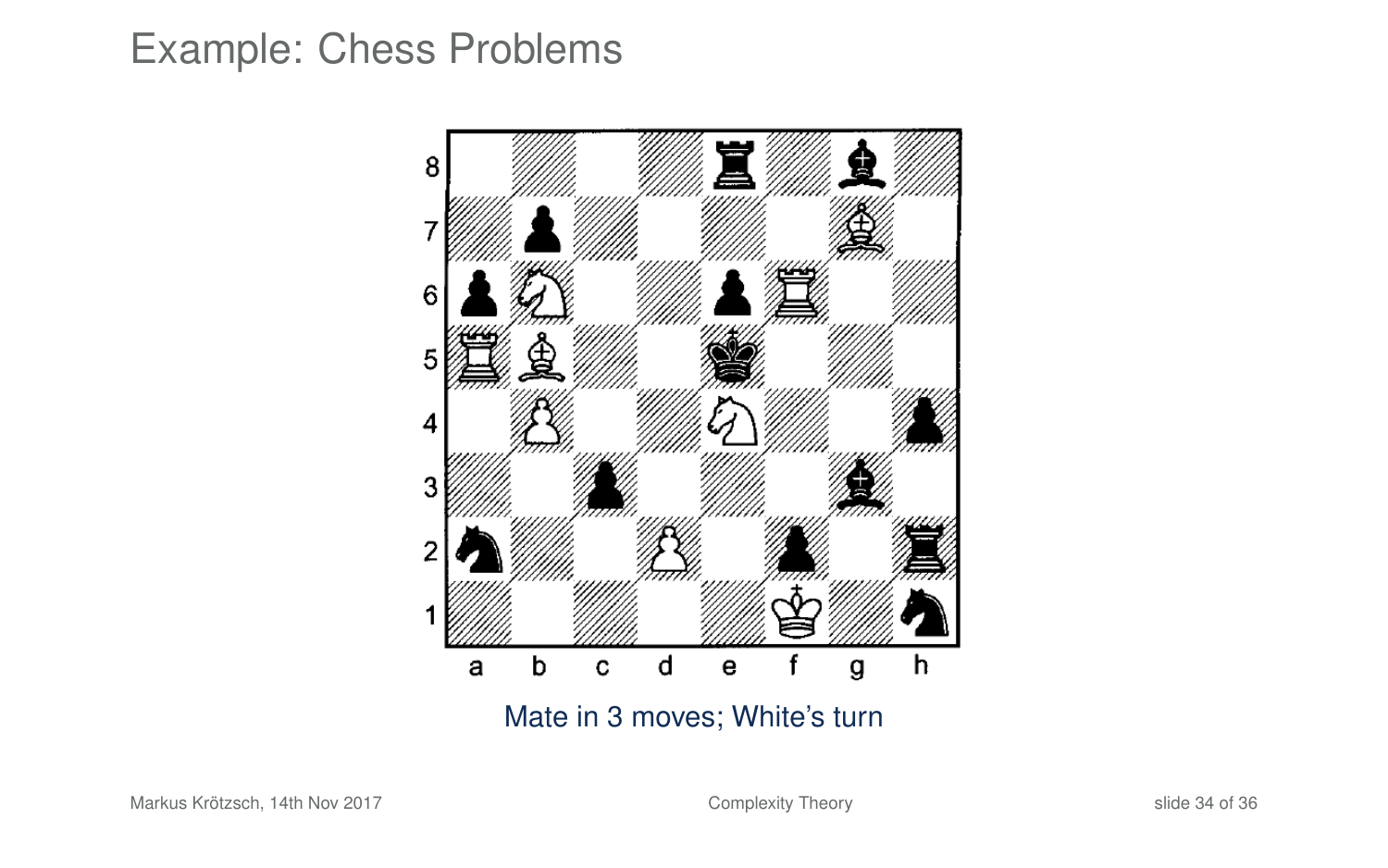#### Example: Chess Problems



Mate in 262 moves; White's turn